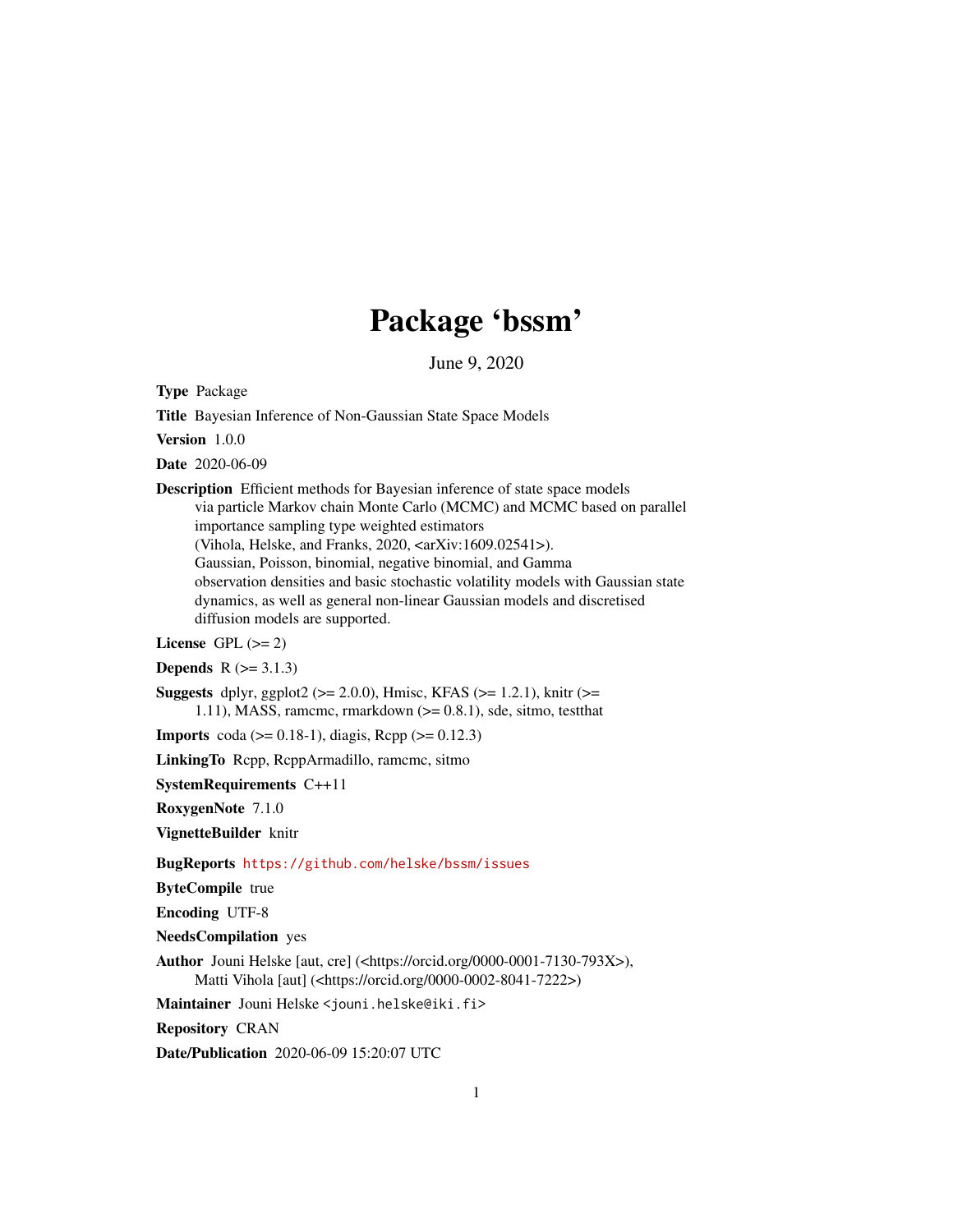# R topics documented:

|                                                                                                                        | 3              |
|------------------------------------------------------------------------------------------------------------------------|----------------|
|                                                                                                                        | $\overline{3}$ |
| $as.data-frame.mcmc\_output \dots \dots \dots \dots \dots \dots \dots \dots \dots \dots \dots \dots \dots \dots \dots$ | $\overline{4}$ |
|                                                                                                                        | 5              |
|                                                                                                                        | 6              |
| $bsm_ig$                                                                                                               | $\overline{7}$ |
|                                                                                                                        | 9              |
|                                                                                                                        | 10             |
|                                                                                                                        | 11             |
|                                                                                                                        | 11             |
|                                                                                                                        | 12             |
|                                                                                                                        | 12             |
|                                                                                                                        | 13             |
|                                                                                                                        | 13             |
|                                                                                                                        | 14             |
|                                                                                                                        | 15             |
|                                                                                                                        | 15             |
|                                                                                                                        | 16             |
|                                                                                                                        | 17             |
|                                                                                                                        | 18             |
|                                                                                                                        | 19             |
|                                                                                                                        | 19             |
|                                                                                                                        | 21             |
|                                                                                                                        | 21             |
|                                                                                                                        | 23             |
|                                                                                                                        | 23             |
|                                                                                                                        | 24             |
|                                                                                                                        | 25             |
|                                                                                                                        | 27             |
|                                                                                                                        | 29             |
|                                                                                                                        |                |
|                                                                                                                        | 32             |
|                                                                                                                        | 33             |
|                                                                                                                        |                |
|                                                                                                                        |                |
|                                                                                                                        | 37             |
|                                                                                                                        | 39             |
| summary.mcmc_output $\ldots \ldots \ldots \ldots \ldots \ldots \ldots \ldots \ldots \ldots \ldots \ldots \ldots$       | 40             |
|                                                                                                                        | 41             |
|                                                                                                                        | 42             |
|                                                                                                                        | 42             |
|                                                                                                                        |                |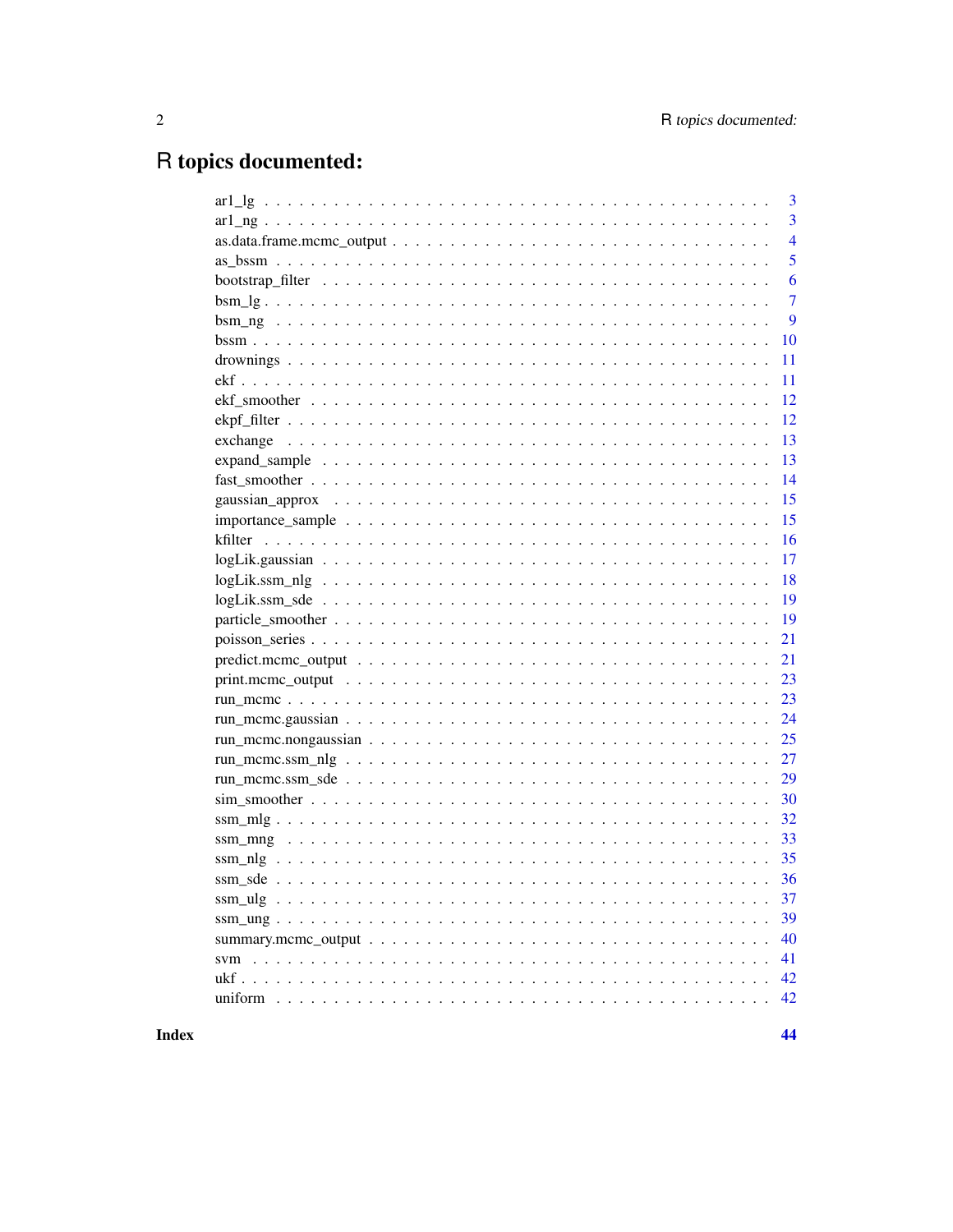<span id="page-2-0"></span>

## Description

Constructs a simple Gaussian model where the state dynamics follow an AR(1) process.

#### Usage

 $ar1_{2}g(y, rho, sigma, mu, sd_{y}, beta, xreg = NULL)$ 

## Arguments

| у     | Vector or a ts object of observations.                                                                                       |
|-------|------------------------------------------------------------------------------------------------------------------------------|
| rho   | prior for autoregressive coefficient.                                                                                        |
| sigma | Prior for the standard deviation of noise of the AR-process.                                                                 |
| mu    | A fixed value or a prior for the stationary mean of the latent $AR(1)$ process.<br>Parameter is omitted if this is set to 0. |
| sd_y  | Prior for the standard deviation of observation equation.                                                                    |
| beta  | Prior for the regression coefficients.                                                                                       |
| xreg  | Matrix containing covariates.                                                                                                |

## Value

Object of class ar1\_lg.

ar1\_ng *Non-Gaussian model with AR(1) latent process*

## Description

Constructs a simple non-Gaussian model where the state dynamics follow an AR(1) process.

## Usage

ar1\_ng(y, rho, sigma, mu, distribution, phi, u = 1, beta, xreg = NULL)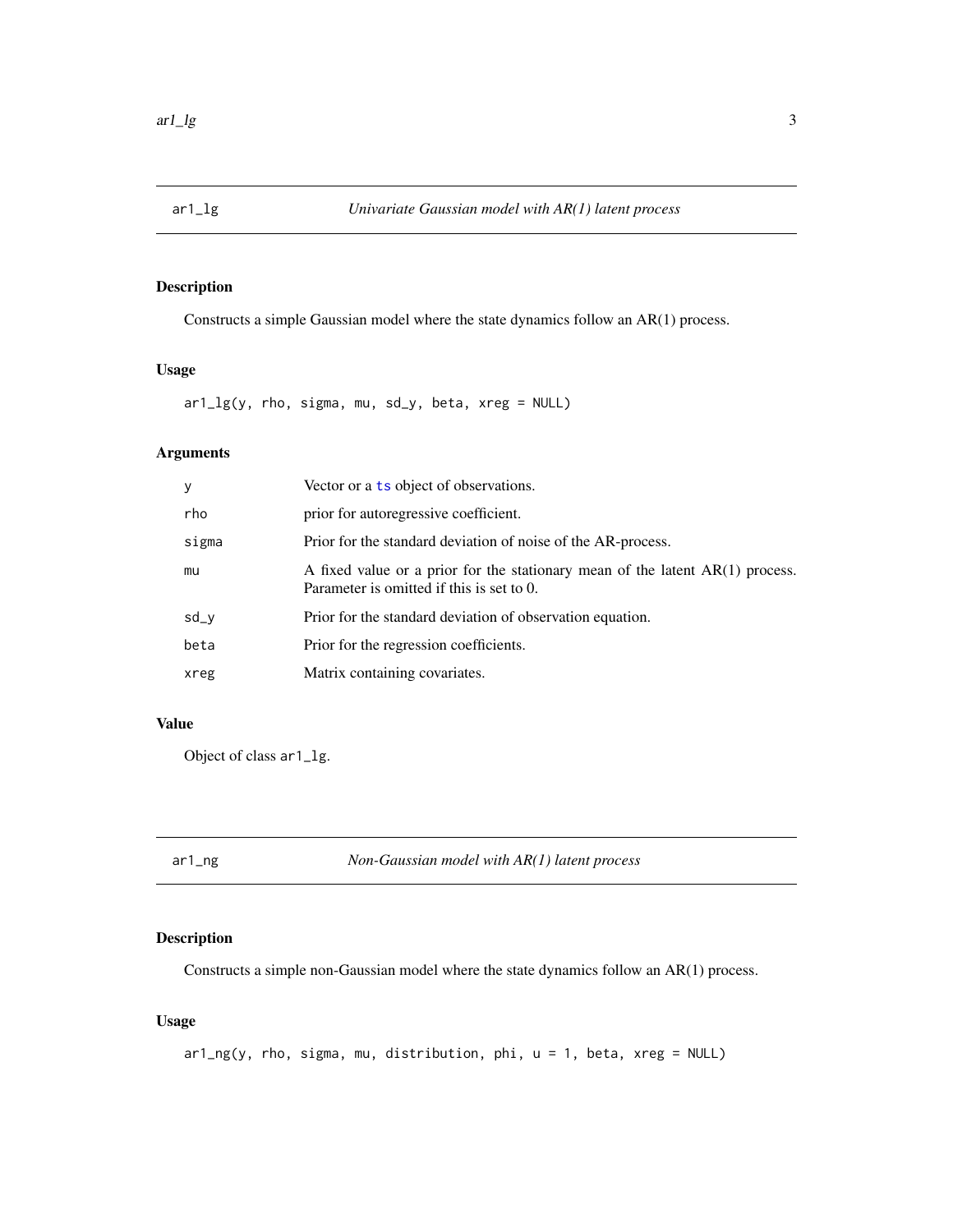## <span id="page-3-0"></span>Arguments

| У            | Vector or a ts object of observations.                                                                                                                                               |  |  |
|--------------|--------------------------------------------------------------------------------------------------------------------------------------------------------------------------------------|--|--|
| rho          | prior for autoregressive coefficient.                                                                                                                                                |  |  |
| sigma        | Prior for the standard deviation of noise of the AR-process.                                                                                                                         |  |  |
| mu           | A fixed value or a prior for the stationary mean of the latent $AR(1)$ process.<br>Parameter is omitted if this is set to 0.                                                         |  |  |
| distribution | distribution of the observation. Possible choices are "poisson", "binomial"<br>and "negative binomial".                                                                              |  |  |
| phi          | Additional parameter relating to the non-Gaussian distribution. For Negative<br>binomial distribution this is the dispersion term, and for other distributions this<br>is ignored.   |  |  |
| u            | Constant parameter for non-Gaussian models. For Poisson and negative bino-<br>mial distribution, this corresponds to the offset term. For binomial, this is the<br>number of trials. |  |  |
| beta         | Prior for the regression coefficients.                                                                                                                                               |  |  |
| xreg         | Matrix containing covariates.                                                                                                                                                        |  |  |
|              |                                                                                                                                                                                      |  |  |

#### Value

Object of class ar1\_ng.

```
as.data.frame.mcmc_output
                        Convert MCMC chain to data.frame
```
## Description

Converts the MCMC chain output of [run\\_mcmc](#page-22-1) to data.frame.

```
## S3 method for class 'mcmc_output'
as.data.frame(
  x,
  row.names,
  optional,
  variable = c("theta", "states"),
  times,
  states,
  expand = !(x$mcmc_type %in% paste0("is", 1:3)),
  ...
\overline{\phantom{a}}
```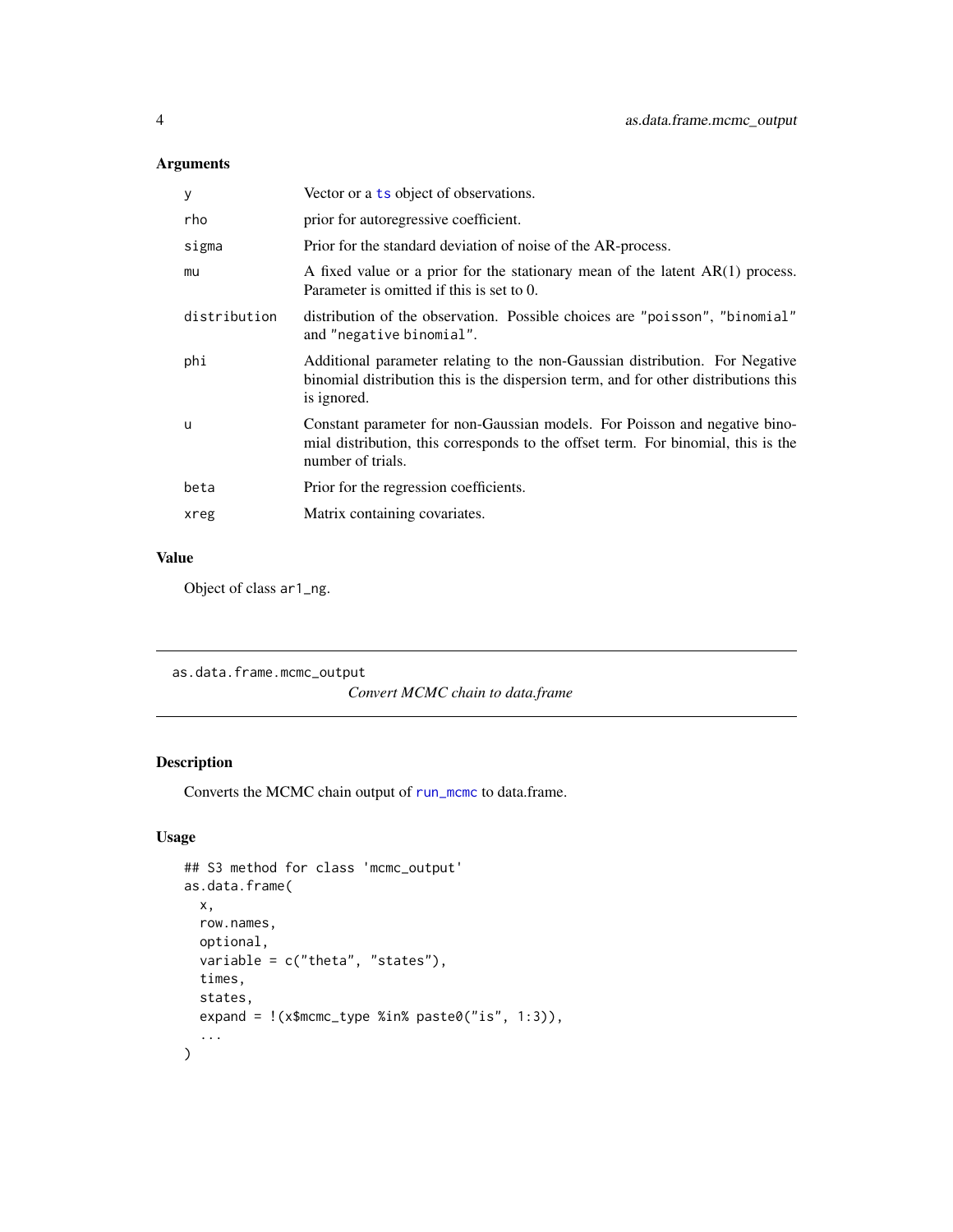#### <span id="page-4-0"></span>as\_bssm 5

## Arguments

| X         | Output from run_mcmc.                                                                                                                                                                                                         |
|-----------|-------------------------------------------------------------------------------------------------------------------------------------------------------------------------------------------------------------------------------|
| row.names | Ignored.                                                                                                                                                                                                                      |
| optional  | Ignored.                                                                                                                                                                                                                      |
| variable  | Return samples of "theta" (default) or "states"?                                                                                                                                                                              |
| times     | Vector of indices. In case of states, what time points to expand? Default is all.                                                                                                                                             |
| states    | Vector of indices. In case of states, what states to expand? Default is all.                                                                                                                                                  |
| expand    | Should the jump-chain be expanded? Defaults to TRUE for non-IS-MCMC, and<br>FALSE for IS-MCMC. For expand = FALSE and always for IS-MCMC, the re-<br>sulting data.frame contains variable weight (= counts times IS-weights). |
| $\ddotsc$ | Ignored.                                                                                                                                                                                                                      |

as\_bssm *Convert KFAS Model to bssm Model*

## Description

Converts SSModel object of KFAS package to bssm model.

## Usage

 $as_bssm(model, kappa = 100, ...)$ 

## Arguments

| model                   | Object of class SSModel.                                                                                                |
|-------------------------|-------------------------------------------------------------------------------------------------------------------------|
| kappa                   | For SSModel object, a prior variance for initial state used to replace exact diffuse<br>elements of the original model. |
| $\cdot$ $\cdot$ $\cdot$ | Additional arguments to ssm_mlg and ssm_mng (such as prior and updating func-<br>tions).                                |

## Value

Object of class ssm\_mlg or ssm\_mng.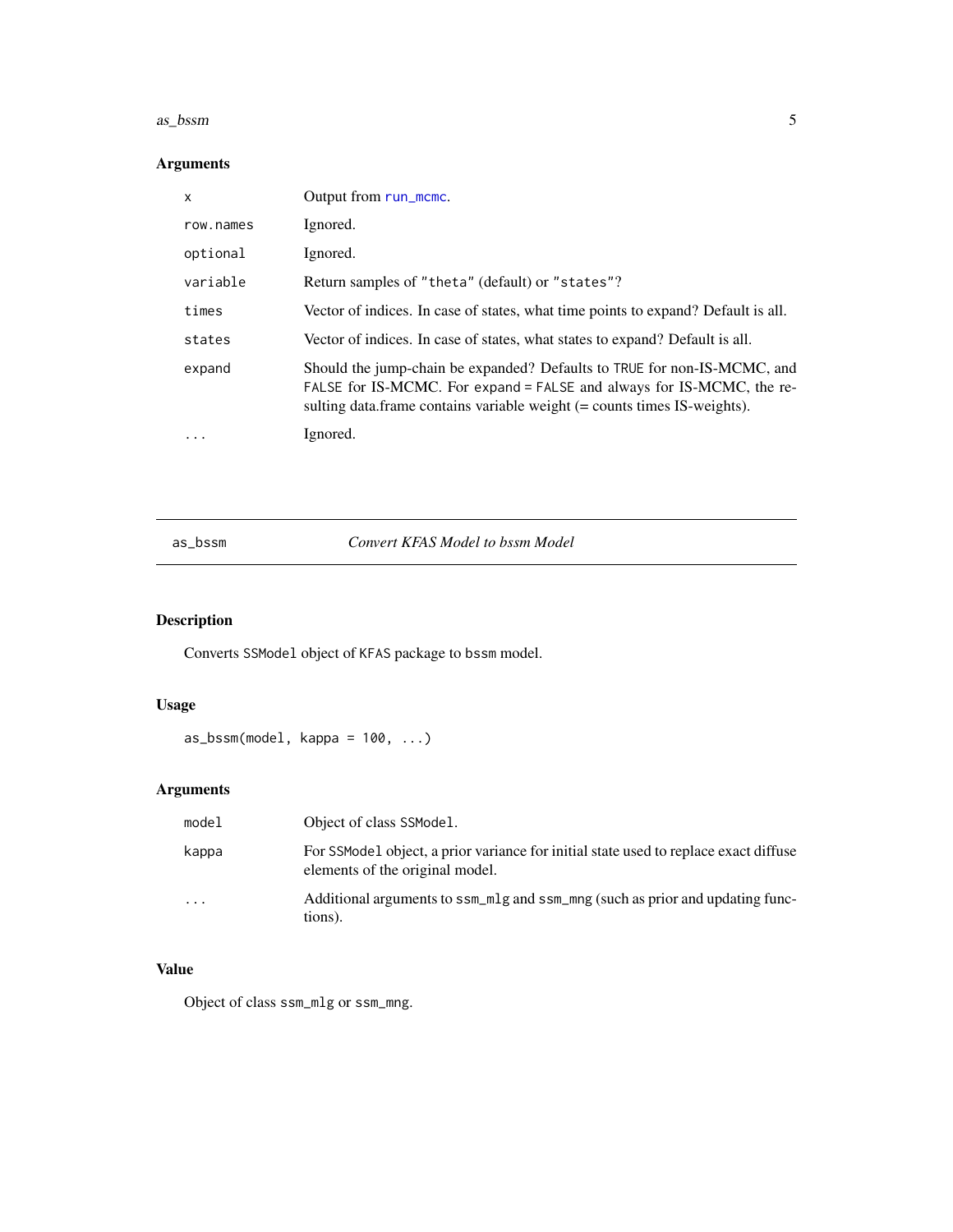#### <span id="page-5-1"></span><span id="page-5-0"></span>Description

Function bootstrap\_filter performs a bootstrap filtering with stratification resampling.

## Usage

```
bootstrap_filter(model, nsim, ...)
## S3 method for class 'gaussian'
bootstrap_filter(
 model,
 nsim,
  seed = sample(.Machine$integer.max, size = 1),
  ...
\lambda## S3 method for class 'nongaussian'
bootstrap_filter(
 model,
 nsim,
  seed = sample(.Machine$integer.max, size = 1),
  ...
\mathcal{L}## S3 method for class 'ssm_nlg'
bootstrap_filter(
 model,
 nsim,
  seed = sample(.Machine$integer.max, size = 1),
  ...
\mathcal{E}## S3 method for class 'ssm_sde'
bootstrap_filter(
 model,
 nsim,
 L,
  seed = sample(.Machine$integer.max, size = 1),
  ...
)
```
#### Arguments

model of class bsm\_lg, bsm\_ng or svm.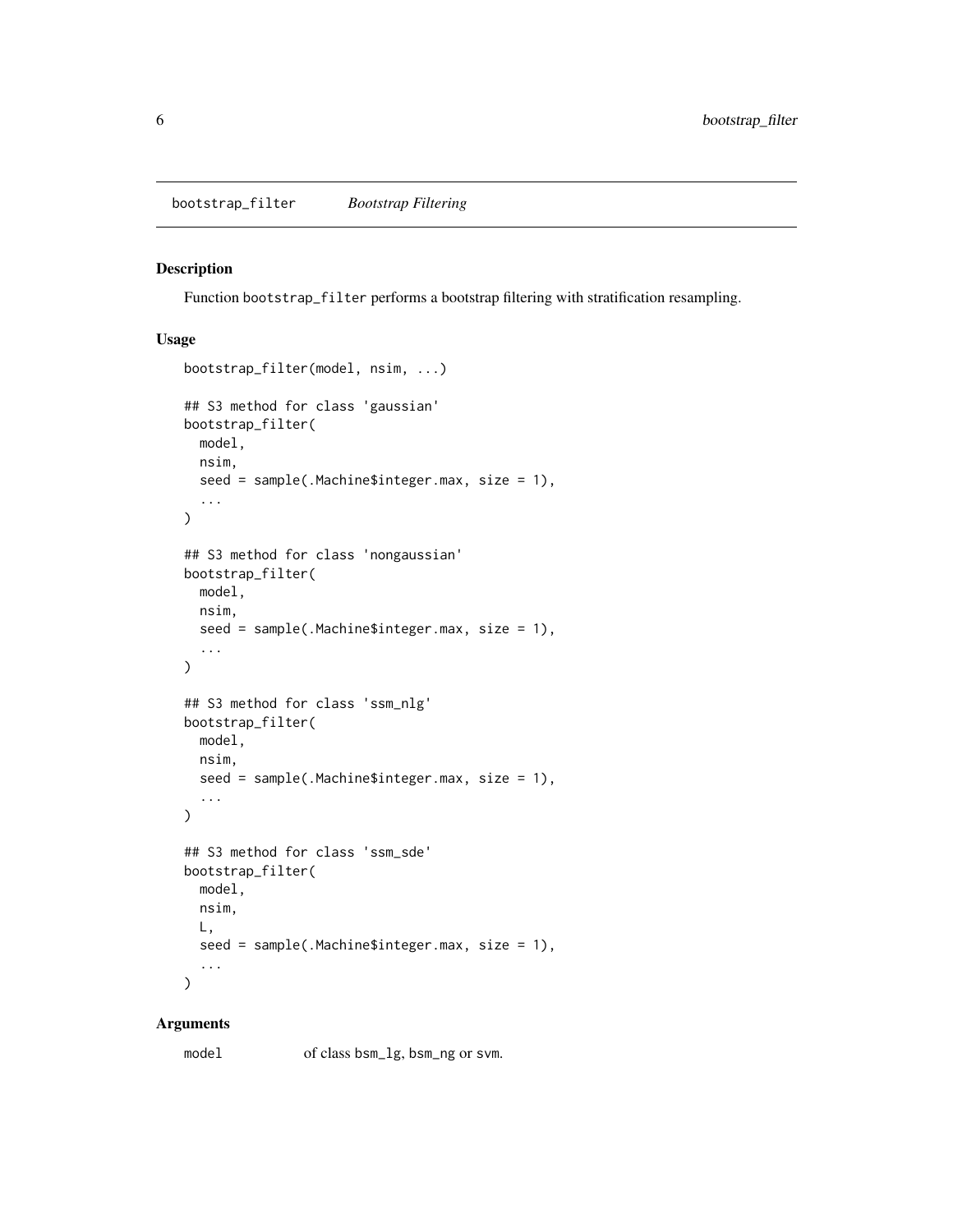<span id="page-6-0"></span>

| nsim                    | Number of samples.                                        |
|-------------------------|-----------------------------------------------------------|
| $\cdot$ $\cdot$ $\cdot$ | Ignored.                                                  |
| seed                    | Seed for RNG.                                             |
|                         | Integer defining the discretization level for SDE models. |

#### Value

A list containing samples, weights from the last time point, and an estimate of log-likelihood.

#### Examples

```
set.seed(1)
x <- cumsum(rnorm(50))
y <- rnorm(50, x, 0.5)
model \leq bsm\_lg(y, sd_y = 0.5, sd\_level = 1, P1 = 1)out <- bootstrap_filter(model, nsim = 1000)
ts.plot(cbind(y, x, out$att), col = 1:3)ts.plot(cbind(kfilter(model)$att, out$att), col = 1:3)
data("poisson_series")
model <- bsm_ng(poisson_series, sd_level = 0.1, sd_slope = 0.01,
  P1 = diag(1, 2), distribution = "poisson")
out <- bootstrap_filter(model, nsim = 100)
ts.plot(cbind(poisson_series, exp(out$att[, 1])), col = 1:2)
```
bsm\_lg *Basic Structural (Time Series) Model*

## Description

Constructs a basic structural model with local level or local trend component and seasonal component.

```
bsm_lg(
 y,
  sd_y,
  sd_level,
  sd_slope,
  sd_seasonal,
 beta,
 xreg = NULL,
 period = frequency(y),
  a1,
```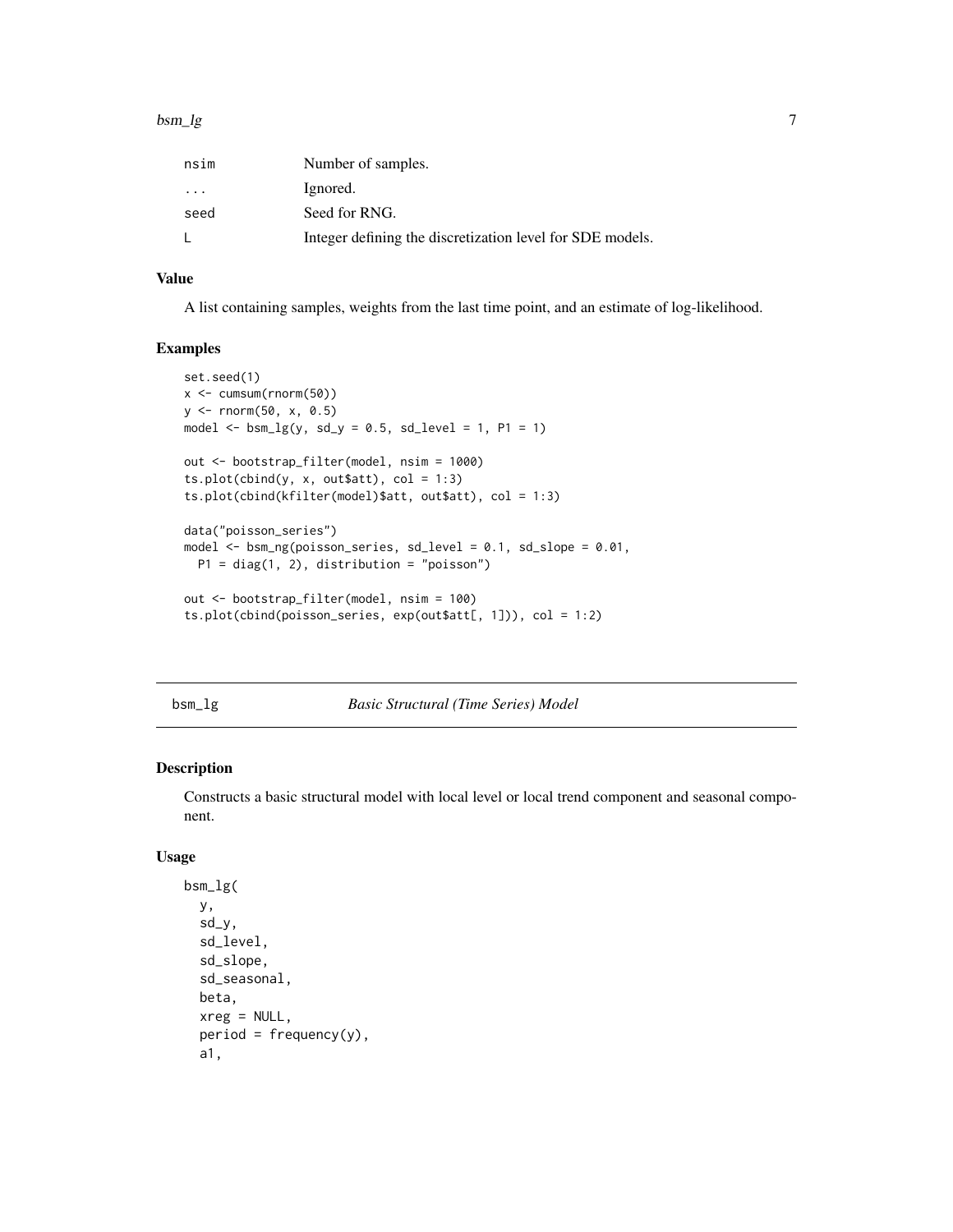<span id="page-7-0"></span>P1, D, C  $\mathcal{L}$ 

## Arguments

| у              | Vector or a ts object of observations.                                                                                                                                         |  |  |
|----------------|--------------------------------------------------------------------------------------------------------------------------------------------------------------------------------|--|--|
| sd_y           | A fixed value or prior for the standard error of observation equation. See priors<br>for details.                                                                              |  |  |
| sd_level       | A fixed value or a prior for the standard error of the noise in level equation. See<br>priors for details.                                                                     |  |  |
| sd_slope       | A fixed value or a prior for the standard error of the noise in slope equation. See<br>priors for details. If missing, the slope term is omitted from the model.               |  |  |
| sd_seasonal    | A fixed value or a prior for the standard error of the noise in seasonal equation.<br>See priors for details. If missing, the seasonal component is omitted from the<br>model. |  |  |
| beta           | Prior for the regression coefficients.                                                                                                                                         |  |  |
| xreg           | Matrix containing covariates.                                                                                                                                                  |  |  |
| period         | Length of the seasonal component i.e. the number of                                                                                                                            |  |  |
| a1             | Prior means for the initial states (level, slope, seasonals). Defaults to vector of<br>zeros.                                                                                  |  |  |
| P <sub>1</sub> | Prior covariance for the initial states (level, slope, seasonals). Default is diagonal<br>matrix with 1000 on the diagonal.                                                    |  |  |
| D, C           | Intercept terms for observation and state equations, given as a length n vector<br>and m times n matrix respectively.                                                          |  |  |

#### Value

Object of class bsm\_lg.

## Examples

```
prior \leq uniform(0.1 \star sd(log10(UKgas)), 0, 1)
model <- bsm_lg(log10(UKgas), sd_y = prior, sd_level = prior,
  sd_slope = prior, sd_seasonal = prior)
mcmc_out <- run_mcmc(model, iter = 5000)
summary(expand_sample(mcmc_out, "theta"))$stat
mcmc_out$theta[which.max(mcmc_out$posterior), ]
sqrt((fit <- StructTS(log10(UKgas), type = "BSM"))$coef)[c(4, 1:3)]
```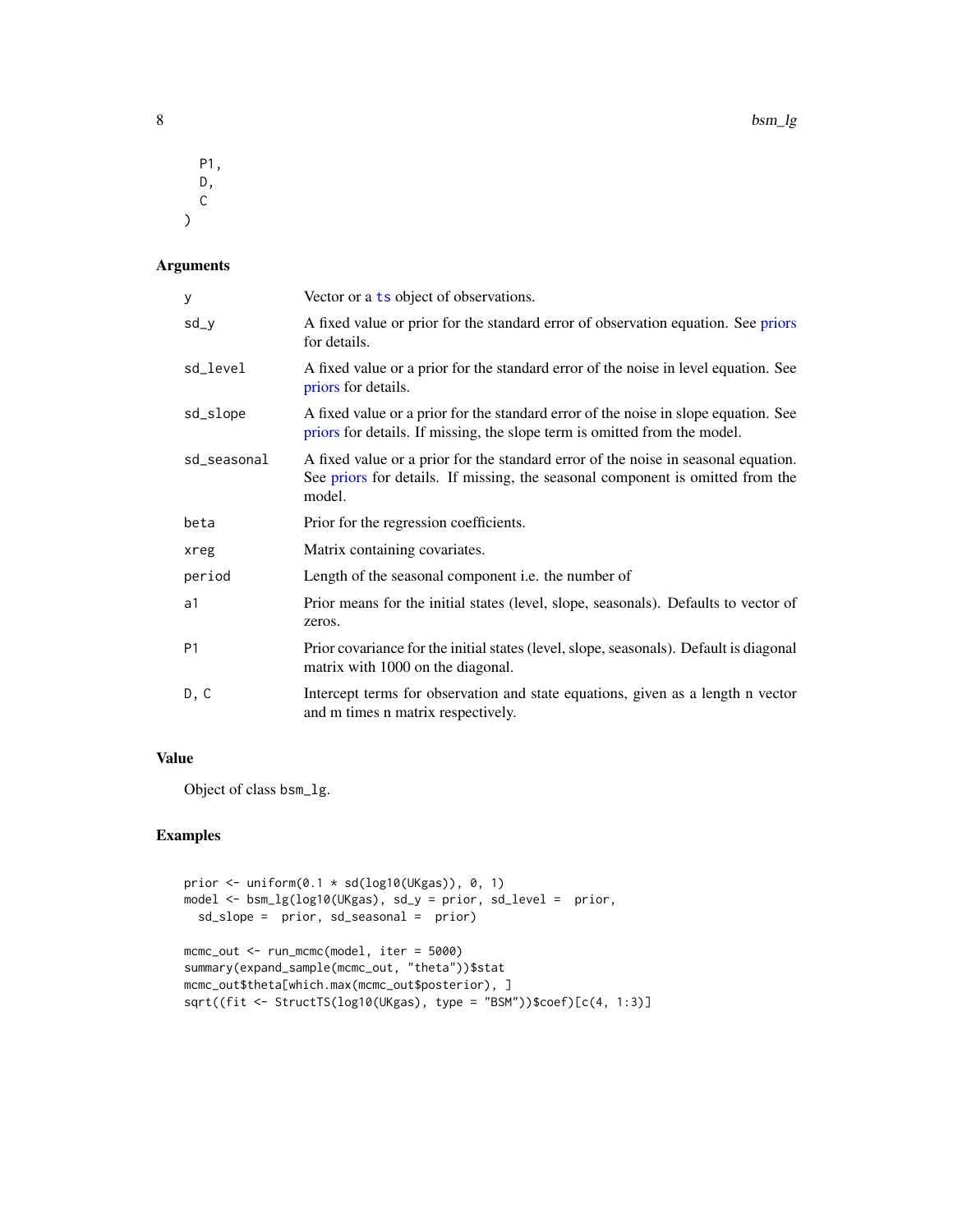<span id="page-8-0"></span>

## Description

Constructs a non-Gaussian basic structural model with local level or local trend component, a seasonal component, and regression component (or subset of these components).

## Usage

```
bsm_ng(
 y,
  sd_level,
  sd_slope,
  sd_seasonal,
  sd_noise,
 distribution,
 phi,
 u = 1,
 beta,
 xreg = NULL,
 period = frequency(y),
 a1,
 P1,
 C
```
## Arguments

)

| y            | Vector or a ts object of observations.                                                                                                                                             |  |
|--------------|------------------------------------------------------------------------------------------------------------------------------------------------------------------------------------|--|
| sd_level     | A fixed value or a prior for the standard error of the noise in level equation. See<br>priors for details.                                                                         |  |
| sd_slope     | A fixed value or a prior for the standard error of the noise in slope equation. See<br>priors for details. If missing, the slope term is omitted from the model.                   |  |
| sd_seasonal  | A fixed value or a prior for the standard error of the noise in seasonal equation.<br>See priors for details. If missing, the seasonal component is omitted from the<br>model.     |  |
| sd_noise     | Prior for the standard error of the additional noise term. See priors for details.<br>If missing, no additional noise term is used.                                                |  |
| distribution | distribution of the observation. Possible choices are "poisson", "binomial",<br>"negative binomial".                                                                               |  |
| phi          | Additional parameter relating to the non-Gaussian distribution. For Negative<br>binomial distribution this is the dispersion term, and for other distributions this<br>is ignored. |  |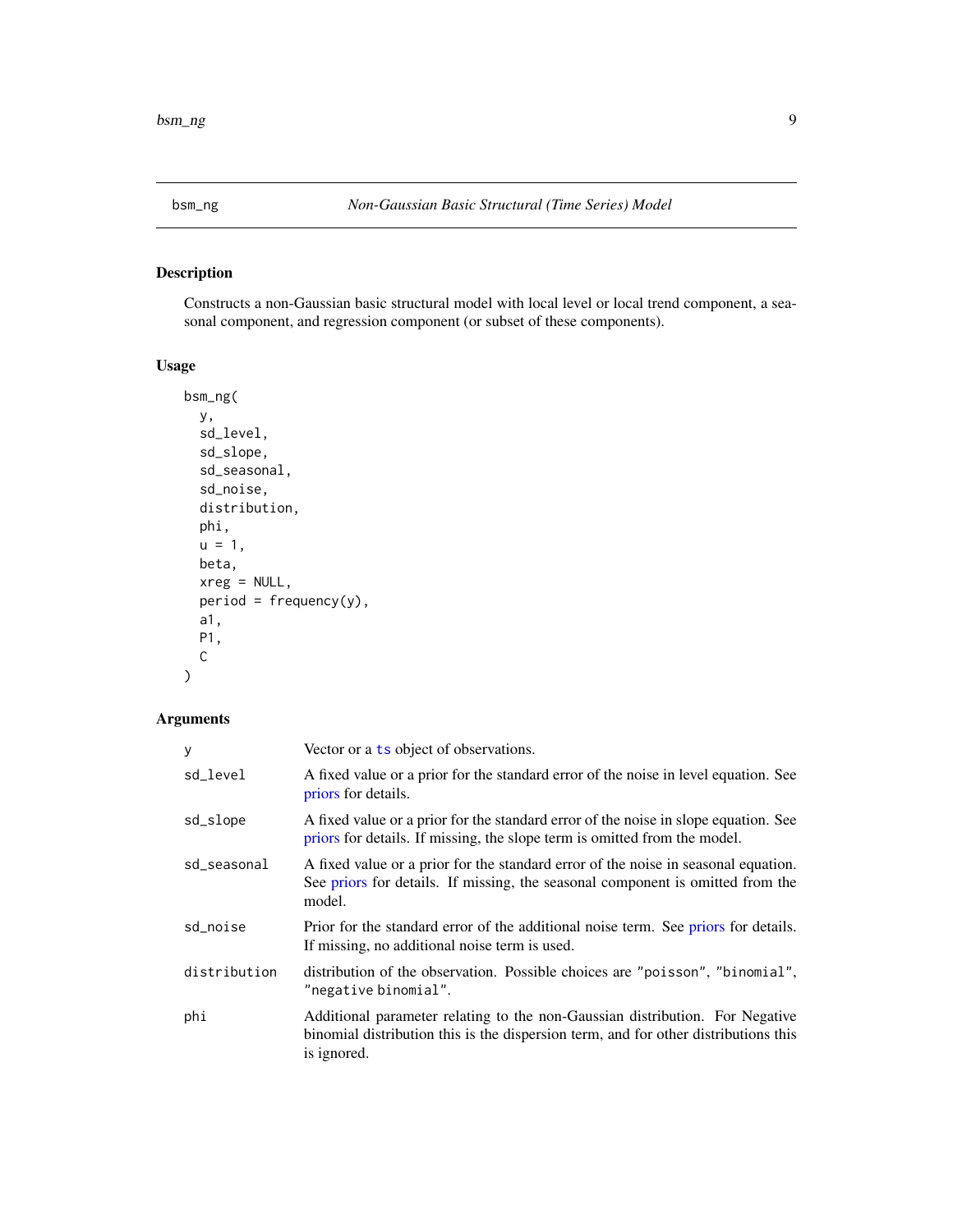<span id="page-9-0"></span>

| <b>u</b>       | Constant parameter for non-Gaussian models. For Poisson and negative bino-<br>mial distribution, this corresponds to the offset term. For binomial, this is the<br>number of trials. |
|----------------|--------------------------------------------------------------------------------------------------------------------------------------------------------------------------------------|
| beta           | Prior for the regression coefficients.                                                                                                                                               |
| xreg           | Matrix containing covariates.                                                                                                                                                        |
| period         | Length of the seasonal component i.e. the number of observations per season.<br>Default is $frequency(y)$ .                                                                          |
| a1             | Prior means for the initial states (level, slope, seasonals). Defaults to vector of<br>zeros.                                                                                        |
| P <sub>1</sub> | Prior covariance for the initial states (level, slope, seasonals). Default is diagonal<br>matrix with 1e5 on the diagonal.                                                           |
| C              | Intercept terms for state equation, given as a m times n matrix.                                                                                                                     |

#### Value

Object of class bsm\_ng.

#### Examples

```
model <- bsm_ng(Seatbelts[, "VanKilled"], distribution = "poisson",
  sd\_level = halfnormal(0.01, 1),sd\_seasonal = halfnormal(0.01, 1),beta = normal(0, 0, 10),
  xreg = Seatbelts[, "law"])
## Not run:
set.seed(123)
mcmc_out <- run_mcmc(model, iter = 5000, nsim = 10)
mcmc_out$acceptance_rate
theta <- expand_sample(mcmc_out, "theta")
plot(theta)
summary(theta)
library("ggplot2")
ggplot(as.data.frame(theta[,1:2]), aes(x = sd\_level, y = sd\_seasonal)) +geom_point() + stat_density2d(aes(fill = ..level.., alpha = ..level..),
  geom = "polygon") + scale_fill_continuous(low = "green", high = "blue") +
  guides(alpha = "none")
```
## End(Not run)

bssm *Bayesian Inference of State Space Models*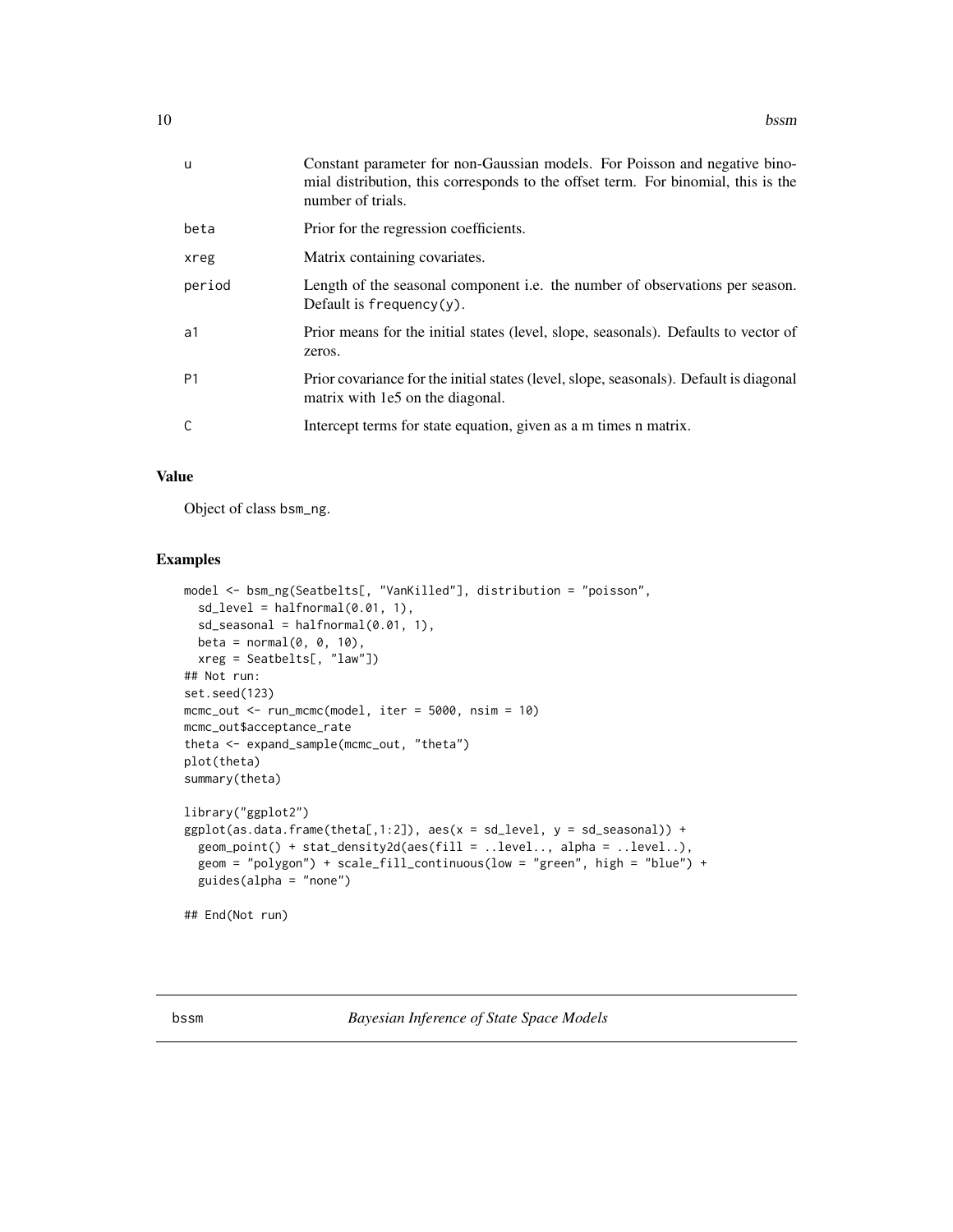#### <span id="page-10-0"></span>drownings the contract of the contract of the contract of the contract of the contract of the contract of the contract of the contract of the contract of the contract of the contract of the contract of the contract of the

#### Description

This package contains functions for Bayesian inference of basic stochastic volatility model and exponential family state space models, where the state equation is linear and Gaussian, and the conditional observation density is either Gaussian, Poisson, binomial, negative binomial or Gamma density. General non-linear Gaussian models and models with continuous SDE dynamics are also supported. For formal definition of the currently supported models and methods, as well as some theory behind the IS-MCMC and  $\psi$ -APF, see the package vignette and arXiv paper: <http://arxiv.org/abs/1609.02541>.

drownings *Deaths by drowning in Finland in 1969-2014*

#### Description

Dataset containing number of deaths by drowning in Finland in 1969-2014, yearly average summer temperatures (June to August) and corresponding population sizes (in hundreds of thousands).

#### Format

A time series object containing 46 observations and.

#### Source

Statistics Finland <http://pxnet2.stat.fi/PXWeb/pxweb/en/StatFin/>.

ekf *(Iterated) Extended Kalman Filtering*

#### Description

Function ekf runs the (iterated) extended Kalman filter for the given non-linear Gaussian model of class ssm\_nlg, and returns the filtered estimates and one-step-ahead predictions of the states  $\alpha_t$ given the data up to time  $t$ .

#### Usage

ekf(model, iekf\_iter = 0)

#### Arguments

| model     | Model model                                                                      |
|-----------|----------------------------------------------------------------------------------|
| iekf iter | If iekf iter $> 0$ , iterated extended Kalman filter is used with iekf iteriter- |
|           | ations.                                                                          |

#### Value

List containing the log-likelihood, one-step-ahead predictions at and filtered estimates att of states, and the corresponding variances Pt and Ptt.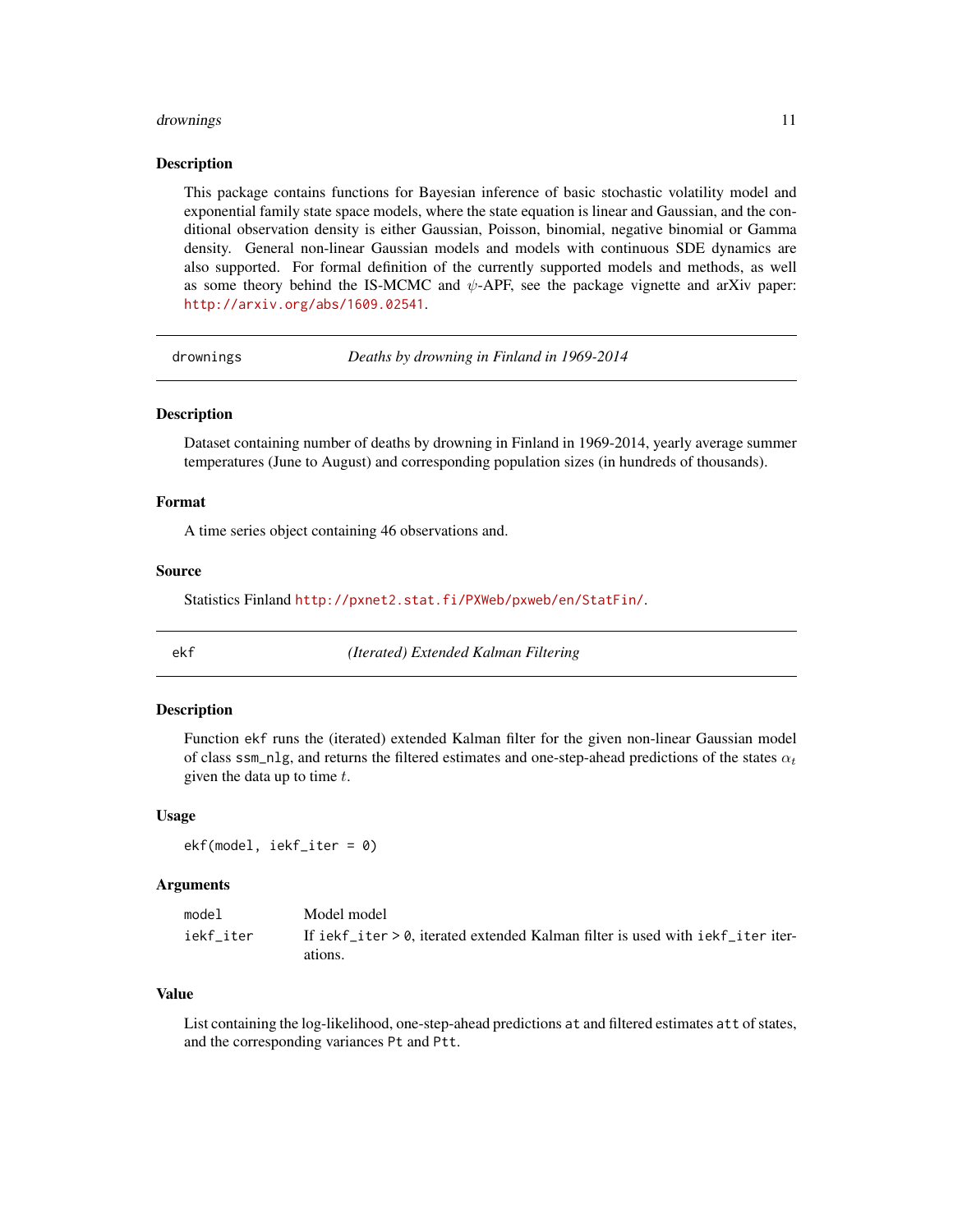<span id="page-11-0"></span>

#### Description

Function ekf\_smoother runs the (iterated) extended Kalman smoother for the given non-linear Gaussian model of class ssm\_nlg, and returns the smoothed estimates of the states and the corresponding variances.

#### Usage

```
ekf_smoother(model, iekf_iter = 0)
```
#### Arguments

| model     | Model model                                                                                 |
|-----------|---------------------------------------------------------------------------------------------|
| iekf iter | If iekf iter $> 0$ , iterated extended Kalman filter is used with iekf iteriter-<br>ations. |

#### Value

List containing the log-likelihood, smoothed state estimates alphahat, and the corresponding variances Vt and Ptt.

| ekpf_filter | Extended Kalman Particle Filtering |  |
|-------------|------------------------------------|--|
|             |                                    |  |

## Description

Function ekpf\_filter performs a extended Kalman particle filtering with stratification resampling, based on Van Der Merwe et al (2001).

#### Usage

```
ekpf_filter(object, nsim, ...)
```

```
## S3 method for class 'ssm_nlg'
ekpf_filter(object, nsim, seed = sample(.Machine$integer.max, size = 1), ...)
```

| object   | of class ssm_nlg.  |
|----------|--------------------|
| nsim     | Number of samples. |
| $\cdots$ | Ignored.           |
| seed     | Seed for RNG.      |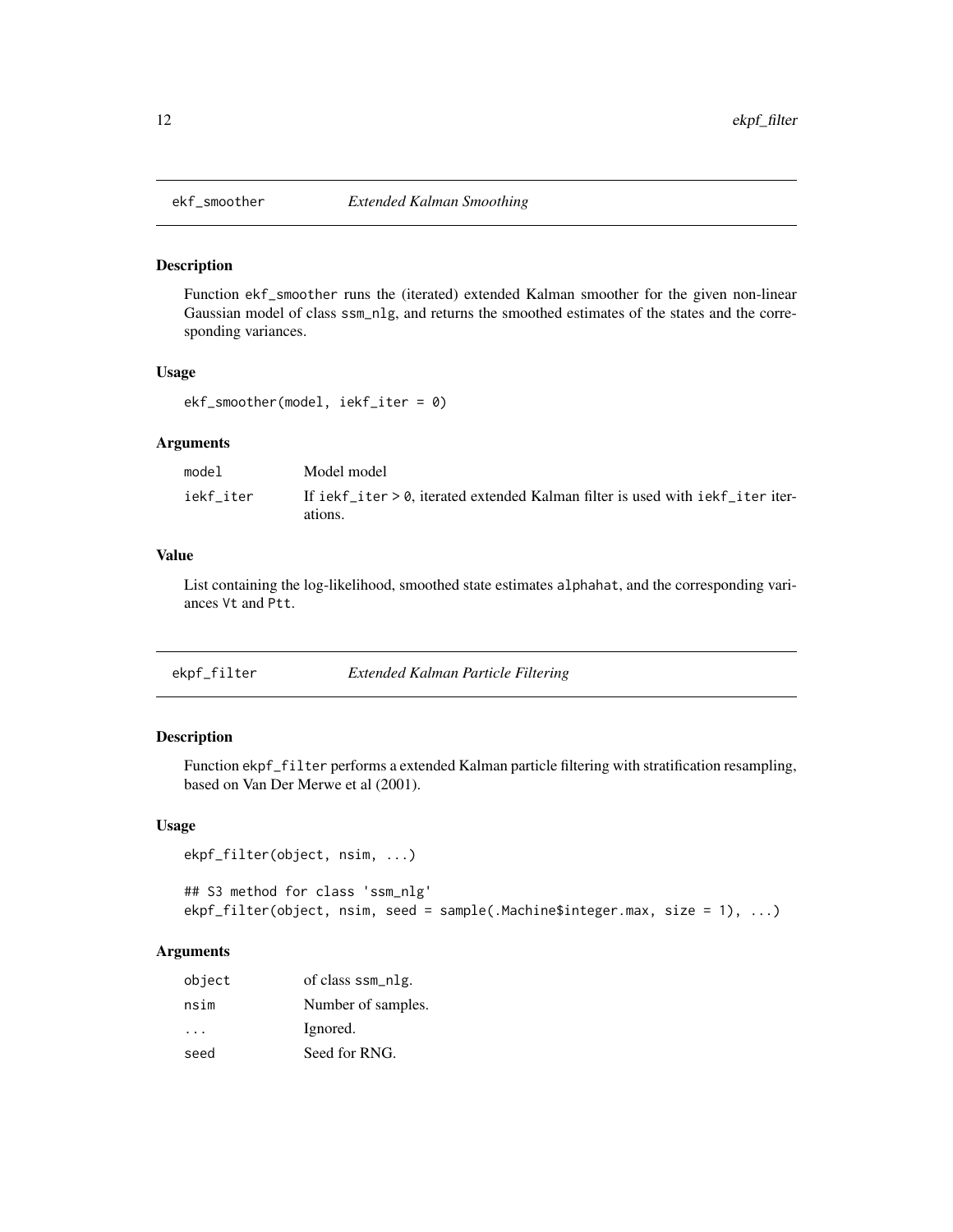#### <span id="page-12-0"></span>exchange 13

#### Value

A list containing samples, filtered estimates and the corresponding covariances, weights from the last time point, and an estimate of log-likelihood.

#### References

Van Der Merwe, R., Doucet, A., De Freitas, N., & Wan, E. A. (2001). The unscented particle filter. In Advances in neural information processing systems (pp. 584-590).

exchange *Pound/Dollar daily exchange rates*

#### Description

Dataset containing daily log-returns from 1/10/81-28/6/85 as in [1]

#### Format

A vector of length 945.

#### Source

<http://www.ssfpack.com/DKbook.html>.

#### References

James Durbin, Siem Jan Koopman (2012). "Time Series Analysis by State Space Methods". Oxford University Press.

expand\_sample *Expand the Jump Chain representation*

#### Description

The MCMC algorithms of bssm use a jump chain representation where we store the accepted values and the number of times we stayed in the current value. Although this saves bit memory and is especially convenient for IS-corrected MCMC, sometimes we want to have the usual sample paths. Function expand\_sample returns the expanded sample based on the counts. Note that for IS-corrected output the expanded sample corresponds to the approximate posterior.

```
expand_sample(x, variable = "theta", times, states, by_states = TRUE)
```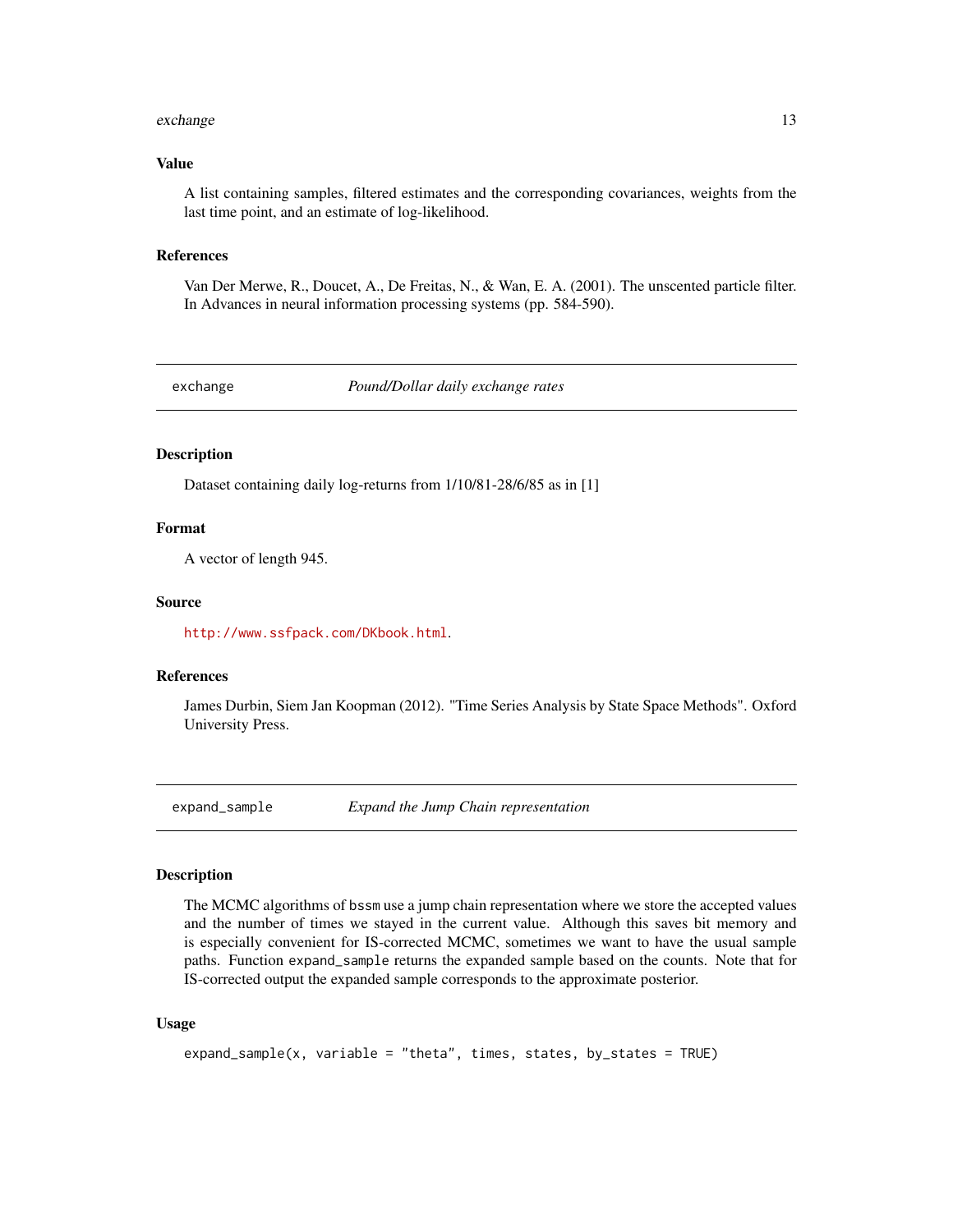## <span id="page-13-0"></span>Arguments

| $\mathsf{x}$ | Output from run_mcmc.                                                             |
|--------------|-----------------------------------------------------------------------------------|
| variable     | Expand parameters "theta" or states "states".                                     |
| times        | Vector of indices. In case of states, what time points to expand? Default is all. |
| states       | Vector of indices. In case of states, what states to expand? Default is all.      |
| by_states    | If TRUE (default), return list by states. Otherwise by time.                      |

fast\_smoother *Kalman Smoothing*

## Description

Methods for Kalman smoothing of the states. Function fast\_smoother computes only smoothed estimates of the states, and function smoother computes also smoothed variances.

#### Usage

```
fast_smoother(model, ...)
smoother(model, ...)
```
## Arguments

model Model model. ... Ignored.

## Details

For non-Gaussian models, the smoothing is based on the approximate Gaussian model.

#### Value

Matrix containing the smoothed estimates of states, or a list with the smoothed states and the variances.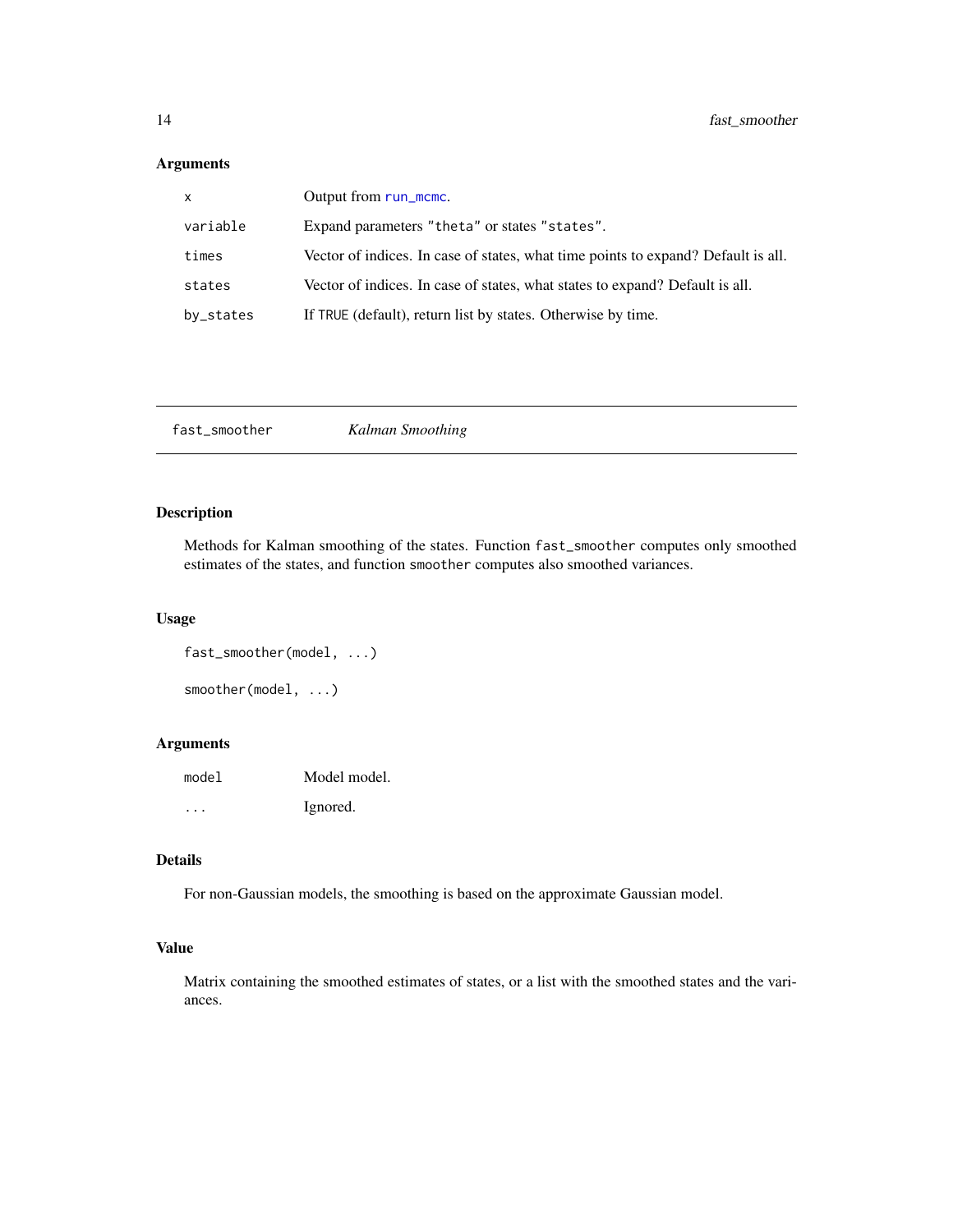<span id="page-14-0"></span>

#### Description

Returns the approximating Gaussian model. This function is rarely needed itself, and is mainly available for testing and debugging purposes.

#### Usage

```
gaussian_approx(model, max_iter, conv_tol, ...)
## S3 method for class 'nongaussian'
gaussian_approx(model, max_iter = 100, conv_tol = 1e-08, ...)
## S3 method for class 'ssm_nlg'
gaussian_approx(model, max_iter = 100, conv_tol = 1e-08, iekf_iter = 0, ...)
```
#### Arguments

| model     | Model to be approximated.                                                    |
|-----------|------------------------------------------------------------------------------|
| max_iter  | Maximum number of iterations.                                                |
| conv_tol  | Tolerance parameter.                                                         |
| $\cdots$  | Ignored.                                                                     |
| iekf_iter | For non-linear models, number of iterations in iterated EKF (defaults to 0). |

#### Examples

```
data("poisson_series")
model \le bsm_ng(y = poisson_series, sd_slope = 0.01, sd_level = 0.1,
  distribution = "poisson")
out <- gaussian_approx(model)
```
importance\_sample *Importance Sampling from non-Gaussian State Space Model*

#### Description

Returns nsim samples from the approximating Gaussian model with corresponding (scaled) importance weights.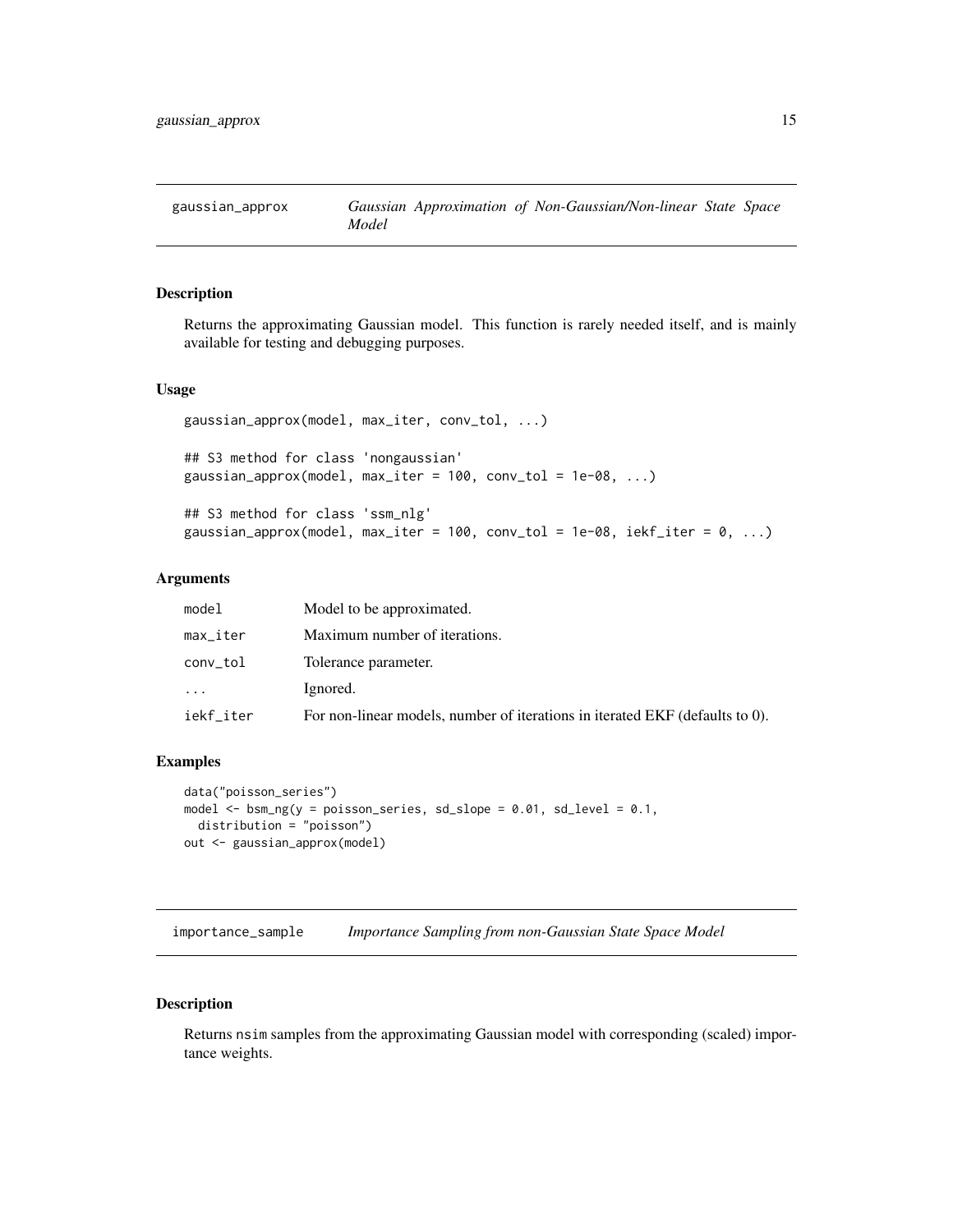## Usage

```
importance_sample(model, nsim, use_antithetic, max_iter, conv_tol, seed, ...)
## S3 method for class 'nongaussian'
importance_sample(
 model,
 nsim,
 use_antithetic = TRUE,
 max\_iter = 100,
 conv\_tol = 1e-08,
  seed = sample(.Machine$integer.max, size = 1),
  ...
```
 $\mathcal{L}$ 

#### Arguments

| model                  | of class bsm_ng, ar1_ng svm, ssm_ung, or ssm_mng.                                                                                                             |
|------------------------|---------------------------------------------------------------------------------------------------------------------------------------------------------------|
| nsim                   | Number of samples.                                                                                                                                            |
|                        | use_antithetic Logical. If TRUE (default), use antithetic variable for location in simulation<br>smoothing. Ignored for ssm_mng models.                       |
| $max$ <sub>Liter</sub> | Maximum number of iterations used for the approximation.                                                                                                      |
| conv_tol               | Convergence threshold for the approximation. Approximation is claimed to be<br>converged when the mean squared difference of the modes is less than conv_tol. |
| seed                   | Seed for the random number generator.                                                                                                                         |
|                        | Ignored.                                                                                                                                                      |
|                        |                                                                                                                                                               |
|                        |                                                                                                                                                               |

kfilter *Kalman Filtering*

#### Description

Function kfilter runs the Kalman filter for the given model, and returns the filtered estimates and one-step-ahead predictions of the states  $\alpha_t$  given the data up to time t.

#### Usage

kfilter(model, ...)

#### Arguments

| model | Model Model object. |
|-------|---------------------|
| .     | Ignored.            |

## Details

For non-Gaussian models, the filtering is based on the approximate Gaussian model.

<span id="page-15-0"></span>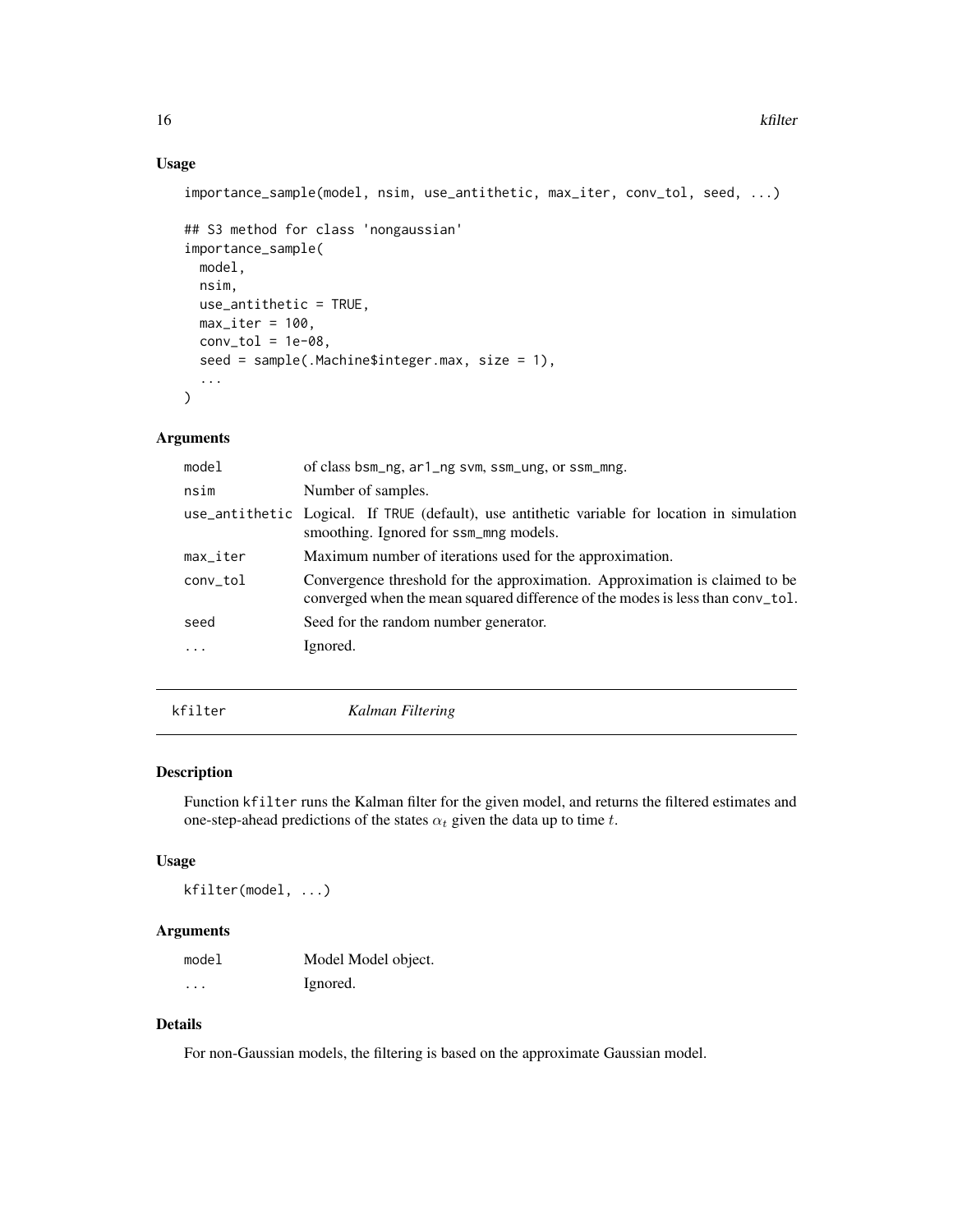## <span id="page-16-0"></span>logLik.gaussian 17

## Value

List containing the log-likelihood (approximate in non-Gaussian case), one-step-ahead predictions at and filtered estimates att of states, and the corresponding variances Pt and Ptt.

#### See Also

[bootstrap\\_filter](#page-5-1)

logLik.gaussian *Log-likelihood of a Gaussian State Space Model*

#### Description

Computes the log-likelihood of the state space model of bssm package. Computes the log-likelihood of the state space model of bssm package.

## Usage

```
## S3 method for class 'gaussian'
logLik(object, ...)
## S3 method for class 'nongaussian'
logLik(
 object,
 nsim,
 method = "psi",max\_iter = 100,
 conv\_tol = 1e-08,
  seed = sample(.Machine$integer.max, size = 1),
  ...
\mathcal{L}
```

| object   | Model model.                                                                                                                                                                                                                            |
|----------|-----------------------------------------------------------------------------------------------------------------------------------------------------------------------------------------------------------------------------------------|
| $\cdots$ | Ignored.                                                                                                                                                                                                                                |
| nsim     | Number of samples for particle filter or importance sampling. If 0, approximate<br>log-likelihood based on the gaussian approximation is returned.                                                                                      |
| method   | Sampling method, default is psi-auxiliary filter ("psi"), other choices are "bsf"<br>bootstrap particle filter, and "spdk", which uses the importance sampling ap-<br>proach by Shephard and Pitt (1997) and Durbin and Koopman (1997). |
| max_iter | Maximum number of iterations for gaussian approximation algorithm.                                                                                                                                                                      |
| conv_tol | Tolerance parameter for the approximation algorithm.                                                                                                                                                                                    |
| seed     | Seed for the random number generator.                                                                                                                                                                                                   |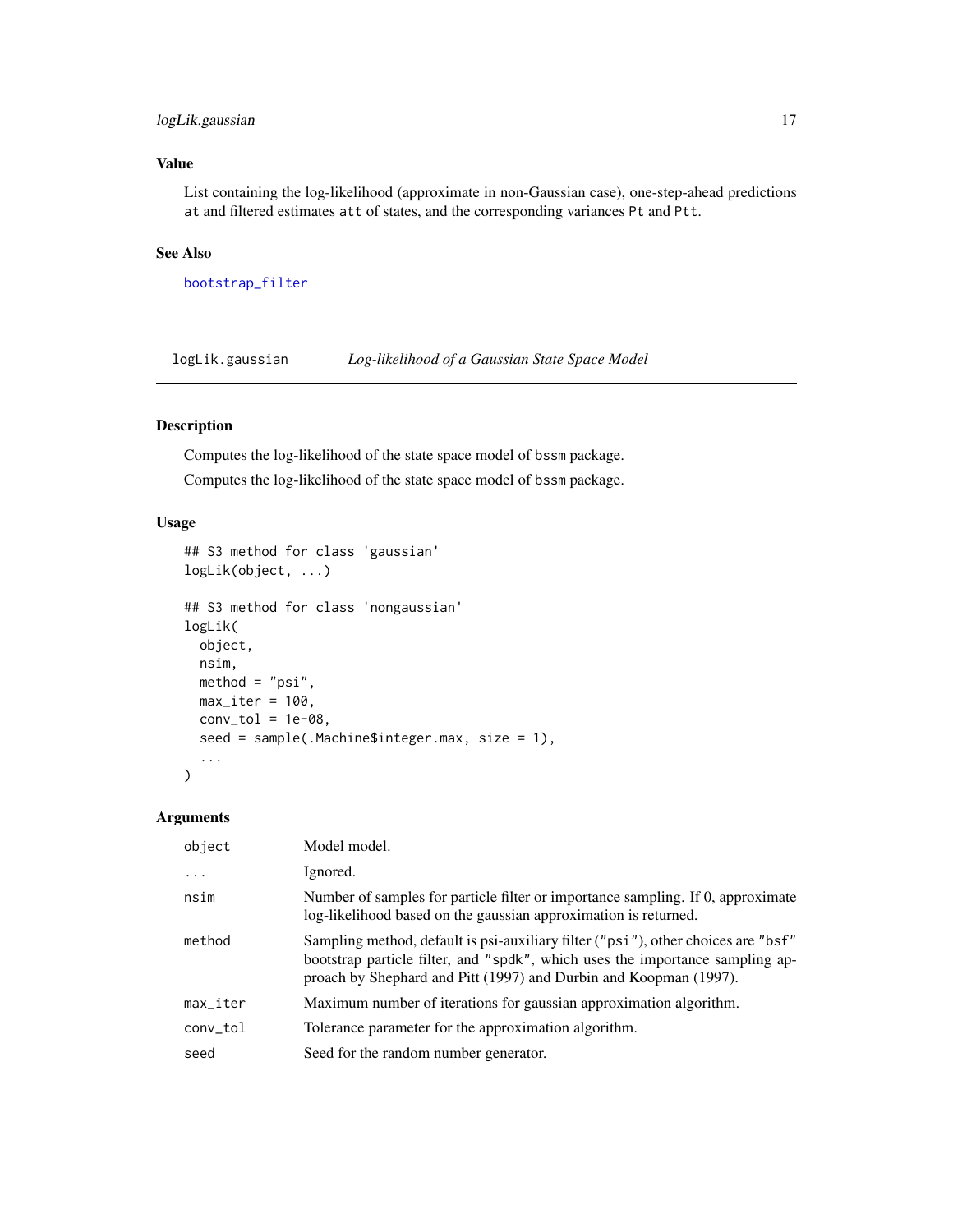#### Examples

```
model \leq ssm_ulg(y = c(1,4,3), Z = 1, H = 1, T = 1, R = 1)
logLik(model)
model \leq ssm_ung(y = c(1,4,3), Z = 1, T = 1, R = 0.5, P1 = 2,
 distribution = "poisson")
model2 <- bsm_ng(y = c(1,4,3), sd\_level = 0.5, P1 = 2,distribution = "poisson")
logLik(model, nsim = 0)
logLik(model2, nsim = 0)
logLik(model, nsim = 10)
logLik(model2, nsim = 10)
```
logLik.ssm\_nlg *Log-likelihood of a Non-linear State Space Model*

## Description

Computes the log-likelihood of the state space model of bssm package.

## Usage

```
## S3 method for class 'ssm_nlg'
logLik(
  object,
 nsim,
 method = "bsf",max\_iter = 100,
 conv\_tol = 1e-08,
  iekf_iter = 0,
  seed = sample(.Machine$integer.max, size = 1),
  ...
)
```

| object                 | Model model.                                                                                                                                                                                                                                                                                           |
|------------------------|--------------------------------------------------------------------------------------------------------------------------------------------------------------------------------------------------------------------------------------------------------------------------------------------------------|
| nsim                   | Number of samples for particle filter. If 0, approximate log-likelihood is re-<br>turned either based on the gaussian approximation or EKF, depending on the<br>method argument.                                                                                                                       |
| method                 | Sampling method. Default is the bootstrap particle filter ("bsf"). Other choices<br>are "psi" which uses psi-auxiliary filter (or approximating gaussian model in<br>the case of $nsim = 0$ , and "ekf" which uses EKF-based particle filter (or just<br>EKF approximation in the case of $nsim = 0$ . |
| $max$ <sub>Liter</sub> | Maximum number of iterations for gaussian approximation algorithm.                                                                                                                                                                                                                                     |
| conv_tol               | Tolerance parameter for the approximation algorithm.                                                                                                                                                                                                                                                   |
|                        |                                                                                                                                                                                                                                                                                                        |

<span id="page-17-0"></span>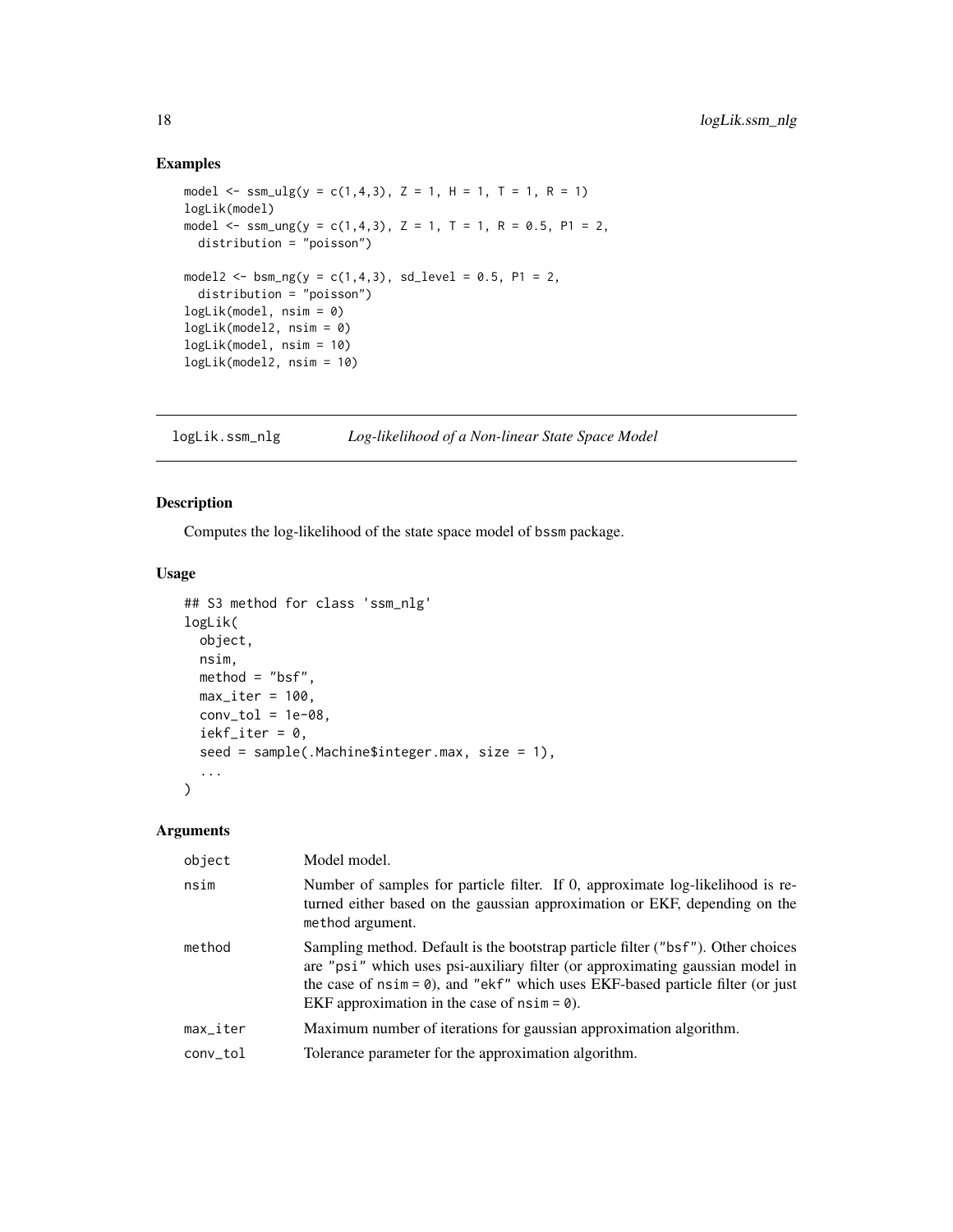## <span id="page-18-0"></span>logLik.ssm\_sde 19

| iekf iter | If iekf_iter > 0, iterated extended Kalman filter is used with iekf_iter iter-<br>ations in place of standard EKF. Defaults to zero. |
|-----------|--------------------------------------------------------------------------------------------------------------------------------------|
| seed      | Seed for the random number generator.                                                                                                |
| $\ddotsc$ | Ignored.                                                                                                                             |

logLik.ssm\_sde *Log-likelihood of a State Space Model with SDE dynamics*

## Description

Computes the log-likelihood of the state space model of bssm package.

## Usage

```
## S3 method for class 'ssm_sde'
logLik(object, nsim, L, seed = sample(.Machine$integer.max, size = 1), ...)
```
## Arguments

| object                  | Model model.                                                                                                                                                                     |
|-------------------------|----------------------------------------------------------------------------------------------------------------------------------------------------------------------------------|
| nsim                    | Number of samples for particle filter. If 0, approximate log-likelihood is re-<br>turned either based on the gaussian approximation or EKF, depending on the<br>method argument. |
| L                       | Integer defining the discretization level defined as $(2^{\wedge}L)$ .                                                                                                           |
| seed                    | Seed for the random number generator.                                                                                                                                            |
| $\cdot$ $\cdot$ $\cdot$ | Ignored.                                                                                                                                                                         |

particle\_smoother *Particle Smoothing*

## Description

Function particle\_smoother performs filter-smoother or forward-backward smoother, using a either bootstrap filtering or psi-auxiliary filter with stratification resampling.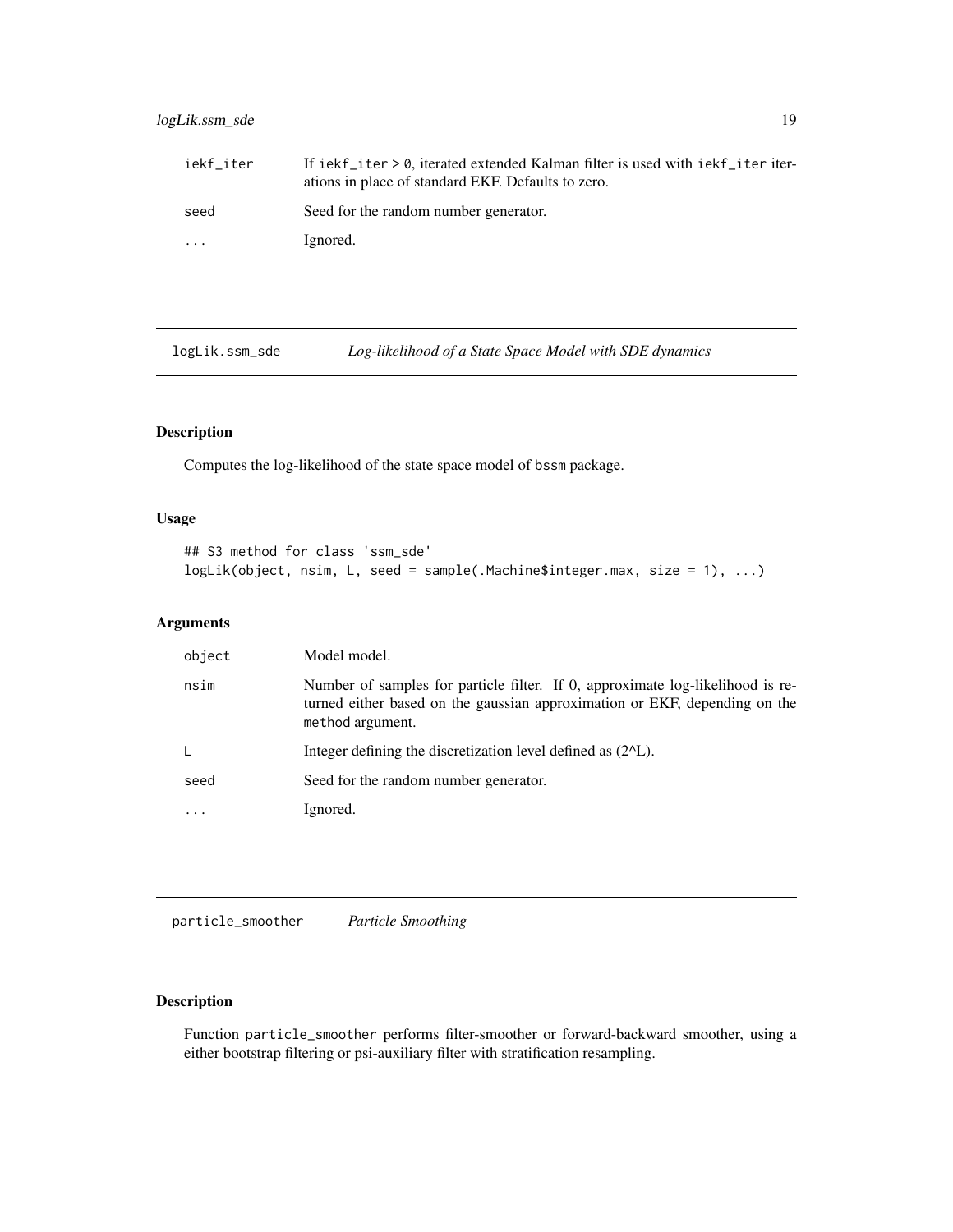## Usage

```
particle_smoother(model, nsim, ...)
## S3 method for class 'nongaussian'
particle_smoother(
 model,
 nsim,
 method = "psi",seed = sample(.Machine$integer.max, size = 1),
 max\_iter = 100,
 conv\_tol = 1e-08,
  ...
)
## S3 method for class 'ssm_nlg'
particle_smoother(
 model,
 nsim,
 method = "psi",seed = sample(.Machine$integer.max, size = 1),
 max\_iter = 100,
 conv\_tol = 1e-08,
 iekf_iter = 0,
  ...
\mathcal{L}## S3 method for class 'ssm_sde'
particle_smoother(
 model,
 nsim,
 L,
 seed = sample(.Machine$integer.max, size = 1),
  ...
\overline{\phantom{a}}
```

| model                     | Model.                                                                                                                                                                                                                                                                                     |
|---------------------------|--------------------------------------------------------------------------------------------------------------------------------------------------------------------------------------------------------------------------------------------------------------------------------------------|
| nsim                      | Number of samples.                                                                                                                                                                                                                                                                         |
| $\cdots$                  | Ignored.                                                                                                                                                                                                                                                                                   |
| method                    | Choice of particle filter algorithm. For Gaussian and non-Gaussian models with<br>linear dynamics, options are "bsf" (bootstrap particle filter) and "psi" ( $\psi$ -APF,<br>the default), and for non-linear models options "ekf" (extended Kalman particle<br>filter) is also available. |
| seed                      | Seed for RNG.                                                                                                                                                                                                                                                                              |
| $max$ <sub>-</sub> $iter$ | Maximum number of iterations used in Gaussian approximation. Used $\psi$ -APF.                                                                                                                                                                                                             |
| conv_tol                  | Tolerance parameter used in Gaussian approximation. Used $\psi$ -APF.                                                                                                                                                                                                                      |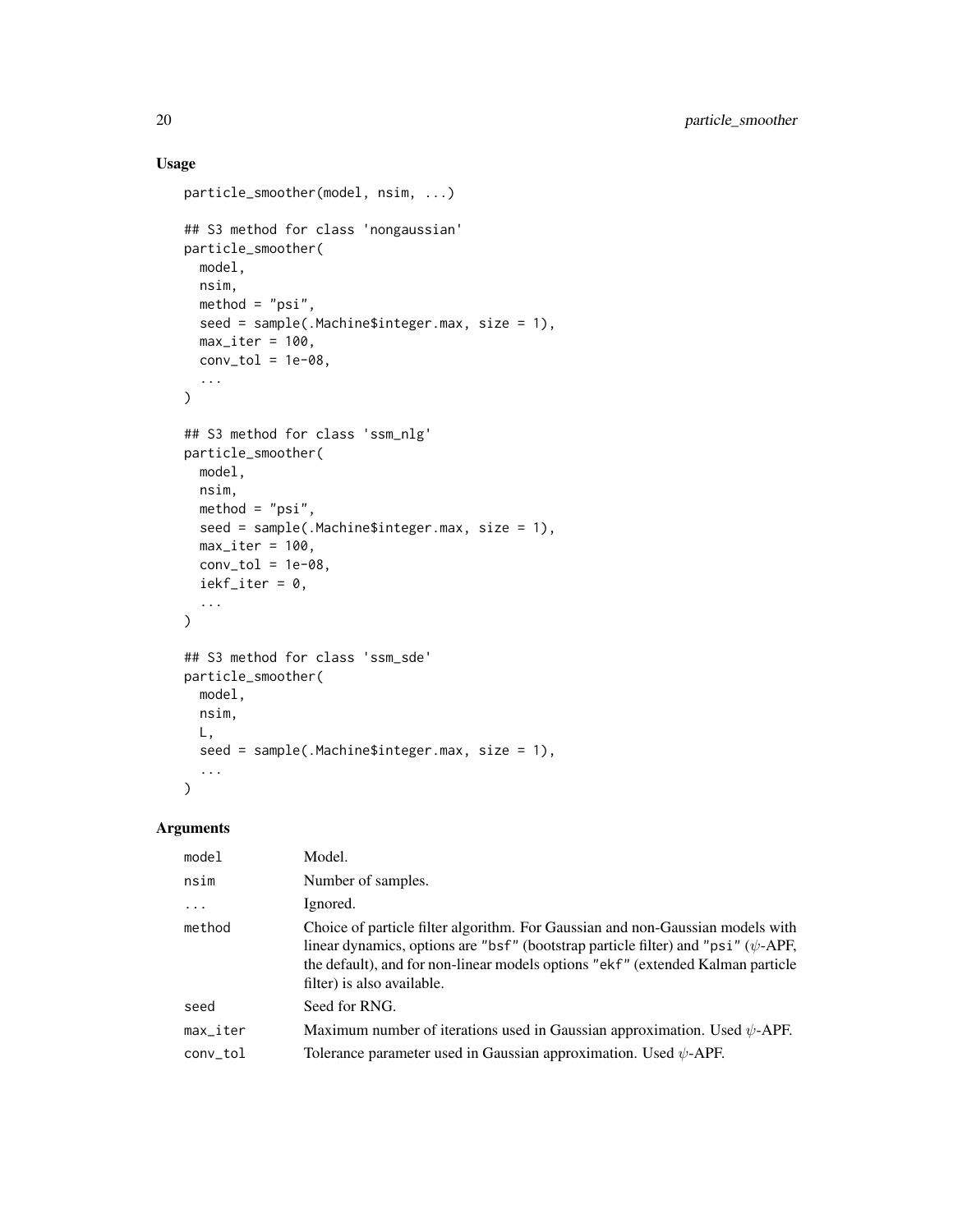<span id="page-20-0"></span>

| iekf_iter    | If zero (default), first approximation for non-linear Gaussian models is obtained          |
|--------------|--------------------------------------------------------------------------------------------|
|              | from extended Kalman filter. If $i e k f_i$ iter $\ge 0$ , iterated extended Kalman filter |
|              | is used with iekf _ i ter iterations.                                                      |
| $\mathbf{L}$ | Integer defining the discretization level.                                                 |

poisson\_series *Simulated Poisson time series data*

## Description

See example for code for reproducing the data.

#### Format

A vector of length 100

## Examples

```
# The data is generated as follows:
set.seed(321)
slope \leq cumsum(c(0, rnorm(99, sd = 0.01)))
y \leftarrow \text{rpois}(100, \text{exp}(\text{cumsum}(\text{slope} + \text{c}(0, \text{rnorm}(99, \text{sd} = 0.1))))))
```
predict.mcmc\_output *Predictions for State Space Models*

#### Description

Draw samples from the posterior predictive distribution given the posterior draws of hyperparameters theta and alpha\_n+1.

```
## S3 method for class 'mcmc_output'
predict(
  object,
  future_model,
  type = "response",
  seed = sample(.Machine$integer.max, size = 1),
 nsim,
  ...
\mathcal{E}
```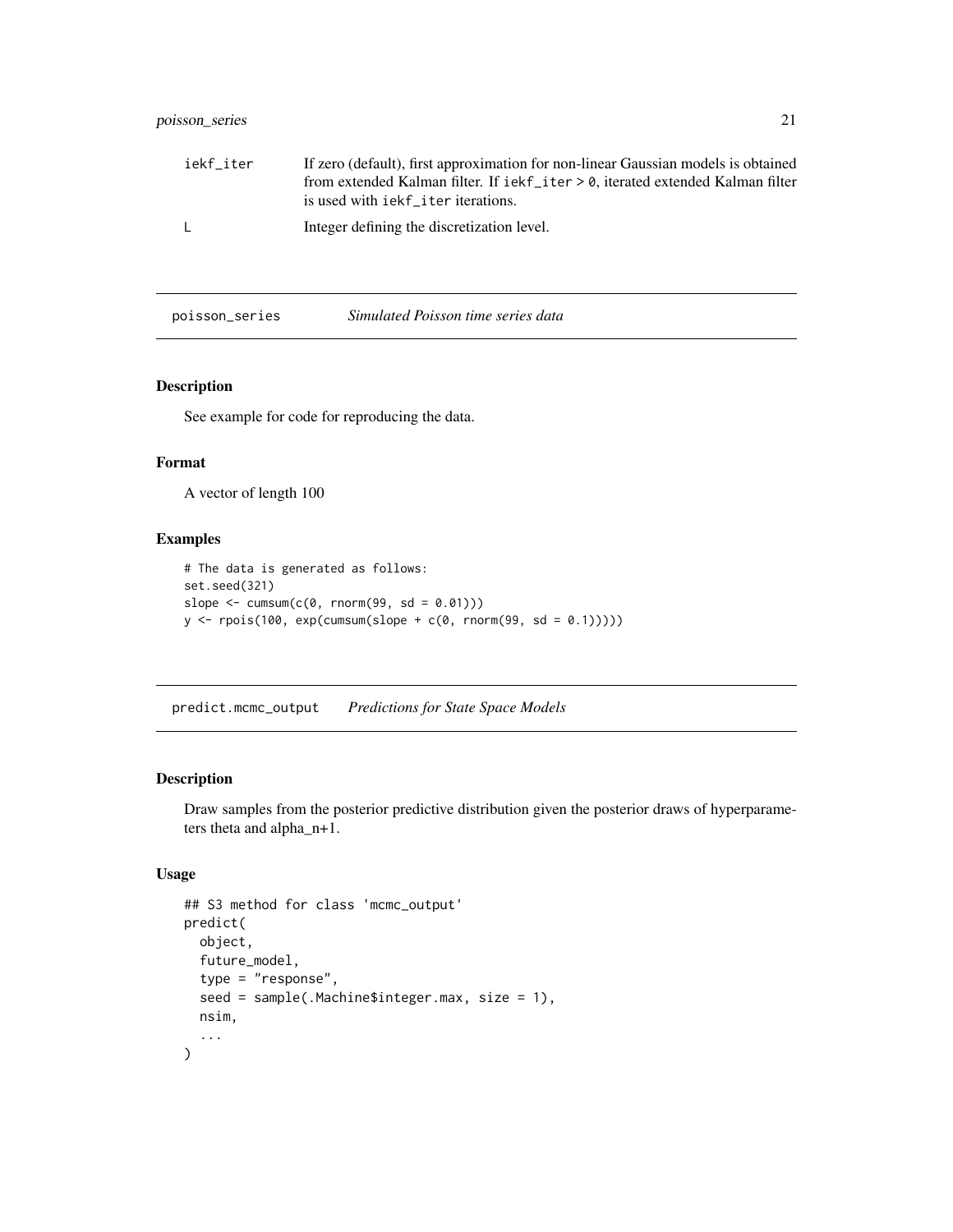#### <span id="page-21-0"></span>**Arguments**

| object       | meme output object obtained from run_meme                                                                                                                                                         |
|--------------|---------------------------------------------------------------------------------------------------------------------------------------------------------------------------------------------------|
| future_model | Model for future observations. Should have same structure as the original model<br>which was used in MCMC, in order to plug the posterior samples of the model<br>parameters to the right places. |
| type         | Return predictions on "mean" "response", or "state" level.                                                                                                                                        |
| seed         | Seed for RNG.                                                                                                                                                                                     |
| nsim         | Number of samples to draw.                                                                                                                                                                        |
| $\cdots$     | Ignored.                                                                                                                                                                                          |

## Value

Data frame of predicted samples.

#### Examples

```
require("graphics")
y <- log10(JohnsonJohnson)
prior <- uniform(0.01, 0, 1)
model \le bsm_lg(window(y, end = c(1974, 4)), sd_y = prior,
  sd_level = prior, sd_slope = prior, sd_seasonal = prior)
mcmc_results <- run_mcmc(model, iter = 5000)
future_model <- model
future_model$y <- ts(rep(NA, 25),
  start = tsp(model$y)[2] + 2 * delta(model$y),
  frequency = frequency(model$y)pred <- predict(mcmc_results, future_model, type = "state",
  nsim = 1000)
require("dplyr")
sumr_fit <- as.data.frame(mcmc_results, variable = "states") %>%
  group_by(time, iter) %>%
  mutate(signal =value[variable == "level"] +
      value[variable == "seasonal_1"]) %>%
  group_by(time) %>%
  summarise(mean = mean(signal),
    lwr = quantile(signal, 0.025),
    upr = quantile(signal, 0.975)sumr_pred <- pred %>%
  group_by(time, sample) %>%
  mutate(signal =value[variable == "level"] +
      value[variable == "seasonal_1"]) %>%
  group_by(time) %>%
  summarise(mean = mean(signal),
    lwr = quantile(signal, 0.025),
    upr = quantile(signal, 0.975))
```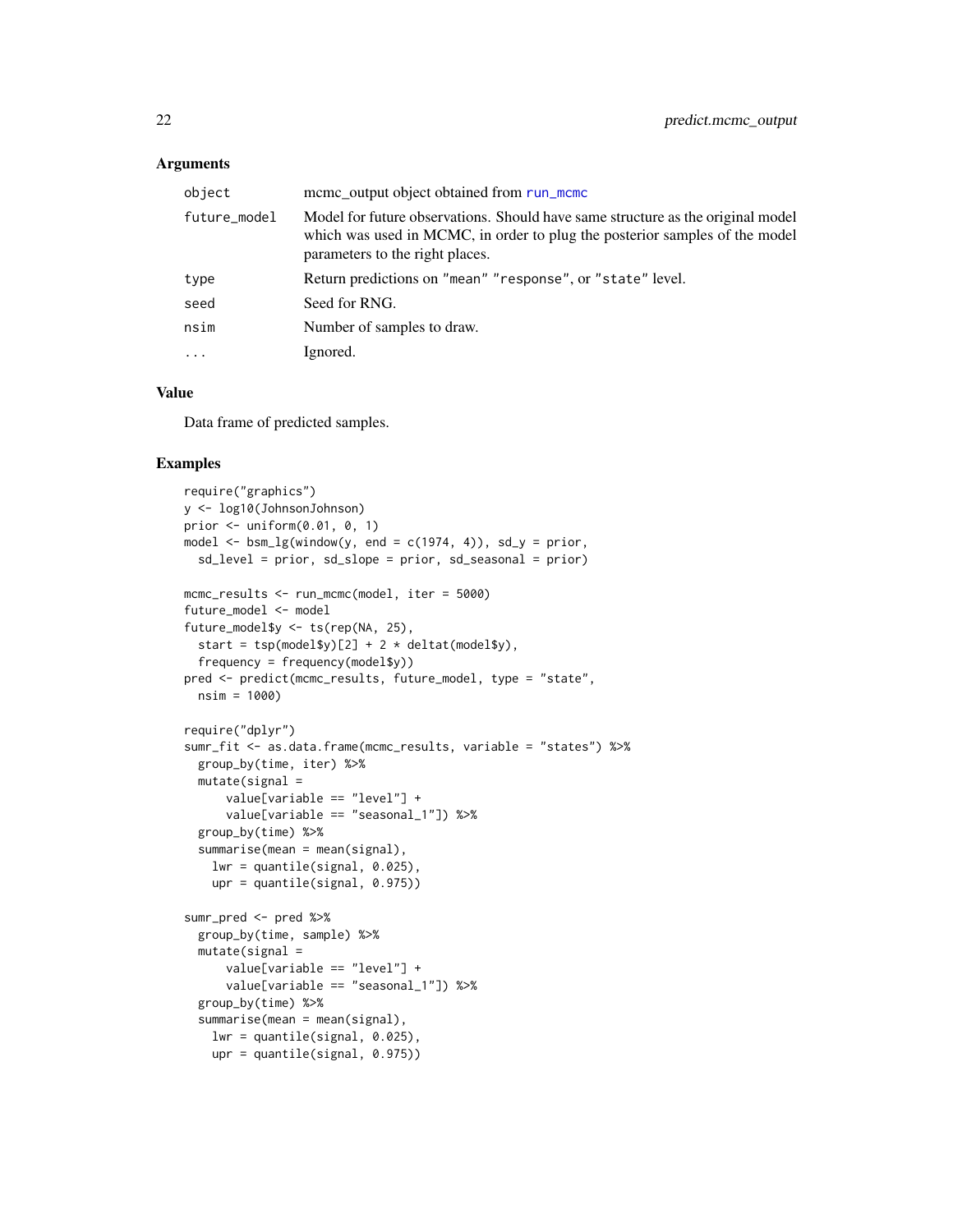```
require("ggplot2")
rbind(sumr_fit, sumr_pred) %>%
 ggplot(aes(x = time, y = mean)) +geom_ribbon(aes(ymin = lwr, ymax = upr),
  fill = "#92f0a8", alpha = 0.25) +
 geom_line(colour = "#92f0a8") +
 theme_bw() +
 geom_point(data = data.frame(
   mean = log10(JohnsonJohnson),
   time = time(JohnsonJohnson)))
```
print.mcmc\_output *Print Results from MCMC Run*

#### Description

Prints some basic summaries from the MCMC run by [run\\_mcmc](#page-22-1).

#### Usage

## S3 method for class 'mcmc\_output'  $print(x, \ldots)$ 

#### Arguments

| x                       | Output from run_mcmc. |
|-------------------------|-----------------------|
| $\cdot$ $\cdot$ $\cdot$ | Ignored.              |

## Details

In case of IS-corrected MCMC, the SE-IS is based only on importance sampling estimates, with weights corresponding to the block sizes of the jump chain multiplied by the importance correction weights (if IS-corrected method was used). These estimates ignore the possible autocorrelations but provide a lower-bound for the asymptotic standard error.

<span id="page-22-1"></span>run\_mcmc *Bayesian Inference of State Space Models*

#### Description

Adaptive Markov chain Monte Carlo simulation of state space models using Robust Adaptive Metropolis algorithm by Vihola (2012).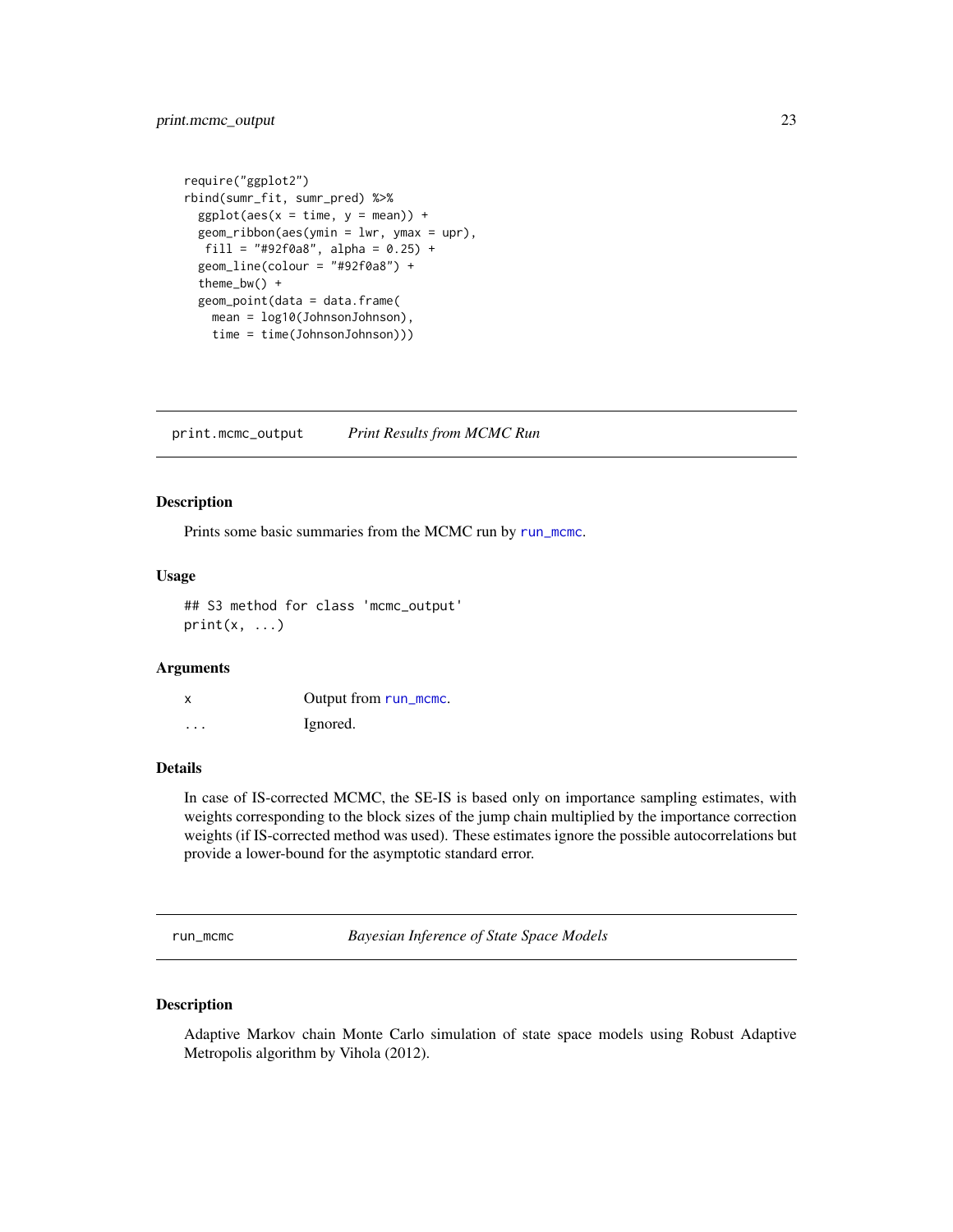#### <span id="page-23-0"></span>Usage

run\_mcmc(model, iter, ...)

#### Arguments

| model                   | State space model model of bssm package.                                                       |
|-------------------------|------------------------------------------------------------------------------------------------|
| iter                    | Number of MCMC iterations.                                                                     |
| $\cdot$ $\cdot$ $\cdot$ | Parameters to specific methods. See run_mcmc.gaussian and run_mcmc.nongaussian<br>for details. |

#### References

Matti Vihola (2012). "Robust adaptive Metropolis algorithm with coerced acceptance rate". Statistics and Computing, Volume 22, Issue 5, pages 997–1008. Matti Vihola, Jouni Helske, Jordan Franks (2020). "Importance sampling type estimators based on approximate marginal MCMC" ArXiv:1609.02541.

<span id="page-23-1"></span>run\_mcmc.gaussian *Bayesian Inference of Linear-Gaussian State Space Models*

#### Description

Bayesian Inference of Linear-Gaussian State Space Models

```
## S3 method for class 'gaussian'
run_mcmc(
 model,
  iter,
  output_type = "full",
 burnin = floor(iter/2),
  thin = 1,
  gamma = 2/3,
  target_acceptance = 0.234,S,
 end_adaptive_phase = TRUE,
 n_threads = 1,
  seed = sample(.Machine$integer.max, size = 1),
  ...
\mathcal{L}
```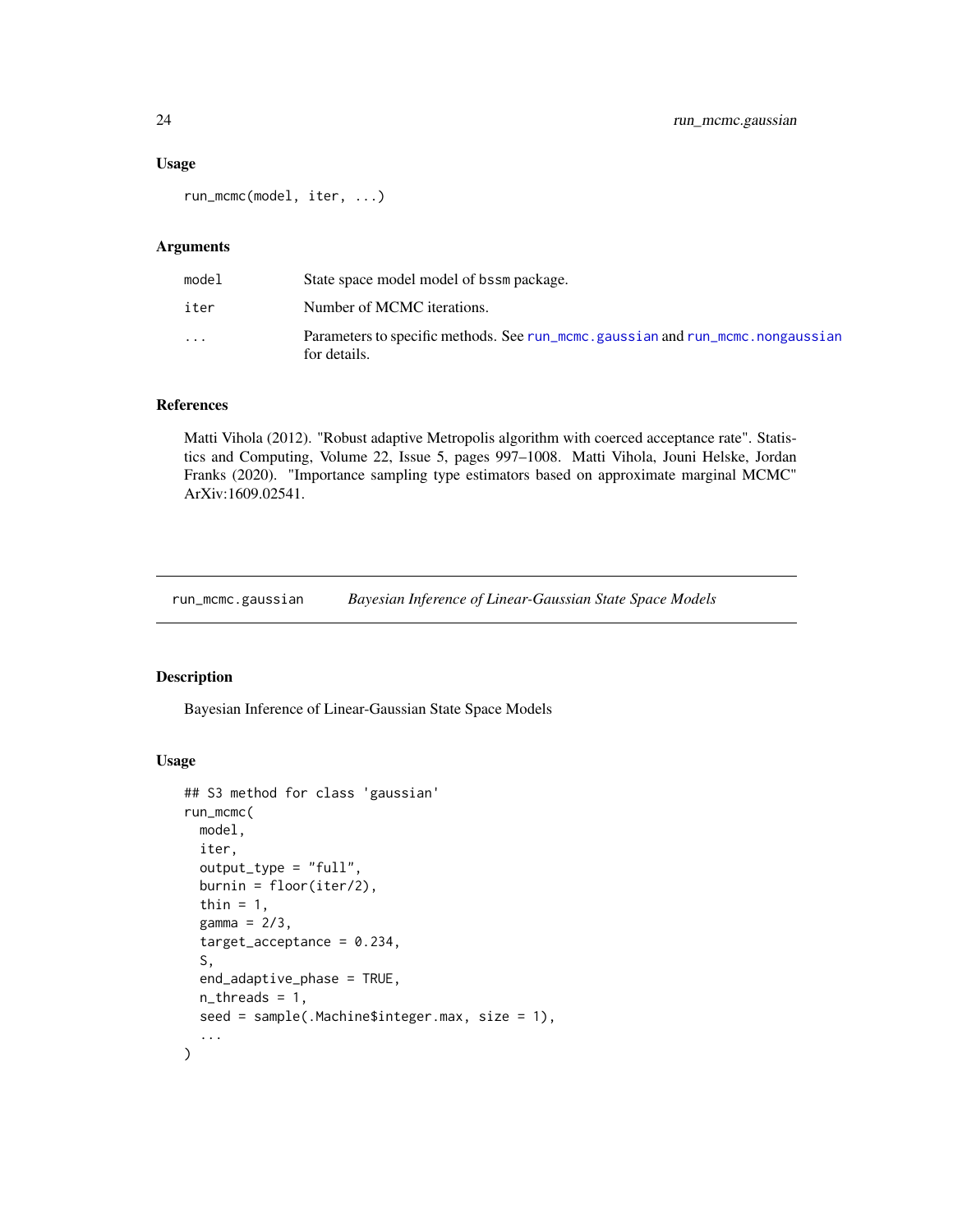## <span id="page-24-0"></span>Arguments

| model              | Model model.                                                                                                                                                                                                                                                                                                                                                                                                                                                                           |
|--------------------|----------------------------------------------------------------------------------------------------------------------------------------------------------------------------------------------------------------------------------------------------------------------------------------------------------------------------------------------------------------------------------------------------------------------------------------------------------------------------------------|
| iter               | Number of MCMC iterations.                                                                                                                                                                                                                                                                                                                                                                                                                                                             |
| output_type        | Type of output. Default is "full", which returns samples from the posterior<br>$p(\alpha, \theta)$ . Option "summary" does not simulate states directly but computes the<br>posterior means and variances of states using fast Kalman smoothing. This is<br>slightly faster, more memory efficient and more accurate than calculations based<br>on simulation smoother. Using option "theta" will only return samples from<br>the marginal posterior of the hyperparameters $\theta$ . |
| burnin             | Length of the burn-in period which is disregarded from the results. Defaults to<br>iter / 2. Note that all MCMC algorithms of bssm used adaptive MCMC during<br>the burn-in period in order to find good proposal.                                                                                                                                                                                                                                                                     |
| thin               | Thinning rate. All MCMC algorithms in bssm use the jump chain representation,<br>and the thinning is applied to these blocks. Defaults to 1.                                                                                                                                                                                                                                                                                                                                           |
| gamma              | Tuning parameter for the adaptation of RAM algorithm. Must be between 0 and<br>1 (not checked).                                                                                                                                                                                                                                                                                                                                                                                        |
| target_acceptance  |                                                                                                                                                                                                                                                                                                                                                                                                                                                                                        |
|                    | Target acceptance ratio for RAM. Defaults to 0.234.                                                                                                                                                                                                                                                                                                                                                                                                                                    |
| S                  | Initial value for the lower triangular matrix of RAM algorithm, so that the co-<br>variance matrix of the Gaussian proposal distribution is $SS'$ . Note that for<br>some parameters (currently the standard deviation and dispersion parameters<br>of bsm_lg models) the sampling is done for transformed parameters with inter-<br>$nal\_theta = log(theta)$ .                                                                                                                       |
| end_adaptive_phase |                                                                                                                                                                                                                                                                                                                                                                                                                                                                                        |
|                    | If TRUE (default), \$S\$ is held fixed after the burnin period.                                                                                                                                                                                                                                                                                                                                                                                                                        |
| n_threads          | Number of threads for state simulation.                                                                                                                                                                                                                                                                                                                                                                                                                                                |
| seed               | Seed for the random number generator.                                                                                                                                                                                                                                                                                                                                                                                                                                                  |
| $\cdots$           | Ignored.                                                                                                                                                                                                                                                                                                                                                                                                                                                                               |
|                    |                                                                                                                                                                                                                                                                                                                                                                                                                                                                                        |

<span id="page-24-1"></span>run\_mcmc.nongaussian *Bayesian Inference of Non-Gaussian State Space Models*

## Description

Methods for posterior inference of states and parameters.

```
## S3 method for class 'nongaussian'
run_mcmc(
 model,
 iter,
 nsim,
```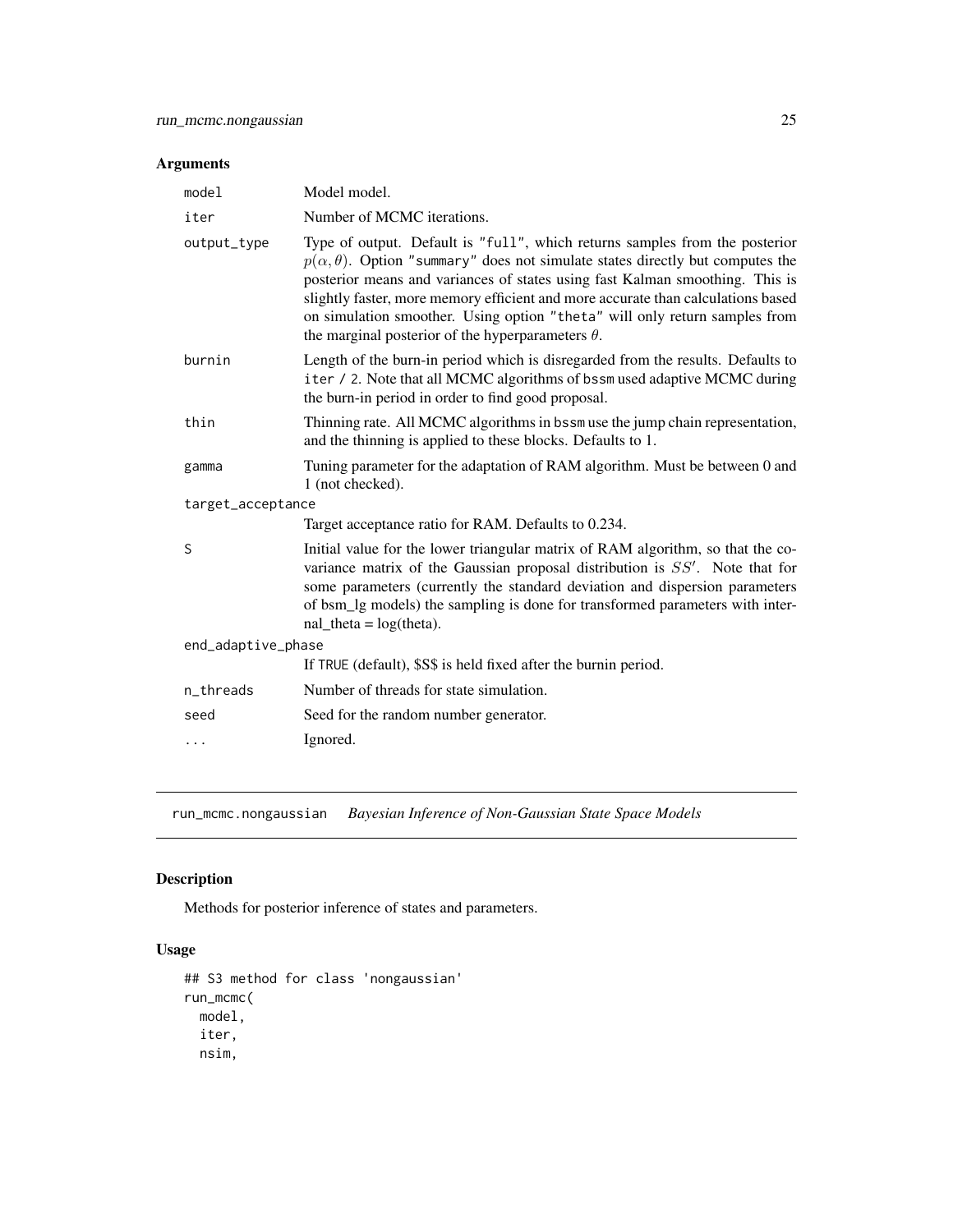```
output_type = "full",mcmc_type = "da",
 sampling_method = "psi",
 burnin = floor(iter/2),
 thin = 1,gamma = 2/3,
 target_acceptance = 0.234,
 S,
 end_adaptive_phase = TRUE,
 local_approx = TRUE,
 n_threads = 1,
 seed = sample(.Machine$integer.max, size = 1),
 max\_iter = 100,
 conv\_tol = 1e-08,
  ...
)
```

| model           | Model model.                                                                                                                                                                                                                                                                                                                                                                                                                                                                                                                                                                                                                                       |
|-----------------|----------------------------------------------------------------------------------------------------------------------------------------------------------------------------------------------------------------------------------------------------------------------------------------------------------------------------------------------------------------------------------------------------------------------------------------------------------------------------------------------------------------------------------------------------------------------------------------------------------------------------------------------------|
| iter            | Number of MCMC iterations.                                                                                                                                                                                                                                                                                                                                                                                                                                                                                                                                                                                                                         |
| nsim            | Number of state samples per MCMC iteration. Ignored if mcmc_type is "approx".                                                                                                                                                                                                                                                                                                                                                                                                                                                                                                                                                                      |
| output_type     | Either "full" (default, returns posterior samples of states alpha and hyperpa-<br>rameters theta), "theta" (for marginal posterior of theta), or "summary" (return<br>the mean and variance estimates of the states and posterior samples of theta).                                                                                                                                                                                                                                                                                                                                                                                               |
| mcmc_type       | What MCMC algorithm to use? Possible choices are "pm" for pseudo-marginal<br>MCMC, "da" for delayed acceptance version of PMCMC (default), "approx"<br>for approximate inference based on the Gaussian approximation of the model,<br>or one of the three importance sampling type weighting schemes: "is3" for<br>simple importance sampling (weight is computed for each MCMC iteration in-<br>dependently), "is2" for jump chain importance sampling type weighting, or<br>"is1" for importance sampling type weighting where the number of particles<br>used for weight computations is proportional to the length of the jump chain<br>block. |
| sampling_method |                                                                                                                                                                                                                                                                                                                                                                                                                                                                                                                                                                                                                                                    |
|                 | If "psi", $\psi$ -auxiliary particle filter is used for state sampling (default). If "spdk",<br>non-sequential importance sampling based on Gaussian approximation is used.<br>If "bsf", bootstrap filter is used.                                                                                                                                                                                                                                                                                                                                                                                                                                 |
| burnin          | Length of the burn-in period which is disregarded from the results. Defaults to<br>iter $/ 2$ .                                                                                                                                                                                                                                                                                                                                                                                                                                                                                                                                                    |
| thin            | Thinning rate. Defaults to 1. Increase for large models in order to save memory.<br>For IS-corrected methods, larger value can also be statistically more effective.<br>Note: With output_type = "summary", the thinning does not affect the compu-<br>tations of the summary statistics in case of pseudo-marginal methods.                                                                                                                                                                                                                                                                                                                       |
| gamma           | Tuning parameter for the adaptation of RAM algorithm. Must be between 0 and<br>1 (not checked).                                                                                                                                                                                                                                                                                                                                                                                                                                                                                                                                                    |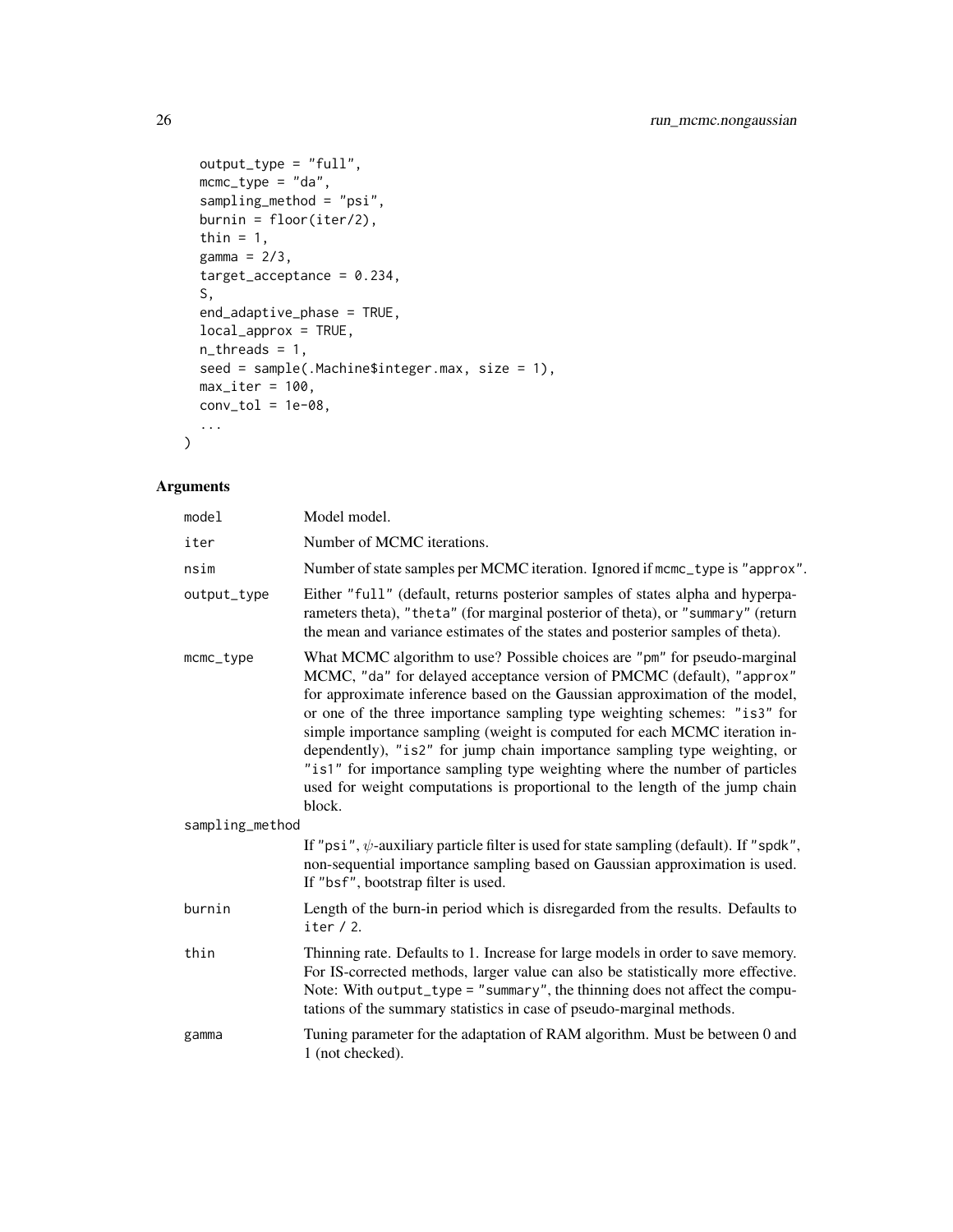<span id="page-26-0"></span>target\_acceptance

|                    | Target acceptance ratio for RAM. Defaults to 0.234.                                                                                                                                                                                                                                                                                                                                                                                                                                                         |
|--------------------|-------------------------------------------------------------------------------------------------------------------------------------------------------------------------------------------------------------------------------------------------------------------------------------------------------------------------------------------------------------------------------------------------------------------------------------------------------------------------------------------------------------|
| S                  | Initial value for the lower triangular matrix of RAM algorithm, so that the co-<br>variance matrix of the Gaussian proposal distribution is $SS'$ . Note that for<br>some parameters (currently the standard deviation and dispersion parameters<br>of bsm_ng models) the sampling is done for transformed parameters with inter-<br>$nal_{theta} = log(theta)$ .                                                                                                                                           |
| end_adaptive_phase |                                                                                                                                                                                                                                                                                                                                                                                                                                                                                                             |
|                    | If TRUE (default), \$S\$ is held fixed after the burnin period.                                                                                                                                                                                                                                                                                                                                                                                                                                             |
| local_approx       | If TRUE (default), Gaussian approximation needed for importance sampling is<br>performed at each iteration. If false, approximation is updated only once at the<br>start of the MCMC.                                                                                                                                                                                                                                                                                                                       |
| n_threads          | Number of threads for state simulation.                                                                                                                                                                                                                                                                                                                                                                                                                                                                     |
| seed               | Seed for the random number generator.                                                                                                                                                                                                                                                                                                                                                                                                                                                                       |
| max_iter           | Maximum number of iterations used in Gaussian approximation.                                                                                                                                                                                                                                                                                                                                                                                                                                                |
| conv_tol           | Tolerance parameter used in Gaussian approximation.                                                                                                                                                                                                                                                                                                                                                                                                                                                         |
|                    | Ignored. set.seed(1) $n \le 50$ slope $\le$ cumsum(c(0, rnorm(n - 1, sd = 0.001)))<br>level <- cumsum(slope + c(0, rnorm(n - 1, sd = 0.2))) $y \le$ - rpois(n, exp(level))<br>poisson_model <- $bsm_ng(y, sd_{level} = \text{halfnormal}(0.01, 1), sd_{slope} = \text{halfnor-}$<br>mal $(0.01, 0.1)$ , P1 = diag(c(10, 0.1)), distribution = "poisson") mcmc_is <-<br>run_mcmc(poisson_model, iter = 1000, nsim = 10, mcmc_type = "is2") sum-<br>$\text{mary}(m$ cmc_is, what = "theta", return_se = TRUE) |
|                    |                                                                                                                                                                                                                                                                                                                                                                                                                                                                                                             |

run\_mcmc.ssm\_nlg *Bayesian Inference of non-linear state space models*

## Description

Methods for posterior inference of states and parameters.

```
## S3 method for class 'ssm_nlg'
run_mcmc(
 model,
  iter,
 nsim,
 output_type = "full",
 mcmc_type = "da",
  sampling_method = "bsf",
 burnin = floor(iter/2),
  thin = 1,
  gamma = 2/3,
  target_acceptance = 0.234,
  S,
```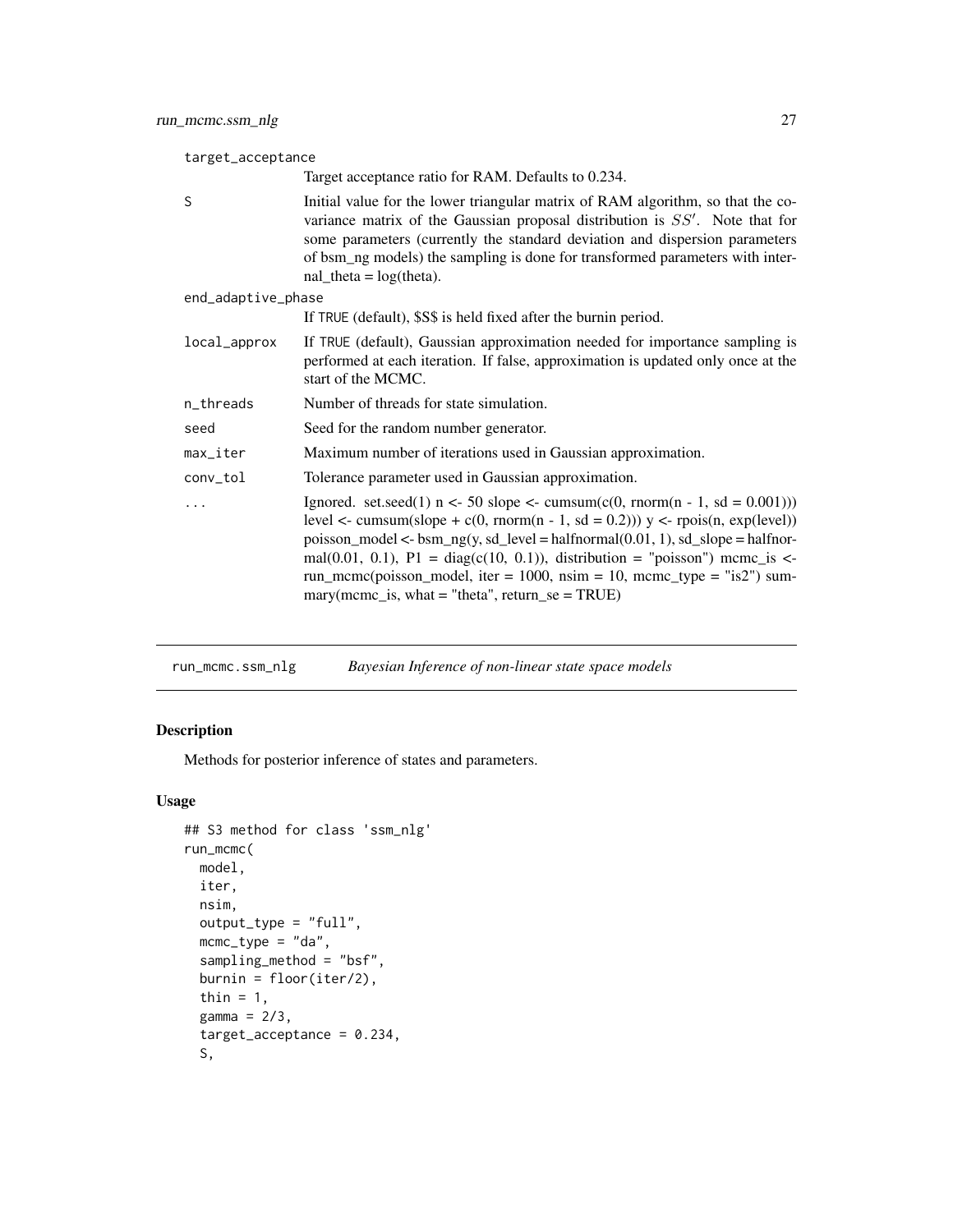```
end_adaptive_phase = TRUE,
  n_threads = 1,
 seed = sample(.Machine$integer.max, size = 1),
  max\_iter = 100,
 conv\_tol = 1e-08,
  iekf_iter = 0,
  ...
\mathcal{L}
```

| model             | Model model.                                                                                                                                                                                                                                                                                                                                                                                                                                                                                                                                                                                                                                                                                                       |
|-------------------|--------------------------------------------------------------------------------------------------------------------------------------------------------------------------------------------------------------------------------------------------------------------------------------------------------------------------------------------------------------------------------------------------------------------------------------------------------------------------------------------------------------------------------------------------------------------------------------------------------------------------------------------------------------------------------------------------------------------|
| iter              | Number of MCMC iterations.                                                                                                                                                                                                                                                                                                                                                                                                                                                                                                                                                                                                                                                                                         |
| nsim              | Number of state samples per MCMC iteration. Ignored if mcmc_type is "approx"<br>or "ekf".                                                                                                                                                                                                                                                                                                                                                                                                                                                                                                                                                                                                                          |
| output_type       | Either "full" (default, returns posterior samples of states alpha and hyperpa-<br>rameters theta), "theta" (for marginal posterior of theta), or "summary" (return<br>the mean and variance estimates of the states and posterior samples of theta).                                                                                                                                                                                                                                                                                                                                                                                                                                                               |
| mcmc_type         | What MCMC algorithm to use? Possible choices are "pm" for pseudo-marginal<br>MCMC, "da" for delayed acceptance version of PMCMC (default), "approx"<br>for approximate inference based on the Gaussian approximation of the model,<br>"ekf" for approximate inference using extended Kalman filter, or one of the<br>three importance sampling type weighting schemes: "is3" for simple impor-<br>tance sampling (weight is computed for each MCMC iteration independently),<br>"is2" for jump chain importance sampling type weighting, or "is1" for impor-<br>tance sampling type weighting where the number of particles used for weight<br>computations is proportional to the length of the jump chain block. |
| sampling_method   |                                                                                                                                                                                                                                                                                                                                                                                                                                                                                                                                                                                                                                                                                                                    |
|                   | If "psi", $\psi$ -auxiliary particle filter is used for state sampling. If "ekf", particle<br>filter based on EKF-proposals are used. If "bsf" (default), bootstrap filter is<br>used.                                                                                                                                                                                                                                                                                                                                                                                                                                                                                                                             |
| burnin            | Length of the burn-in period which is disregarded from the results. Defaults to<br>iter $/ 2$ .                                                                                                                                                                                                                                                                                                                                                                                                                                                                                                                                                                                                                    |
| thin              | Thinning rate. Defaults to 1. Increase for large models in order to save memory.<br>For IS-corrected methods, larger value can also be statistically more effective.<br>Note: With output_type = "summary", the thinning does not affect the compu-<br>tations of the summary statistics in case of pseudo-marginal methods.                                                                                                                                                                                                                                                                                                                                                                                       |
| gamma             | Tuning parameter for the adaptation of RAM algorithm. Must be between 0 and<br>1 (not checked).                                                                                                                                                                                                                                                                                                                                                                                                                                                                                                                                                                                                                    |
| target_acceptance |                                                                                                                                                                                                                                                                                                                                                                                                                                                                                                                                                                                                                                                                                                                    |
|                   | Target acceptance ratio for RAM. Defaults to 0.234.                                                                                                                                                                                                                                                                                                                                                                                                                                                                                                                                                                                                                                                                |
| S                 | Initial value for the lower triangular matrix of RAM algorithm, so that the co-<br>variance matrix of the Gaussian proposal distribution is $SS'$ . Note that for<br>some parameters (currently the standard deviation and dispersion parameters<br>of bsm_ng models) the sampling is done for transformed parameters with inter-<br>$nal\_theta = log(theta)$ .                                                                                                                                                                                                                                                                                                                                                   |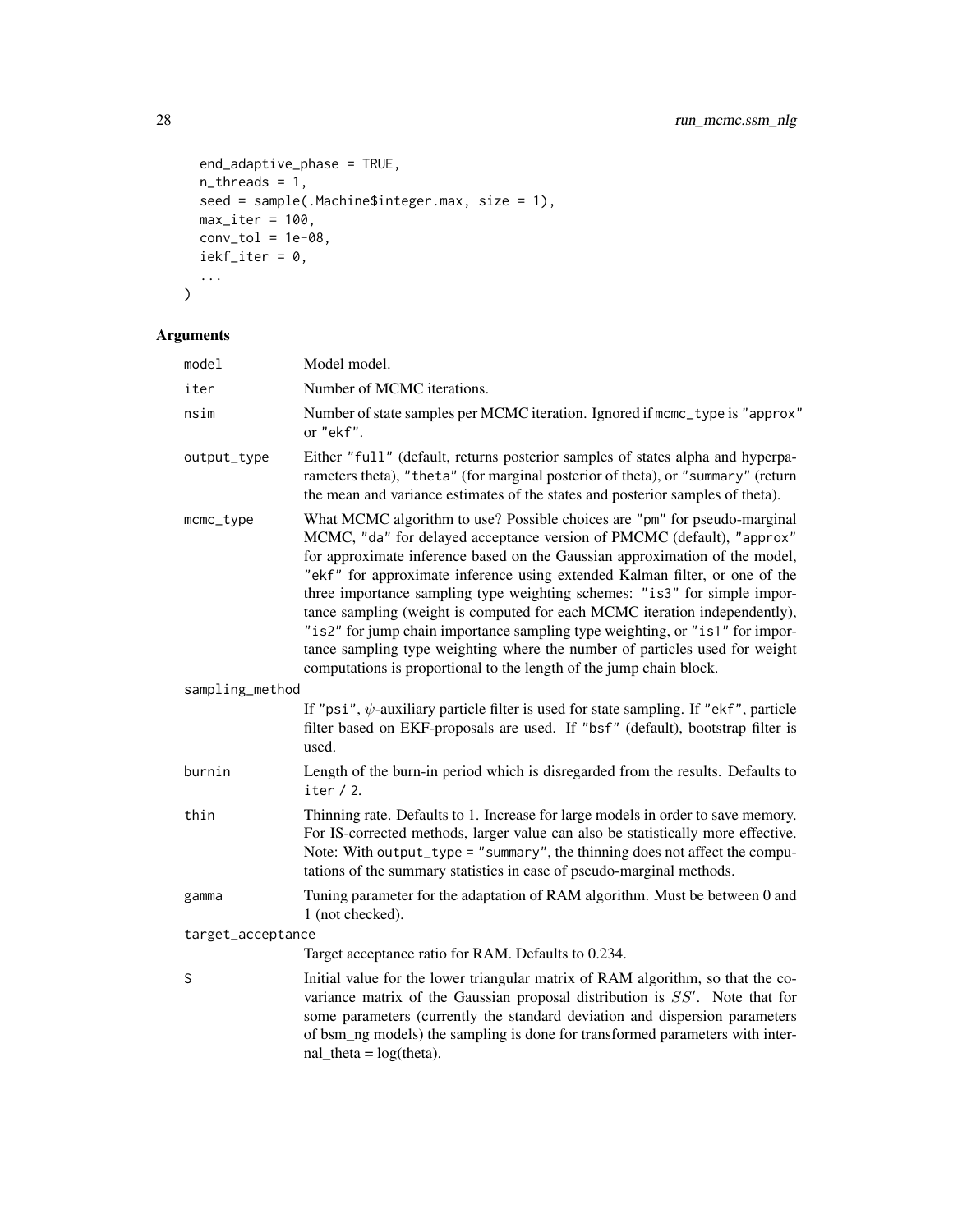<span id="page-28-0"></span>

| end_adaptive_phase        |                                                                                                                                      |
|---------------------------|--------------------------------------------------------------------------------------------------------------------------------------|
|                           | If TRUE (default), \$S\$ is held fixed after the burnin period.                                                                      |
| n_threads                 | Number of threads for state simulation.                                                                                              |
| seed                      | Seed for the random number generator.                                                                                                |
| $max$ <sub>-</sub> $iter$ | Maximum number of iterations used in Gaussian approximation.                                                                         |
| conv_tol                  | Tolerance parameter used in Gaussian approximation.                                                                                  |
| iekf_iter                 | If iekf_iter > 0, iterated extended Kalman filter is used with iekf_iter iter-<br>ations in place of standard EKF. Defaults to zero. |
|                           | Ignored.                                                                                                                             |

run\_mcmc.ssm\_sde *Bayesian Inference of SDE*

## Description

Methods for posterior inference of states and parameters.

## Usage

```
## S3 method for class 'ssm_sde'
run_mcmc(
 model,
 iter,
 nsim,
 output_type = "full",
 mcmc_type = "da",
 L_{-}c,
 L_f,
 burnin = floor(iter/2),
  thin = 1,
 gamma = 2/3,
  target_acceptance = 0.234,S,
 end_adaptive_phase = TRUE,
 n_{\text{threads}} = 1,
  seed = sample(.Machine$integer.max, size = 1),
  ...
)
```

| model | Model model.                                |
|-------|---------------------------------------------|
| iter  | Number of MCMC iterations.                  |
| nsim  | Number of state samples per MCMC iteration. |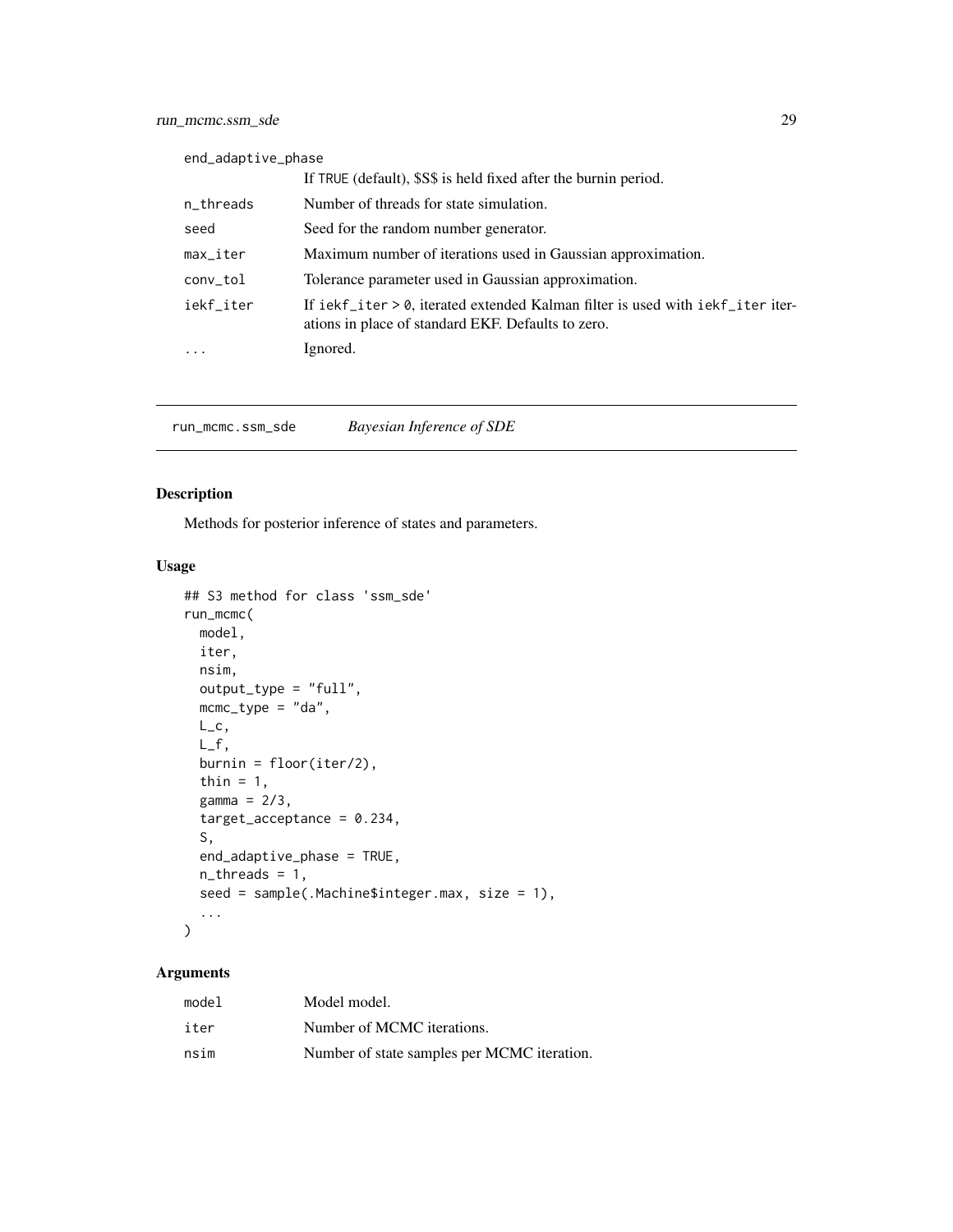<span id="page-29-0"></span>

| output_type        | Either "full" (default, returns posterior samples of states alpha and hyperpa-<br>rameters theta), "theta" (for marginal posterior of theta), or "summary" (return<br>the mean and variance estimates of the states and posterior samples of theta). If<br>$nsim = 0$ , this is argument ignored and set to "theta".                                                                                                                                                                                                                                      |
|--------------------|-----------------------------------------------------------------------------------------------------------------------------------------------------------------------------------------------------------------------------------------------------------------------------------------------------------------------------------------------------------------------------------------------------------------------------------------------------------------------------------------------------------------------------------------------------------|
| mcmc_type          | What MCMC algorithm to use? Possible choices are "pm" for pseudo-marginal<br>MCMC, "da" for delayed acceptance version of PMCMC (default), or one of the<br>three importance sampling type weighting schemes: "is3" for simple impor-<br>tance sampling (weight is computed for each MCMC iteration independently),<br>"is2" for jump chain importance sampling type weighting, or "is1" for impor-<br>tance sampling type weighting where the number of particles used for weight<br>computations is proportional to the length of the jump chain block. |
| $L_c$ , $L_f$      | Integer values defining the discretization levels for first and second stages (de-<br>fined as 2 <sup><math>\Delta</math></sup> L). For PM methods, maximum of these is used.                                                                                                                                                                                                                                                                                                                                                                             |
| burnin             | Length of the burn-in period which is disregarded from the results. Defaults to<br>iter $/2$ .                                                                                                                                                                                                                                                                                                                                                                                                                                                            |
| thin               | Thinning rate. Defaults to 1. Increase for large models in order to save memory.<br>For IS-corrected methods, larger value can also be statistically more effective.<br>Note: With output_type = "summary", the thinning does not affect the compu-<br>tations of the summary statistics in case of pseudo-marginal methods.                                                                                                                                                                                                                              |
| gamma              | Tuning parameter for the adaptation of RAM algorithm. Must be between 0 and<br>1 (not checked).                                                                                                                                                                                                                                                                                                                                                                                                                                                           |
| target_acceptance  |                                                                                                                                                                                                                                                                                                                                                                                                                                                                                                                                                           |
|                    | Target acceptance ratio for RAM. Defaults to 0.234.                                                                                                                                                                                                                                                                                                                                                                                                                                                                                                       |
| S                  | Initial value for the lower triangular matrix of RAM algorithm, so that the co-<br>variance matrix of the Gaussian proposal distribution is $SS'$ . Note that for<br>some parameters (currently the standard deviation and dispersion parameters<br>of bsm_ng models) the sampling is done for transformed parameters with inter-<br>$nal_{theta} = log(theta).$                                                                                                                                                                                          |
| end_adaptive_phase |                                                                                                                                                                                                                                                                                                                                                                                                                                                                                                                                                           |
|                    | If TRUE (default), \$S\$ is held fixed after the burnin period.                                                                                                                                                                                                                                                                                                                                                                                                                                                                                           |
| n_threads          | Number of threads for state simulation.                                                                                                                                                                                                                                                                                                                                                                                                                                                                                                                   |
| seed               | Seed for the random number generator.                                                                                                                                                                                                                                                                                                                                                                                                                                                                                                                     |
| .                  | Ignored.                                                                                                                                                                                                                                                                                                                                                                                                                                                                                                                                                  |
|                    |                                                                                                                                                                                                                                                                                                                                                                                                                                                                                                                                                           |

sim\_smoother *Simulation Smoothing*

## Description

Function sim\_smoother performs simulation smoothing i.e. simulates the states from the conditional distribution  $p(\alpha|y, \theta)$ .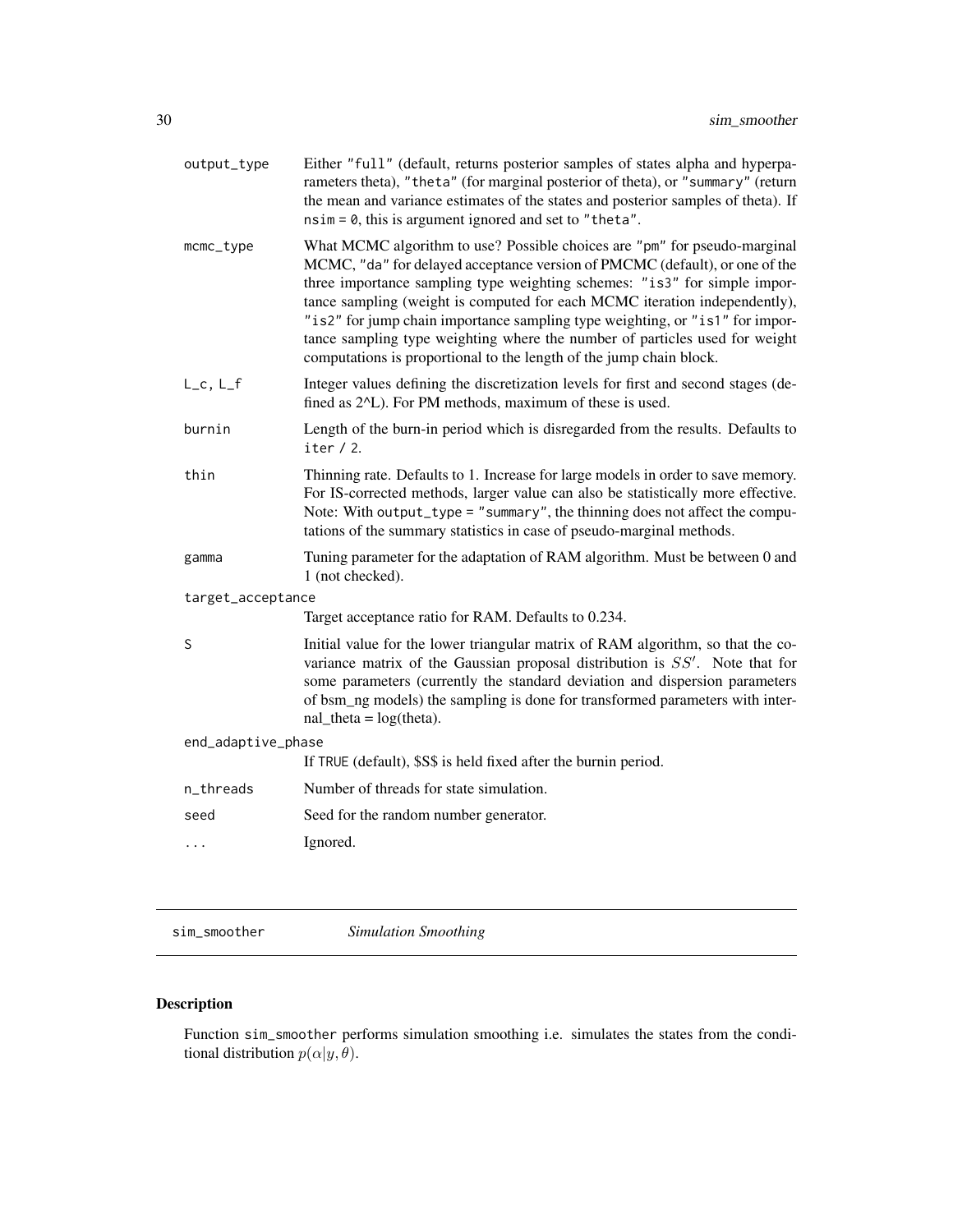## sim\_smoother 31

## Usage

```
sim_smoother(model, nsim, seed, use_antithetic = FALSE, ...)
## S3 method for class 'gaussian'
sim_smoother(
 model,
 nsim = 1,
  seed = sample(.Machine$integer.max, size = 1),
 use_antithetic = FALSE,
  ...
\mathcal{L}## S3 method for class 'nongaussian'
sim_smoother(
 model,
 nsim = 1,
  seed = sample(.Machine$integer.max, size = 1),
 use_antithetic = FALSE,
  ...
\mathcal{L}
```
## Arguments

| model | Model object.                                                                                                 |
|-------|---------------------------------------------------------------------------------------------------------------|
| nsim  | Number of independent samples.                                                                                |
| seed  | Seed for the random number generator.                                                                         |
|       | use_antithetic Use an antithetic variable for location. Default is FALSE. Ignored for multivariate<br>models. |
|       | Ignored.                                                                                                      |

## Details

For non-Gaussian/non-linear models, the simulation is based on the approximating Gaussian model.

## Value

An array containing the generated samples.

#### Examples

```
model \leq bsm_lg(rep(NA, 50), sd_level = uniform(1,0,5), sd_y = uniform(1,0,5))
sim <- sim_smoother(model, 12)
ts.plot(sim[, 1, ])
```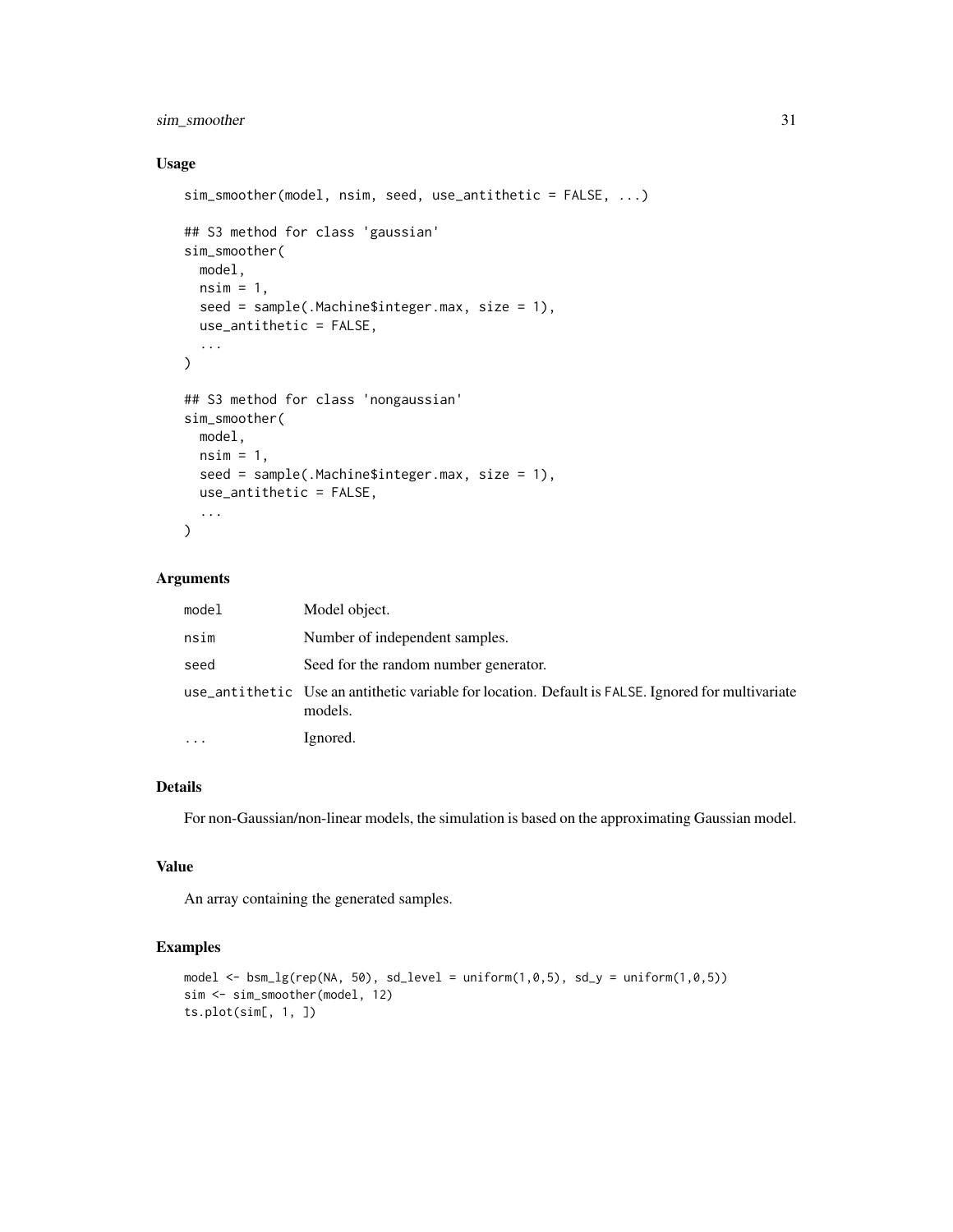<span id="page-31-0"></span>

## Description

Constructs an object of class ssm\_mlg by defining the corresponding terms of the observation and state equation:

## Usage

```
ssm_mlg(
 y,
 Z,
 H,
 T,
 R,
  a1,
 P1,
  init_{theta} = numeric(0),
 D,
 C,
 state_names,
 update_fn = default_update_fn,
 prior_fn = default_prior_fn
\overline{\phantom{a}}
```

| y              | Observations as multivariate time series or matrix with dimensions n x p.                             |
|----------------|-------------------------------------------------------------------------------------------------------|
| 7              | System matrix Z of the observation equation as $p \times m$ matrix or $p \times m \times n$ array.    |
| H              | Lower triangular matrix H of the observation. Either a scalar or a vector of<br>length n.             |
| $\mathsf{T}$   | System matrix T of the state equation. Either a m x m matrix or a m x m x n<br>array. UPDATE!!        |
| R              | Lower triangular matrix R the state equation. Either a m x k matrix or a m x $k \times n$<br>n array. |
| a1             | Prior mean for the initial state as a vector of length m.                                             |
| P <sub>1</sub> | Prior covariance matrix for the initial state as m x m matrix.                                        |
| init_theta     | Initial values for the unknown hyperparameters theta.                                                 |
| D              | Intercept terms for observation equation, given as a p x n matrix.                                    |
| C              | Intercept terms for state equation, given as m x n matrix.                                            |
| state_names    | Names for the states.                                                                                 |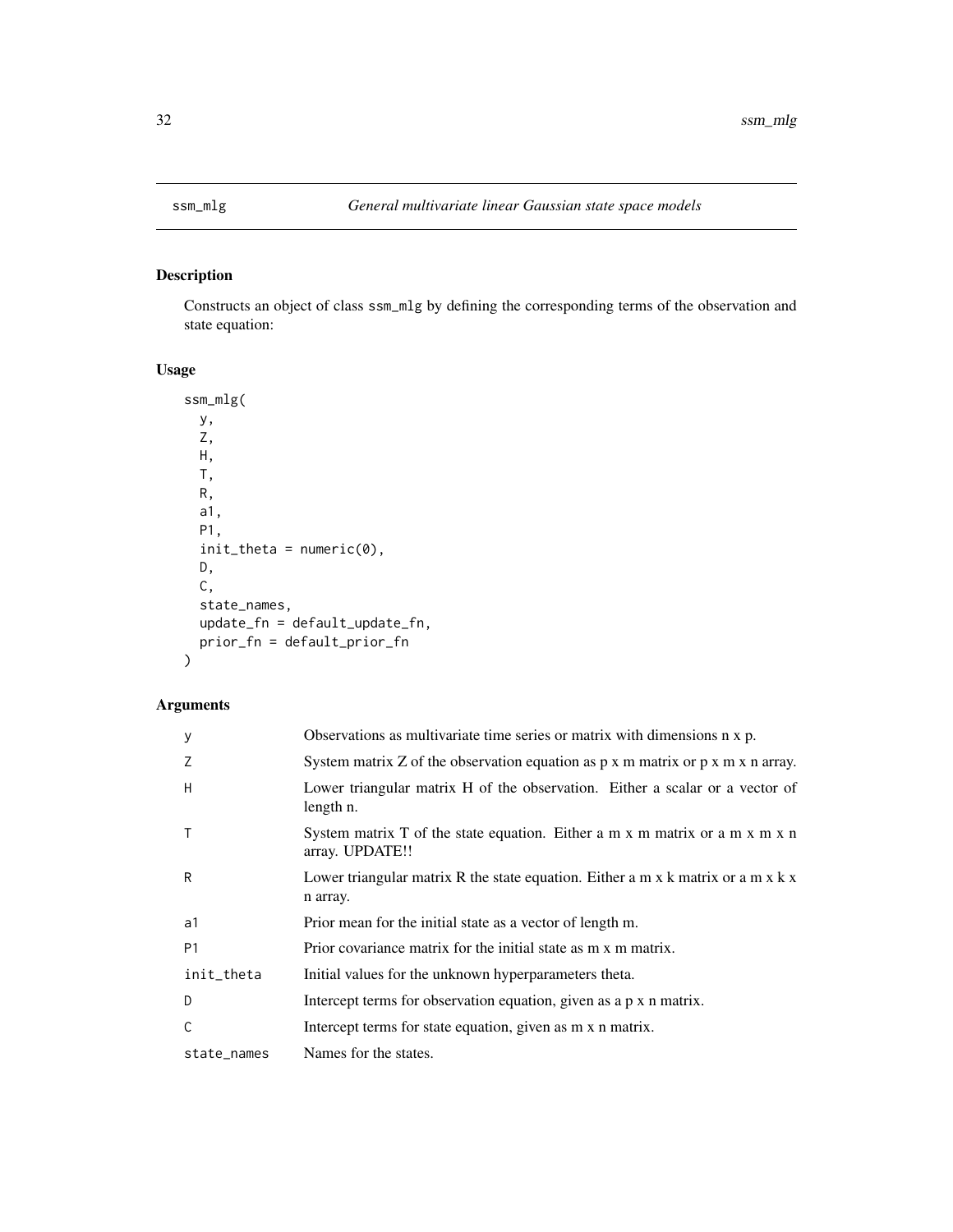#### <span id="page-32-0"></span>ssm\_mng 33

| update_fn | Function which returns list of updated model components given input vector         |
|-----------|------------------------------------------------------------------------------------|
|           | theta. This function should take only one vector argument which is used to         |
|           | create list with elements named as Z, H T, R, a1, P1, D, and C, where each element |
|           | matches the dimensions of the original model. If any of these components is        |
|           | missing, it is assumed to be constant wrt. theta.                                  |
| prior_fn  | Function which returns log of prior density given input vector theta.              |

#### Details

 $y_t = D(t, \theta) + Z(t, \theta)\alpha_t + H(t, \theta)\epsilon_t$ , (observation equation)  $\alpha_{t+1} = C(t, \theta) + T(t, \theta)\alpha_t + R(t, \theta)\eta_t$ , (transition equation)

where  $\epsilon_t \sim N(0, I_p)$ ,  $\eta_t \sim N(0, I_m)$  and  $\alpha_1 \sim N(a_1, P_1)$  independently of each other.

#### Value

Object of class ssm\_mlg.

ssm\_mng *General Non-Gaussian State Space Model*

#### Description

Constructs an object of class ssm\_mng by defining the corresponding terms of the observation and state equation:

```
ssm_mng(
 y,
  Z,
 T,
 R,
  a1,
 P1,
  distribution,
 phi = 1,
  u = 1,
  init_{theta = numeric(0),D,
 C,
  state_names,
  update_fn = default_update_fn,
  prior_fn = default_prior_fn
\mathcal{E}
```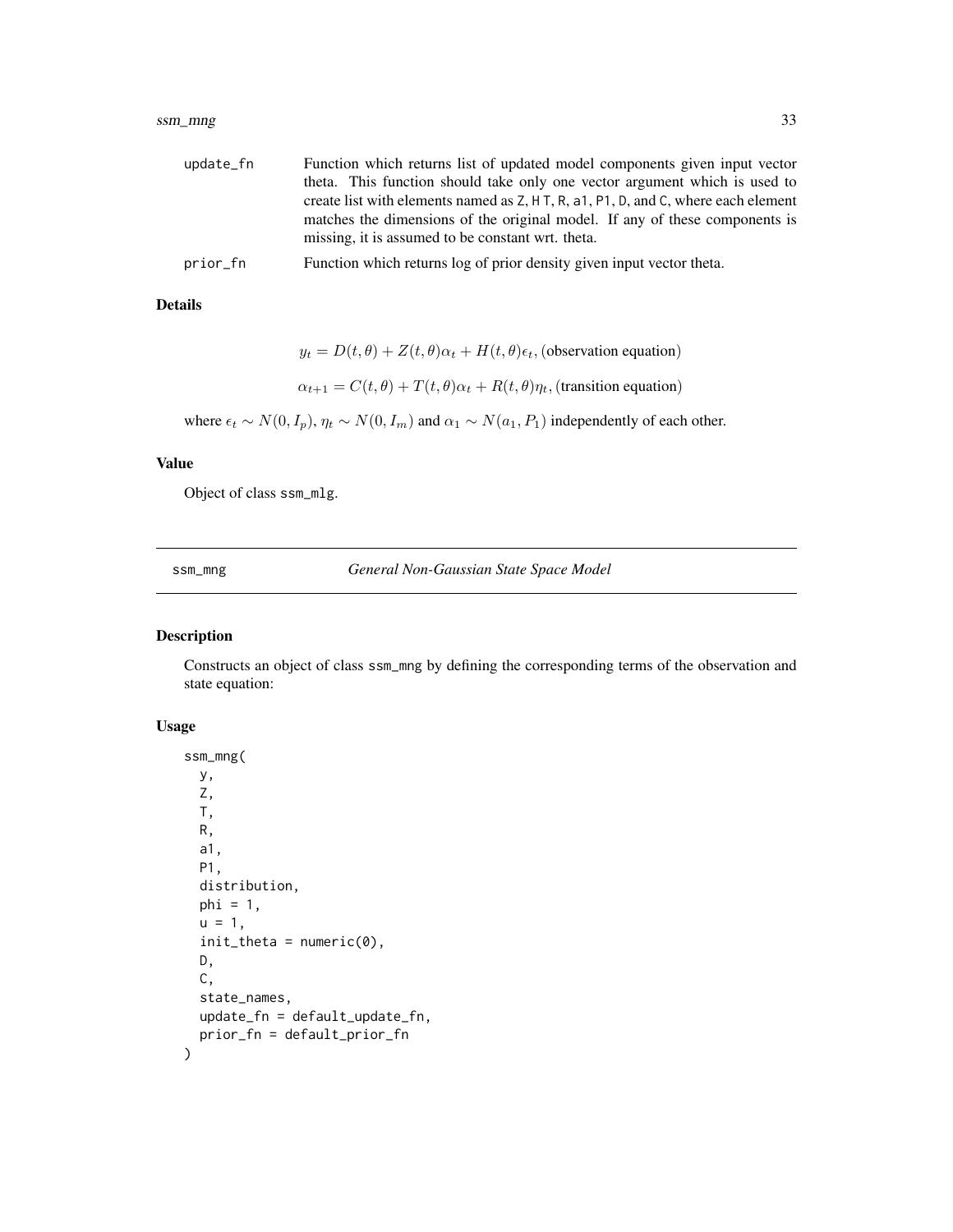## Arguments

| у              | Observations as multivariate time series or matrix with dimensions n x p.                                                                                                                                                                                                                                                                                                             |
|----------------|---------------------------------------------------------------------------------------------------------------------------------------------------------------------------------------------------------------------------------------------------------------------------------------------------------------------------------------------------------------------------------------|
| Z              | System matrix $Z$ of the observation equation as $p \times m$ matrix or $p \times m \times n$ array.                                                                                                                                                                                                                                                                                  |
| $\mathsf{T}$   | System matrix T of the state equation. Either a m x m matrix or a m x m x n<br>array.                                                                                                                                                                                                                                                                                                 |
| R              | Lower triangular matrix R the state equation. Either a m $x$ k matrix or a m $x$ k $x$<br>n array.                                                                                                                                                                                                                                                                                    |
| a1             | Prior mean for the initial state as a vector of length m.                                                                                                                                                                                                                                                                                                                             |
| P <sub>1</sub> | Prior covariance matrix for the initial state as m x m matrix.                                                                                                                                                                                                                                                                                                                        |
| distribution   | vector of distributions of the observed series. Possible choices are "poisson",<br>"binomial", "negative binomial", "gamma", and "gaussian".                                                                                                                                                                                                                                          |
| phi            | Additional parameters relating to the non-Gaussian distributions. For negative<br>binomial distribution this is the dispersion term, for gamma distribution this<br>is the shape parameter, for gaussian this is standard deviation, and for other<br>distributions this is ignored.                                                                                                  |
| u              | Constant parameter for non-Gaussian models. For Poisson, gamma, and nega-<br>tive binomial distribution, this corresponds to the offset term. For binomial, this<br>is the number of trials.                                                                                                                                                                                          |
| init_theta     | Initial values for the unknown hyperparameters theta.                                                                                                                                                                                                                                                                                                                                 |
| D              | Intercept terms for observation equation, given as p x n matrix.                                                                                                                                                                                                                                                                                                                      |
| C              | Intercept terms for state equation, given as m x n matrix.                                                                                                                                                                                                                                                                                                                            |
| state_names    | Names for the states.                                                                                                                                                                                                                                                                                                                                                                 |
| update_fn      | Function which returns list of updated model components given input vector<br>theta. This function should take only one vector argument which is used to create<br>list with elements named as Z, T, R, a1, P1, D, C, and phi, where each element<br>matches the dimensions of the original model. If any of these components is<br>missing, it is assumed to be constant wrt. theta. |
| prior_fn       | Function which returns log of prior density given input vector theta.                                                                                                                                                                                                                                                                                                                 |

## Details

 $p^{i}(y_t^i|D_t + Z_t \alpha_t)$ , (observation equation)

 $\alpha_{t+1} = C_t + T_t \alpha_t + R_t \eta_t$ , (transition equation)

where  $\eta_t \sim N(0, I_k)$  and  $\alpha_1 \sim N(a_1, P_1)$  independently of each other, and  $p^{i}(y_t |.)$  is either Poisson, binomial, gamma, gaussian, or negative binomial distribution for each observation series  $i = 1, ..., k.$ 

#### Value

Object of class ssm\_mng. UDPATE!!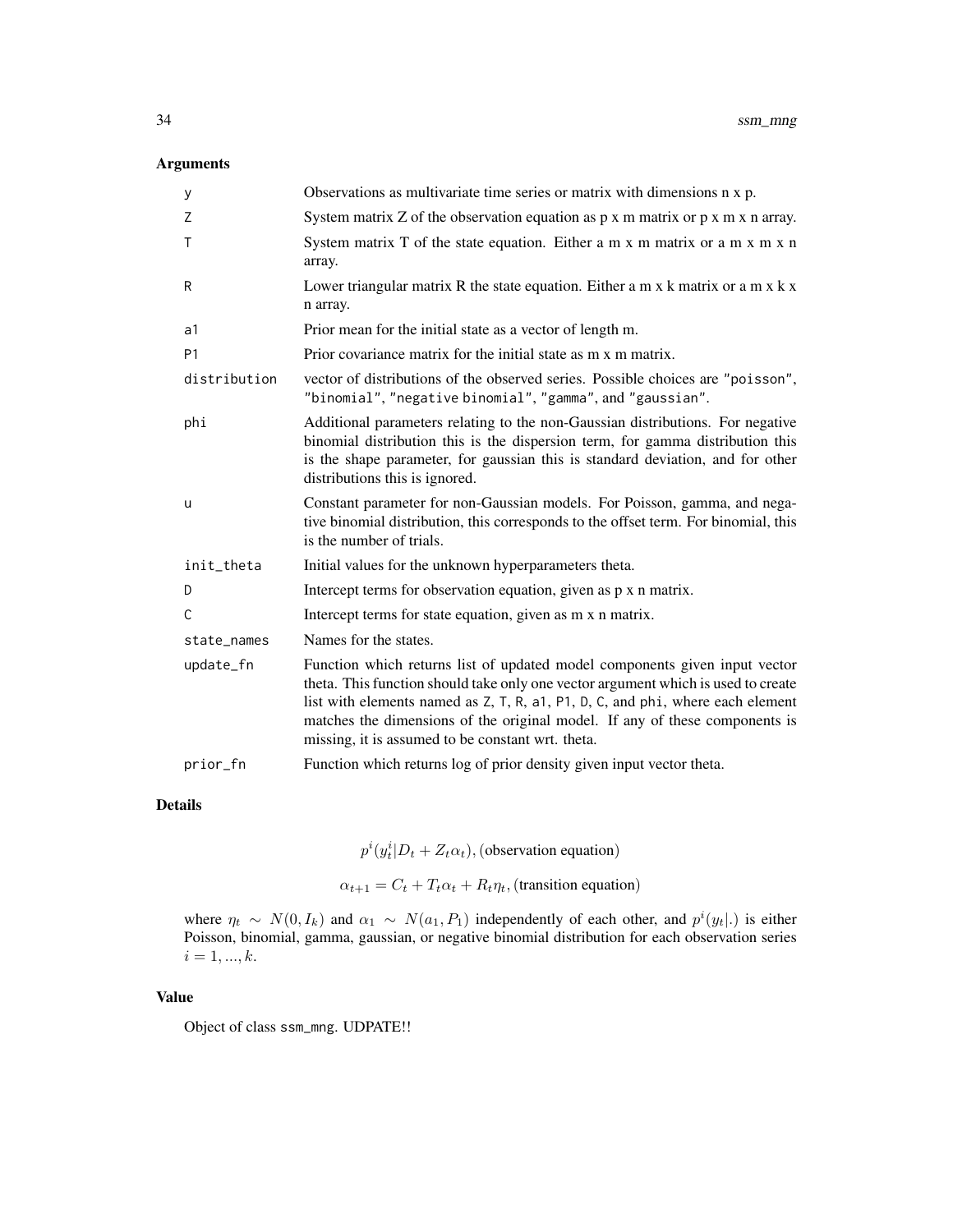<span id="page-34-0"></span>

## Description

Constructs an object of class ssm\_nlg by defining the corresponding terms of the observation and state equation:

## Usage

```
ssm_nlg(
 y,
 Z,
 H,
 T,
 R,
 Z_gn,
 T_gn,
  a1,
 P1,
  theta,
 known_params = NA,
 known_tv_params = matrix(NA),
 n_states,
 n_etas,
 log_prior_pdf,
  time_varying = rep(TRUE, 4),
  state_names = paste0("state", 1:n_states)
)
```

| У               | Observations as multivariate time series (or matrix) of length $n$ .                                             |
|-----------------|------------------------------------------------------------------------------------------------------------------|
| Z, H, T, R      | An external pointers for the $C++$ functions which define the corresponding model<br>functions.                  |
| Z_gn, T_gn      | An external pointers for the $C++$ functions which define the gradients of the<br>corresponding model functions. |
| a1              | Prior mean for the initial state as a vector of length m.                                                        |
| P <sub>1</sub>  | Prior covariance matrix for the initial state as m x m matrix.                                                   |
| theta           | Parameter vector passed to all model functions.                                                                  |
| known_params    | Vector of known parameters passed to all model functions.                                                        |
| known_tv_params |                                                                                                                  |
|                 | Matrix of known parameters passed to all model functions.                                                        |
| n_states        | Number of states in the model.                                                                                   |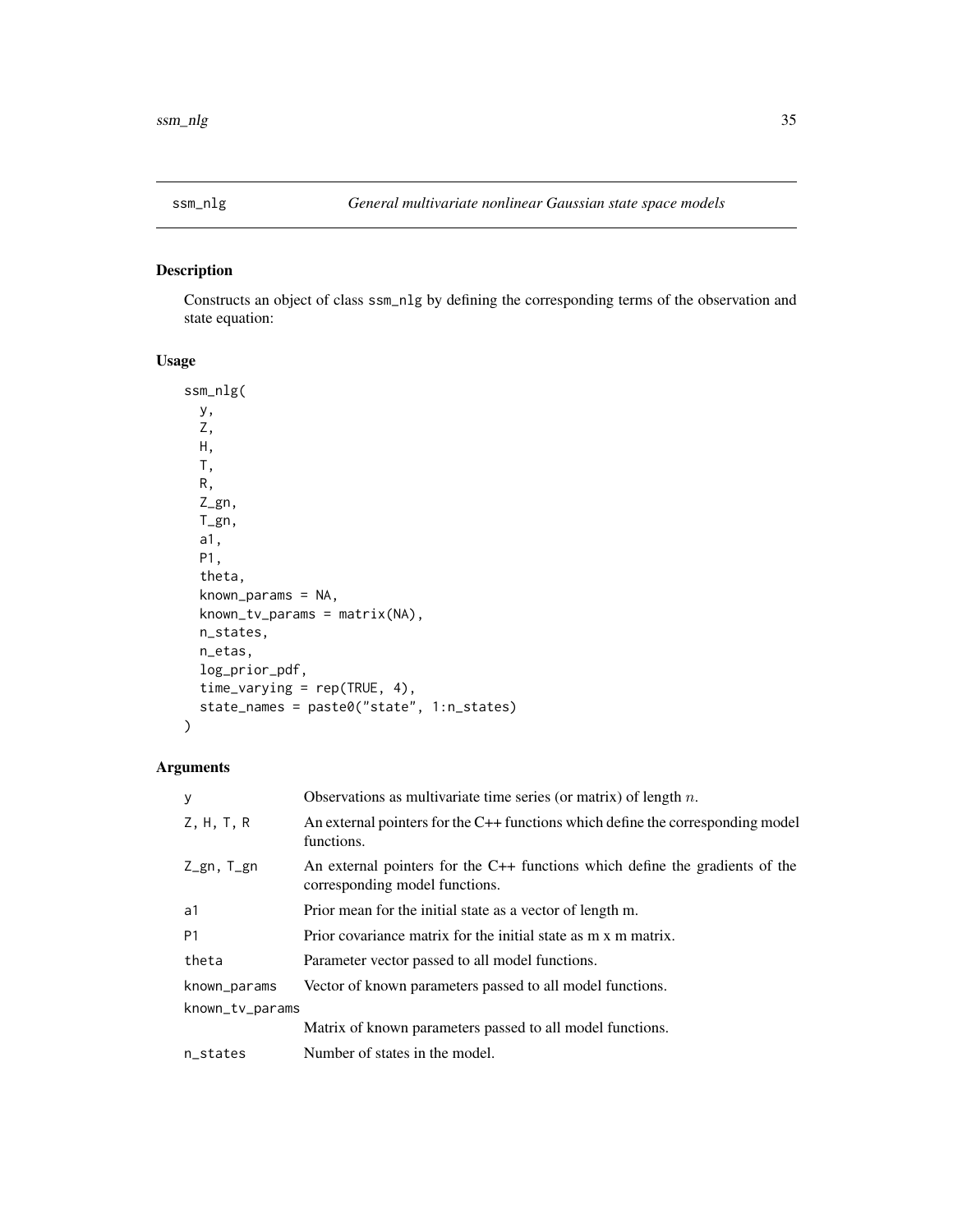<span id="page-35-0"></span>

| n_etas        | Dimension of the noise term of the transition equation.                                                                                                                                             |
|---------------|-----------------------------------------------------------------------------------------------------------------------------------------------------------------------------------------------------|
| log_prior_pdf | An external pointer for the $C++$ function which computes the log-prior density<br>given theta.                                                                                                     |
| time_varying  | Optional logical vector of length 4, denoting whether the values of Z, H, T, and<br>R vary with respect to time variable (given identical states). If used, this can<br>speed up some computations. |
| state_names   | Names for the states.                                                                                                                                                                               |

## Details

 $y_t = Z(t, \alpha_t, \theta) + H(t, \theta)\epsilon_t$ , (observation equation)  $\alpha_{t+1} = T(t, \alpha_t, \theta) + R(t, \theta) \eta_t$ , (transition equation)

where  $\epsilon_t \sim N(0, I_p)$ ,  $\eta_t \sim N(0, I_m)$  and  $\alpha_1 \sim N(a_1, P_1)$  independently of each other, and functions Z, H, T, R can depend on  $\alpha_t$  and parameter vector  $\theta$ .

Compared to other models, these general models need a bit more effort from the user, as you must provide the several small C++ snippets which define the model structure. See examples in the vignette.

#### Value

Object of class ssm\_nlg.

ssm\_sde *Univariate state space model with continuous SDE dynamics*

#### Description

Constructs an object of class ssm\_sde by defining the functions for the drift, diffusion and derivative of diffusion terms of univariate SDE, as well as the log-density of observation equation. We assume that the observations are measured at integer times (missing values are allowed).

```
ssm_sde(
 y,
  drift,
  diffusion,
  ddiffusion,
  obs_pdf,
  prior_pdf,
  theta,
  x0,
  positive
)
```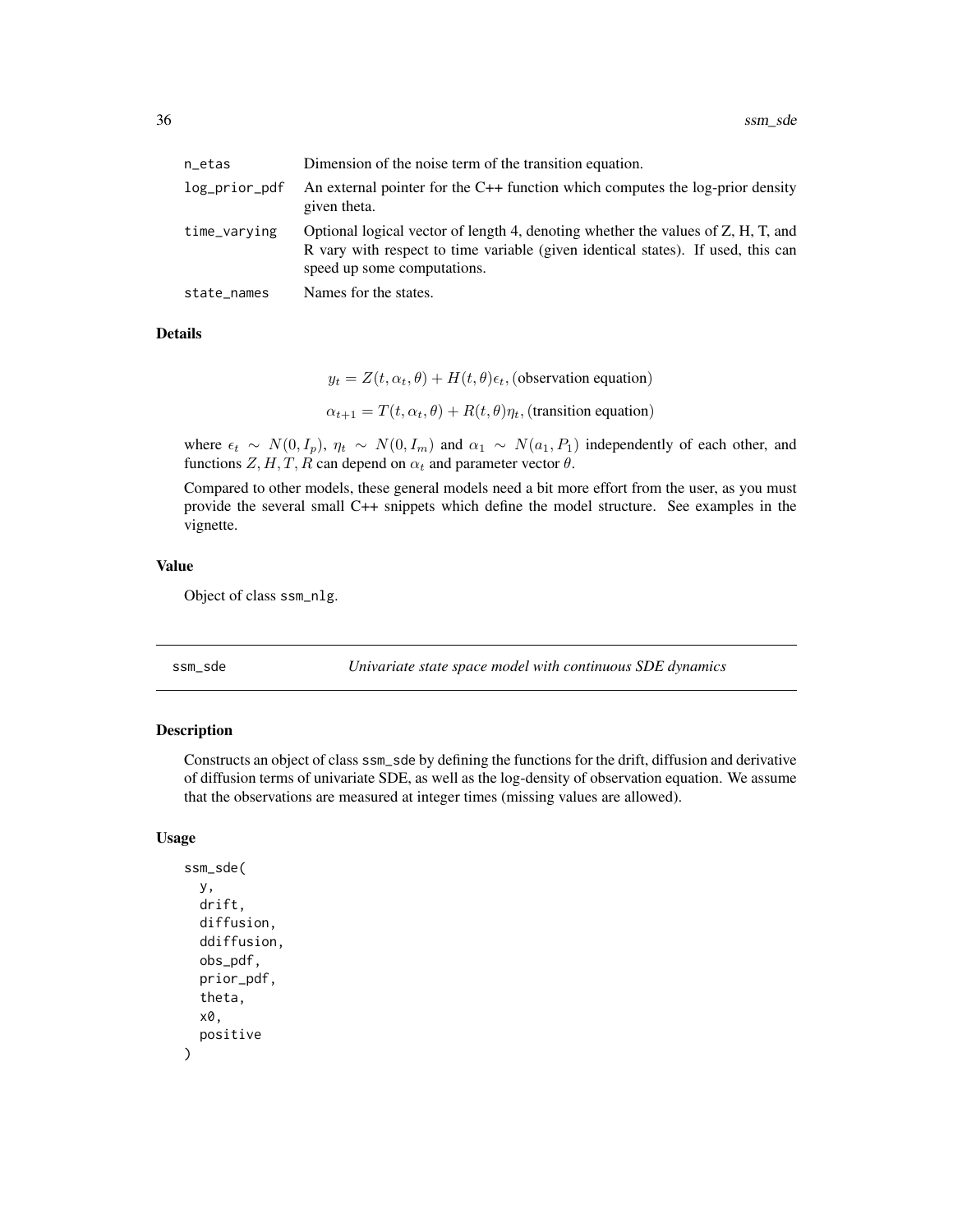#### <span id="page-36-0"></span>ssm\_ulg 37

## Arguments

| y                            | Observations as univariate time series (or vector) of length $n$ .                                                                         |
|------------------------------|--------------------------------------------------------------------------------------------------------------------------------------------|
| drift, diffusion, ddiffusion |                                                                                                                                            |
|                              | An external pointers for the $C++$ functions which define the drift, diffusion and<br>derivative of diffusion functions of SDE.            |
| obs_pdf                      | An external pointer for the C++ function which computes the observational log-<br>density given the the states and parameter vector theta. |
| prior_pdf                    | An external pointer for the $C++$ function which computes the prior log-density<br>given the parameter vector theta.                       |
| theta                        | Parameter vector passed to all model functions.                                                                                            |
| x0                           | Fixed initial value for SDE at time 0.                                                                                                     |
| positive                     | If TRUE, positivity constraint is forced by abs in Millstein scheme.                                                                       |

#### Details

As in case of ssm\_nlg models, these general models need a bit more effort from the user, as you must provide the several small C++ snippets which define the model structure. See SDE vignette for an example.

## Value

Object of class ssm\_sde.

ssm\_ulg *General univariate linear-Gaussian state space models*

## Description

Construct an object of class ssm\_ulg by defining the corresponding terms of the observation and state equation:

## Usage

ssm\_ulg( y, Z, H, T, R, a1, P1,  $init_{theta} = numeric(0)$ , D, C, state\_names,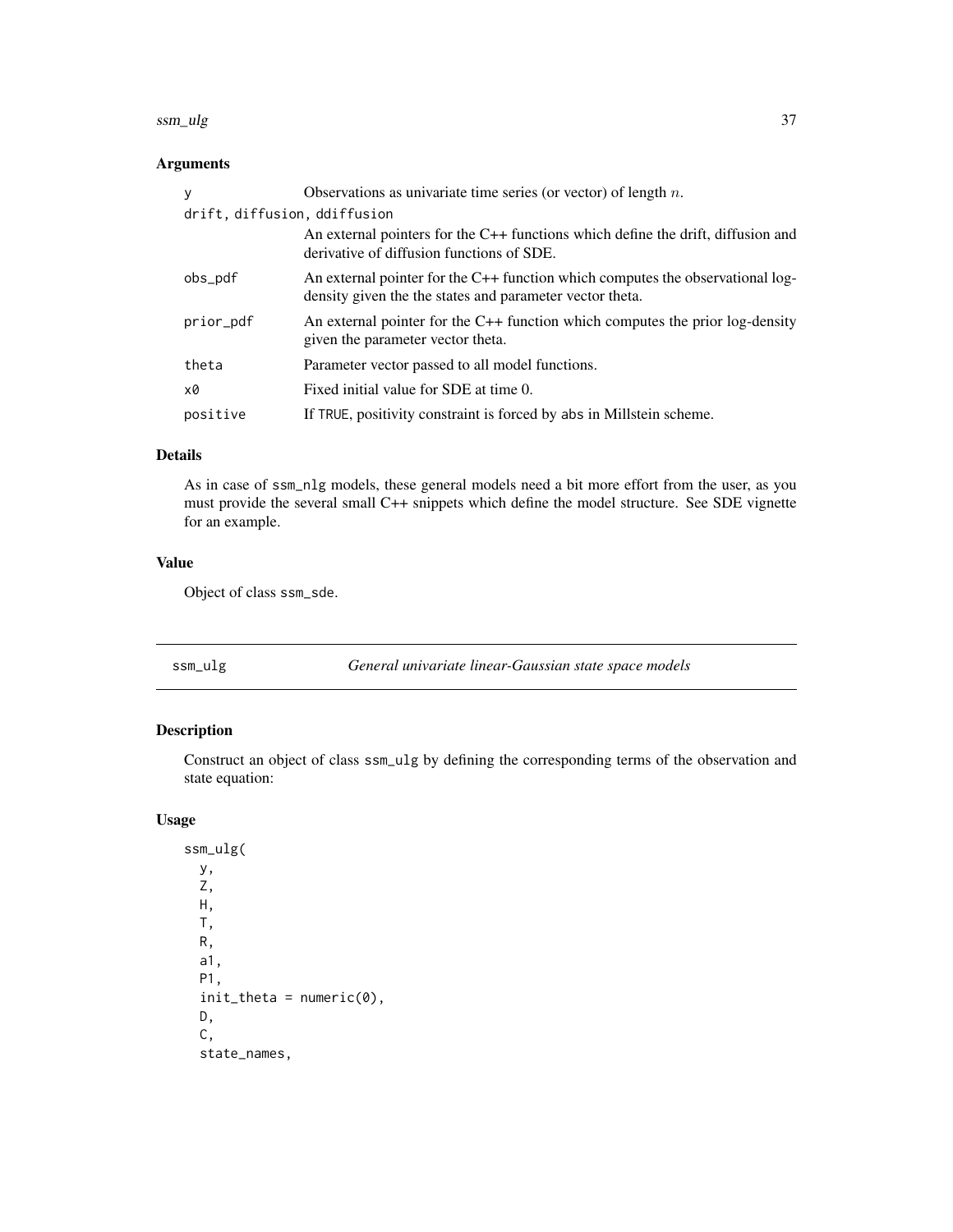```
update_fn = default_update_fn,
 prior_fn = default_prior_fn
\mathcal{L}
```
## Arguments

| у              | Observations as time series (or vector) of length $n$ .                                                                                                                                                                                                                                                                                                                            |
|----------------|------------------------------------------------------------------------------------------------------------------------------------------------------------------------------------------------------------------------------------------------------------------------------------------------------------------------------------------------------------------------------------|
| Z              | System matrix $Z$ of the observation equation as $m \times 1$ or $m \times n$ matrix.                                                                                                                                                                                                                                                                                              |
| Н              | Vector of standard deviations. Either a scalar or a vector of length n.                                                                                                                                                                                                                                                                                                            |
| $\mathsf{T}$   | System matrix T of the state equation. Either a m x m matrix or a m x m x n<br>array.                                                                                                                                                                                                                                                                                              |
| R              | Lower triangular matrix R the state equation. Either a m x $k$ matrix or a m x $k$ x<br>n array.                                                                                                                                                                                                                                                                                   |
| a1             | Prior mean for the initial state as a vector of length m.                                                                                                                                                                                                                                                                                                                          |
| P <sub>1</sub> | Prior covariance matrix for the initial state as m x m matrix.                                                                                                                                                                                                                                                                                                                     |
| init_theta     | Initial values for the unknown hyperparameters theta.                                                                                                                                                                                                                                                                                                                              |
| D              | Intercept terms for observation equation, given as a length n vector.                                                                                                                                                                                                                                                                                                              |
| C              | Intercept terms for state equation, given as m x n matrix.                                                                                                                                                                                                                                                                                                                         |
| state_names    | Names for the states.                                                                                                                                                                                                                                                                                                                                                              |
| update_fn      | Function which returns list of updated model components given input vector<br>theta. This function should take only one vector argument which is used to<br>create list with elements named as Z, H T, R, a1, P1, D, and C, where each element<br>matches the dimensions of the original model. If any of these components is<br>missing, it is assumed to be constant wrt. theta. |
| prior_fn       | Function which returns log of prior density given input vector theta.                                                                                                                                                                                                                                                                                                              |

## Details

 $y_t = X_t \cdot \text{beta} + D_t + Z_t \cdot \alpha_t + H_t \cdot \epsilon_t$ , (observation equation)

 $\alpha_{t+1} = C_t + T_t \alpha_t + R_t \eta_t$ , (transition equation)

where  $\epsilon_t \sim N(0, 1)$ ,  $\eta_t \sim N(0, I_k)$  and  $\alpha_1 \sim N(a_1, P_1)$  independently of each other,  $X_t$  are fixed covariates and beta contains the corresponding (known) coefficients.

## Value

Object of class ssm\_ulg.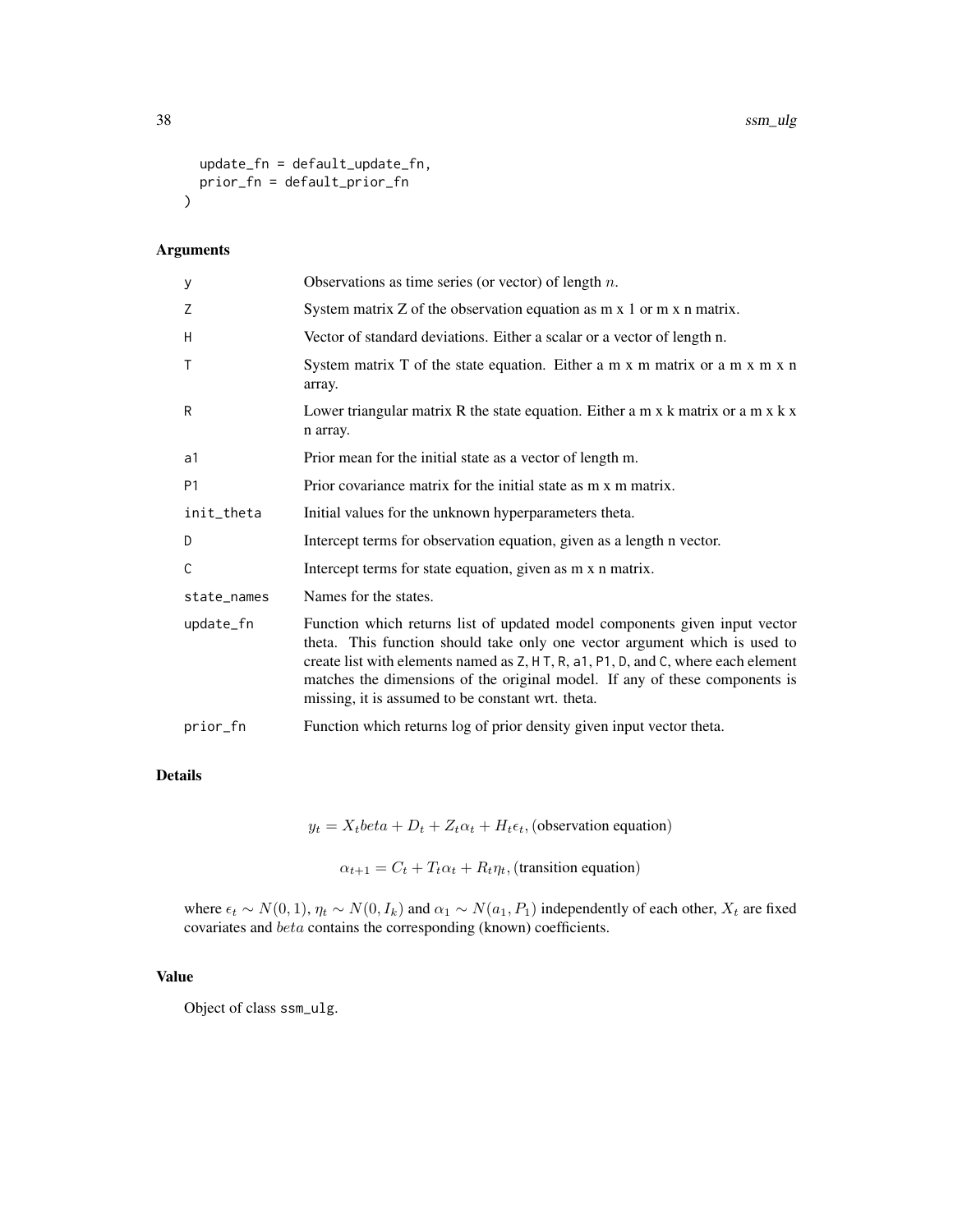<span id="page-38-0"></span>

## Description

Construct an object of class ssm\_ung by defining the corresponding terms of the observation and state equation:

## Usage

```
ssm_ung(
 y,
 Z,
 T,
 R,
 a1,
 P1,
 distribution,
 phi = 1,
 u = 1,init_{theta} = numeric(0),
 D,
 C,
 state_names,
 update_fn = default_update_fn,
 prior_fn = default_prior_fn
)
```

| y              | Observations as time series (or vector) of length $n$ .                                                                                                                                                                                |
|----------------|----------------------------------------------------------------------------------------------------------------------------------------------------------------------------------------------------------------------------------------|
| Z              | System matrix Z of the observation equation. Either a vector of length m, a m x<br>n matrix, or object which can be coerced to such.                                                                                                   |
| $\top$         | System matrix T of the state equation. Either a m x m matrix or a m x m x n<br>array, or object which can be coerced to such.                                                                                                          |
| R              | Lower triangular matrix R the state equation. Either a m x $k$ matrix or a m x $k$ x<br>n array, or object which can be coerced to such.                                                                                               |
| a1             | Prior mean for the initial state as a vector of length m.                                                                                                                                                                              |
| P <sub>1</sub> | Prior covariance matrix for the initial state as m x m matrix.                                                                                                                                                                         |
| distribution   | Distribution of the observed time series. Possible choices are "poisson", "binomial",<br>"gamma", and "negative binomial".                                                                                                             |
| phi            | Additional parameter relating to the non-Gaussian distribution. For negative<br>binomial distribution this is the dispersion term, for gamma distribution this is<br>the shape parameter, and for other distributions this is ignored. |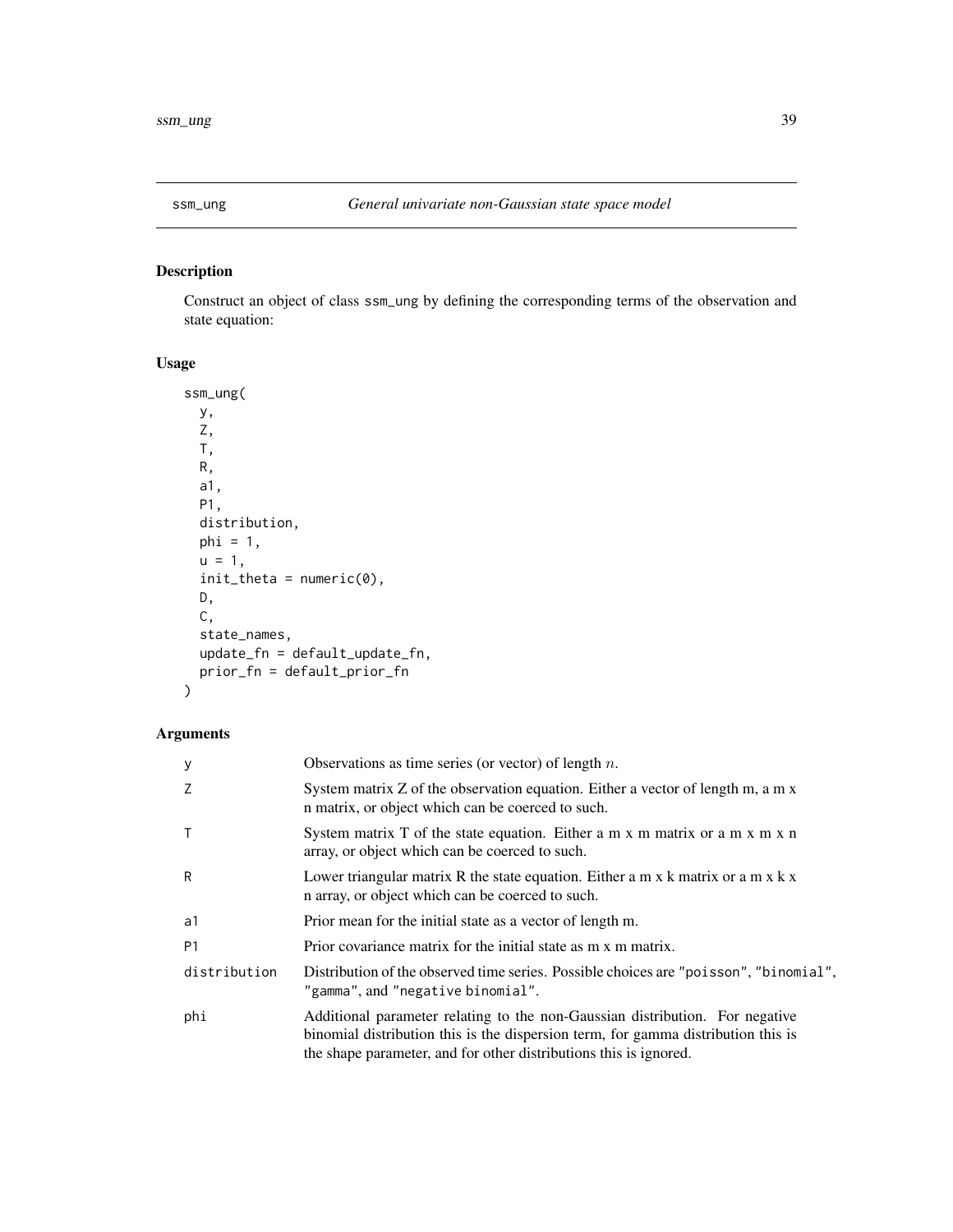<span id="page-39-0"></span>

| u           | Constant parameter for non-Gaussian models. For Poisson, gamma, and nega-<br>tive binomial distribution, this corresponds to the offset term. For binomial, this<br>is the number of trials.                                                                                                                                                                                          |
|-------------|---------------------------------------------------------------------------------------------------------------------------------------------------------------------------------------------------------------------------------------------------------------------------------------------------------------------------------------------------------------------------------------|
| init_theta  | Initial values for the unknown hyperparameters theta.                                                                                                                                                                                                                                                                                                                                 |
| D           | Intercept terms $D_t$ for the observations equation, given as a 1 x 1 or 1 x n matrix.                                                                                                                                                                                                                                                                                                |
| C           | Intercept terms $C_t$ for the state equation, given as a m times 1 or m times n<br>matrix.                                                                                                                                                                                                                                                                                            |
| state_names | Names for the states.                                                                                                                                                                                                                                                                                                                                                                 |
| update_fn   | Function which returns list of updated model components given input vector<br>theta. This function should take only one vector argument which is used to create<br>list with elements named as Z, T, R, a1, P1, D, C, and phi, where each element<br>matches the dimensions of the original model. If any of these components is<br>missing, it is assumed to be constant wrt. theta. |
| prior_fn    | Function which returns log of prior density given input vector theta.                                                                                                                                                                                                                                                                                                                 |

## Details

 $p(y_t|D_t + Z_t\alpha_t)$ , (observation equation)

 $\alpha_{t+1} = C_t + T_t \alpha_t + R_t \eta_t$ , (transition equation)

where  $\eta_t \sim N(0, I_k)$  and  $\alpha_1 \sim N(a_1, P_1)$  independently of each other, and  $p(y_t|.)$  is either Poisson, binomial, gamma, or negative binomial distribution.

#### Value

Object of class ssm\_ung.

summary.mcmc\_output *Summary of MCMC object*

## Description

This functions returns a list containing mean, standard deviations, standard errors, and effective sample size estimates for parameters and states.

```
## S3 method for class 'mcmc_output'
summary(object, return_se = FALSE, variable = "theta", only_theta = FALSE, ...)
```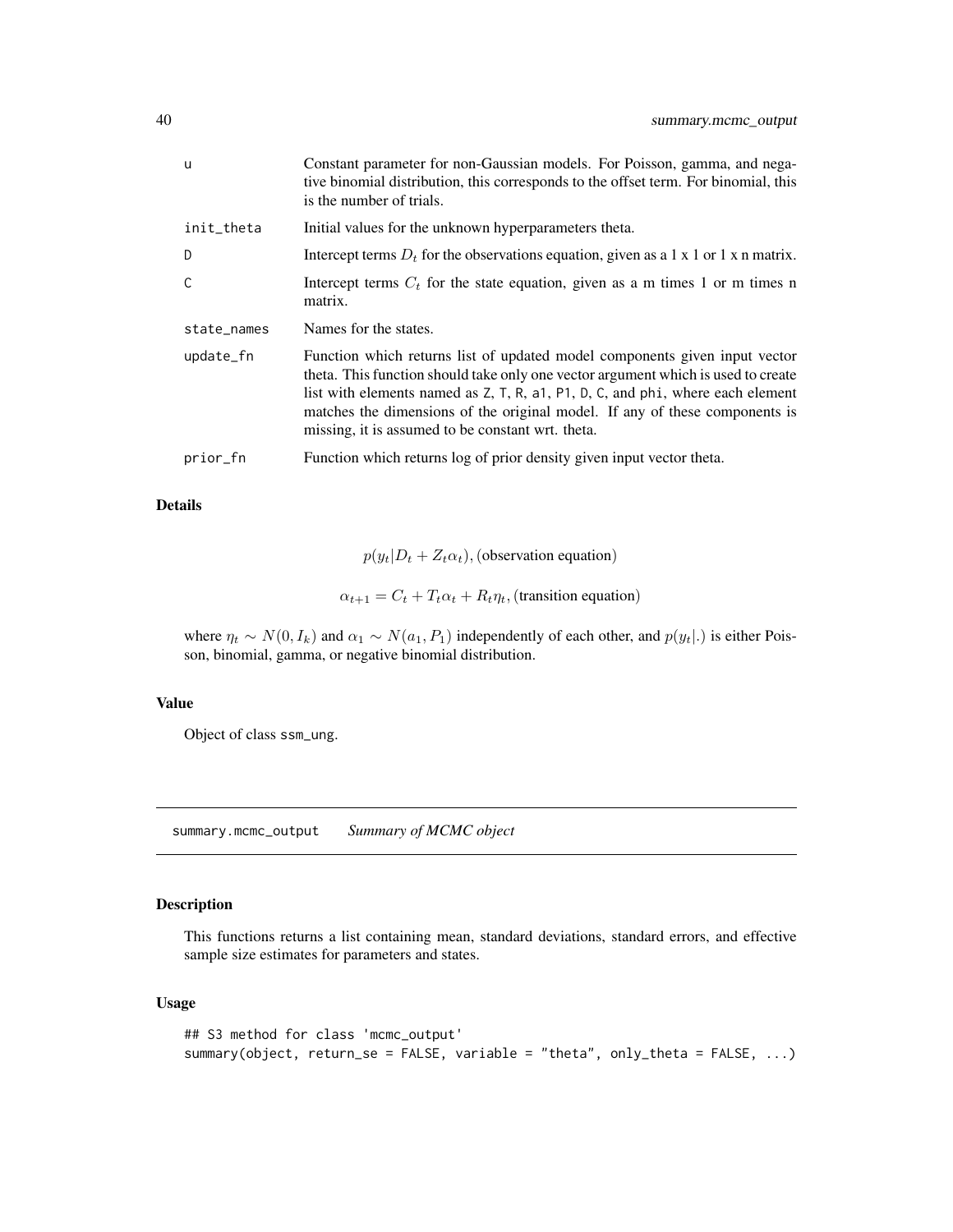#### <span id="page-40-0"></span> $svm$  41

## Arguments

| object                                | Output from run_mcmc                                                                         |
|---------------------------------------|----------------------------------------------------------------------------------------------|
| return_se                             | if FALSE (default), computation of standard errors and effective sample sizes is<br>omitted. |
| variable                              | Are the summary statistics computed for either "theta" (default), "states", or<br>" $both"?$ |
| only_theta<br>$\cdot$ $\cdot$ $\cdot$ | Deprecated. If TRUE, summaries are computed only for hyperparameters theta.<br>Ignored.      |

#### svm *Stochastic Volatility Model*

## Description

Constructs a simple stochastic volatility model with Gaussian errors and first order autoregressive signal.

## Usage

svm(y, rho, sd\_ar, sigma, mu)

#### Arguments

| y     | Vector or a ts object of observations.                                       |
|-------|------------------------------------------------------------------------------|
| rho   | prior for autoregressive coefficient.                                        |
| sd_ar | Prior for the standard deviation of noise of the AR-process.                 |
| sigma | Prior for sigma parameter of observation equation.                           |
| mu    | Prior for mu parameter of transition equation. Ignored if sigma is provided. |
|       |                                                                              |

#### Value

Object of class svm or svm2.

## Examples

```
data("exchange")
exchange <- exchange[1:100] # faster CRAN check
model <- svm(exchange, rho = uniform(0.98,-0.999,0.999),
 sd_{ar} = halfnormal(0.15, 5), sigma = halfnormal(0.6, 2))
obj <- function(pars) {
  -logLik(svm(exchange, rho = uniform(pars[1],-0.999,0.999),
   sd_ar = halfnormal(pars[2],sd=5),
   sigma = halfnormal(pars[3], sd=2)), nsim = 0)
```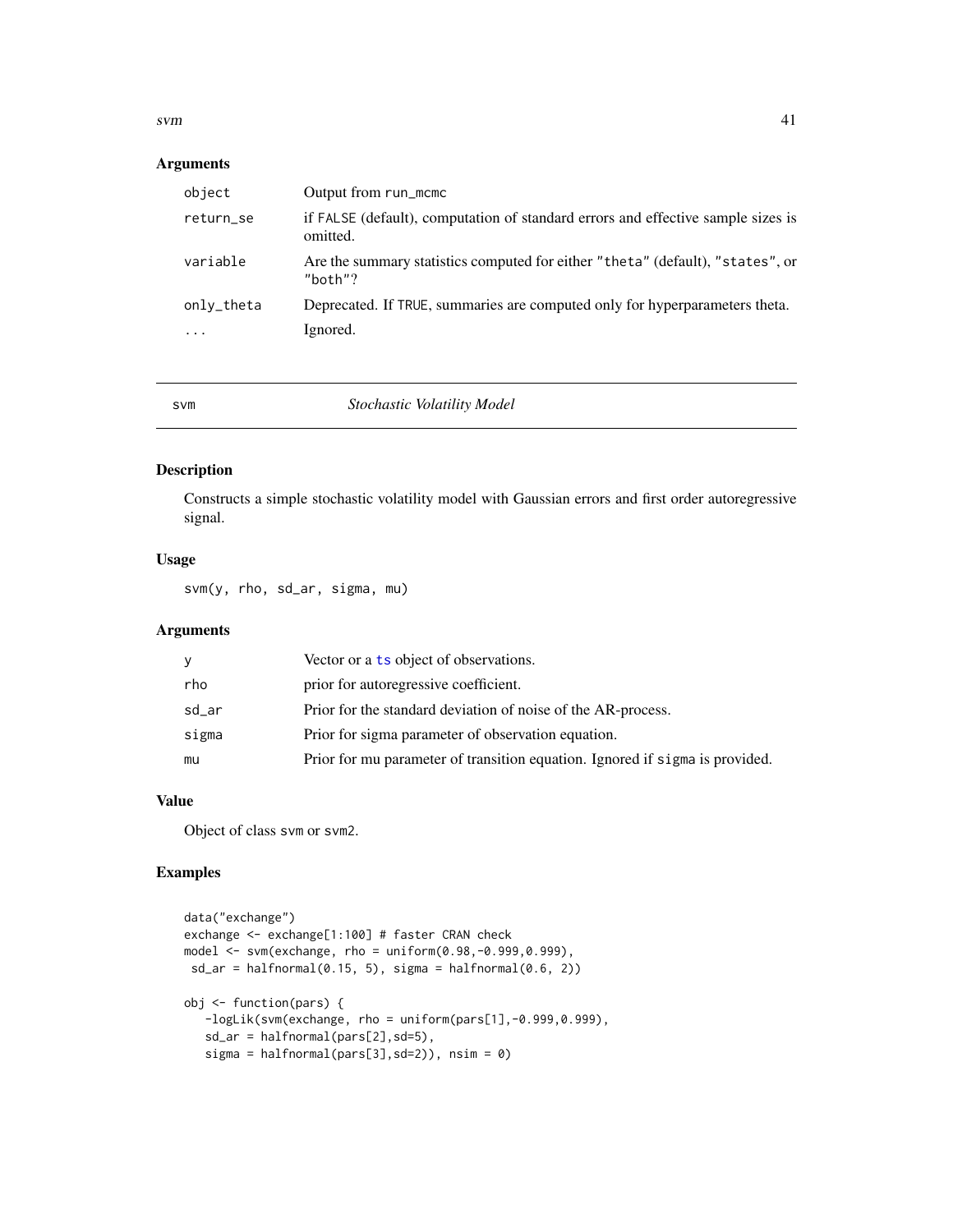} opt <- nlminb(c(0.98, 0.15, 0.6), obj, lower = c(-0.999, 1e-4, 1e-4), upper = c(0.999,10,10)) pars <- opt\$par model <- svm(exchange, rho = uniform(pars[1],-0.999,0.999), sd\_ar = halfnormal(pars[2],sd=5), sigma = halfnormal(pars[3],sd=2))

#### ukf *Unscented Kalman Filtering*

#### Description

Function ukf runs the unscented Kalman filter for the given non-linear Gaussian model of class ssm\_nlg, and returns the filtered estimates and one-step-ahead predictions of the states  $\alpha_t$  given the data up to time  $t$ .

#### Usage

ukf(model, alpha = 1, beta =  $\theta$ , kappa = 2)

#### **Arguments**

model Model model alpha, beta, kappa Tuning parameters for the UKF.

#### Value

List containing the log-likelihood, one-step-ahead predictions at and filtered estimates att of states, and the corresponding variances Pt and Ptt.

<span id="page-41-1"></span>uniform *Prior objects for bssm models*

#### Description

These simple objects of class bssm\_prior are used to construct a prior distributions for the MCMC runs of bssm package. Currently supported priors are uniform (uniform()), half-normal (halfnormal()), normal (normal()), and truncated normal distribution (tnormal()).

<span id="page-41-0"></span>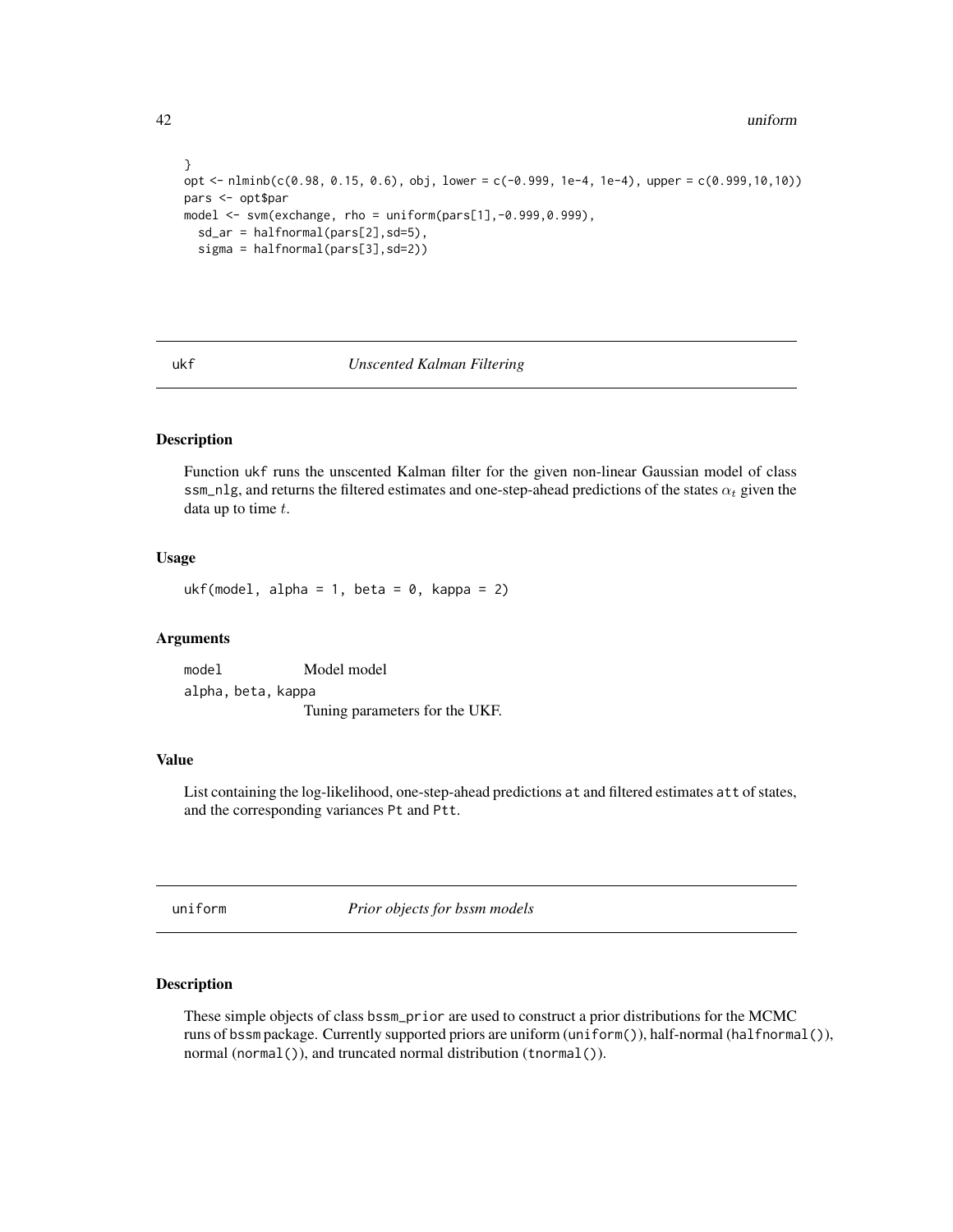#### uniform 43

## Usage

```
uniform(init, min, max)
halfnormal(init, sd)
normal(init, mean, sd)
tnormal(init, mean, sd, min = -Inf, max = Inf)
```
## Arguments

| init | Initial value for the parameter, used in initializing the model components and as<br>a starting value in MCMC. |
|------|----------------------------------------------------------------------------------------------------------------|
| min  | Lower bound of the uniform and truncated normal prior.                                                         |
| max  | Upper bound of the uniform and truncated normal prior.                                                         |
| sd   | Standard deviation of the (underlying i.e. non-truncated) Normal distribution.                                 |
| mean | Mean of the Normal prior.                                                                                      |

## Value

object of class bssm\_prior.